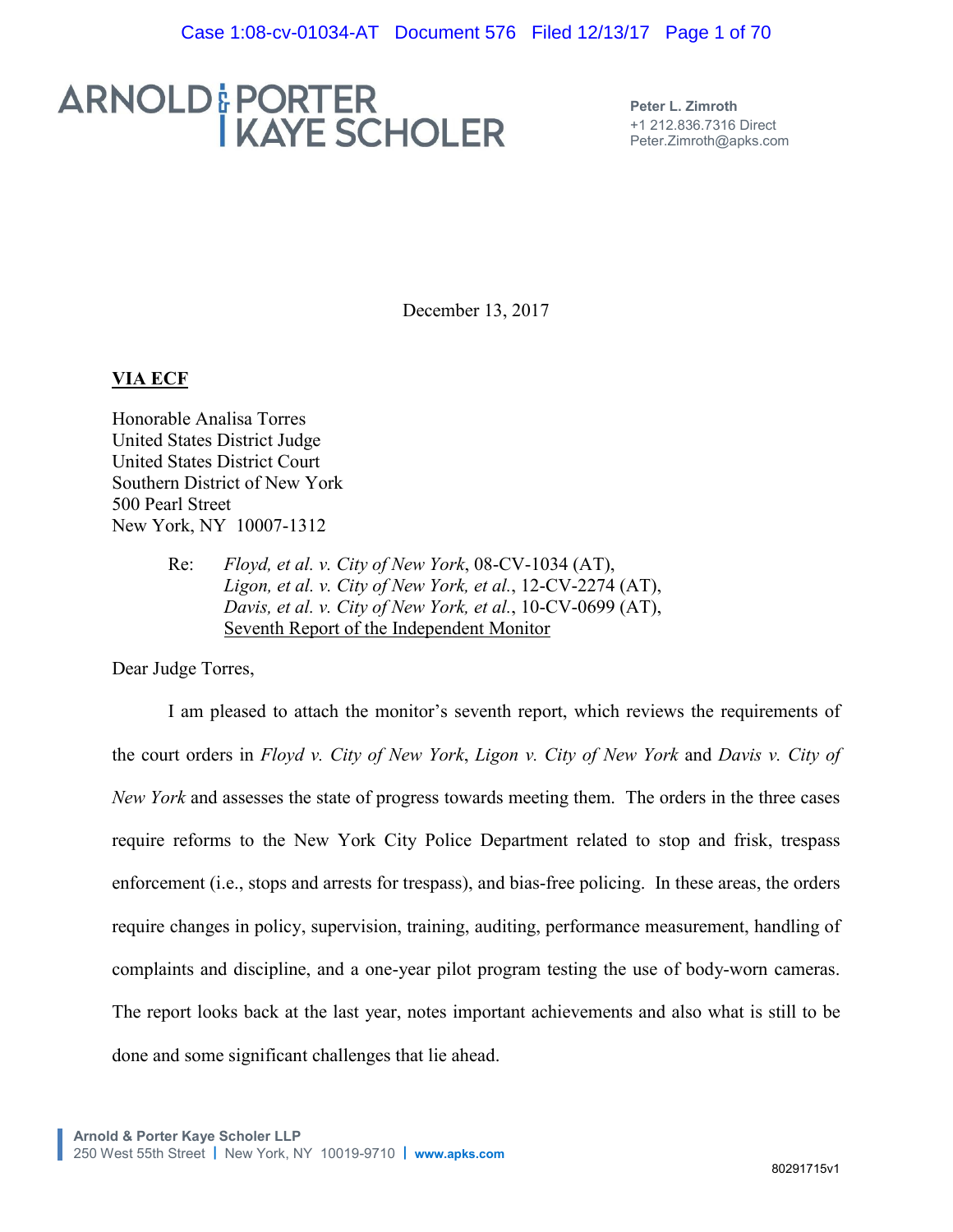ARNOLD & PORTER<br>I KAYE SCHOLER

December 13, 2017 Page 2

Thank you for the court's time and attention.

Respectfully submitted,

*/s/PeterL .Z im roth*

Peter L. Zimroth Monitor

Enclosure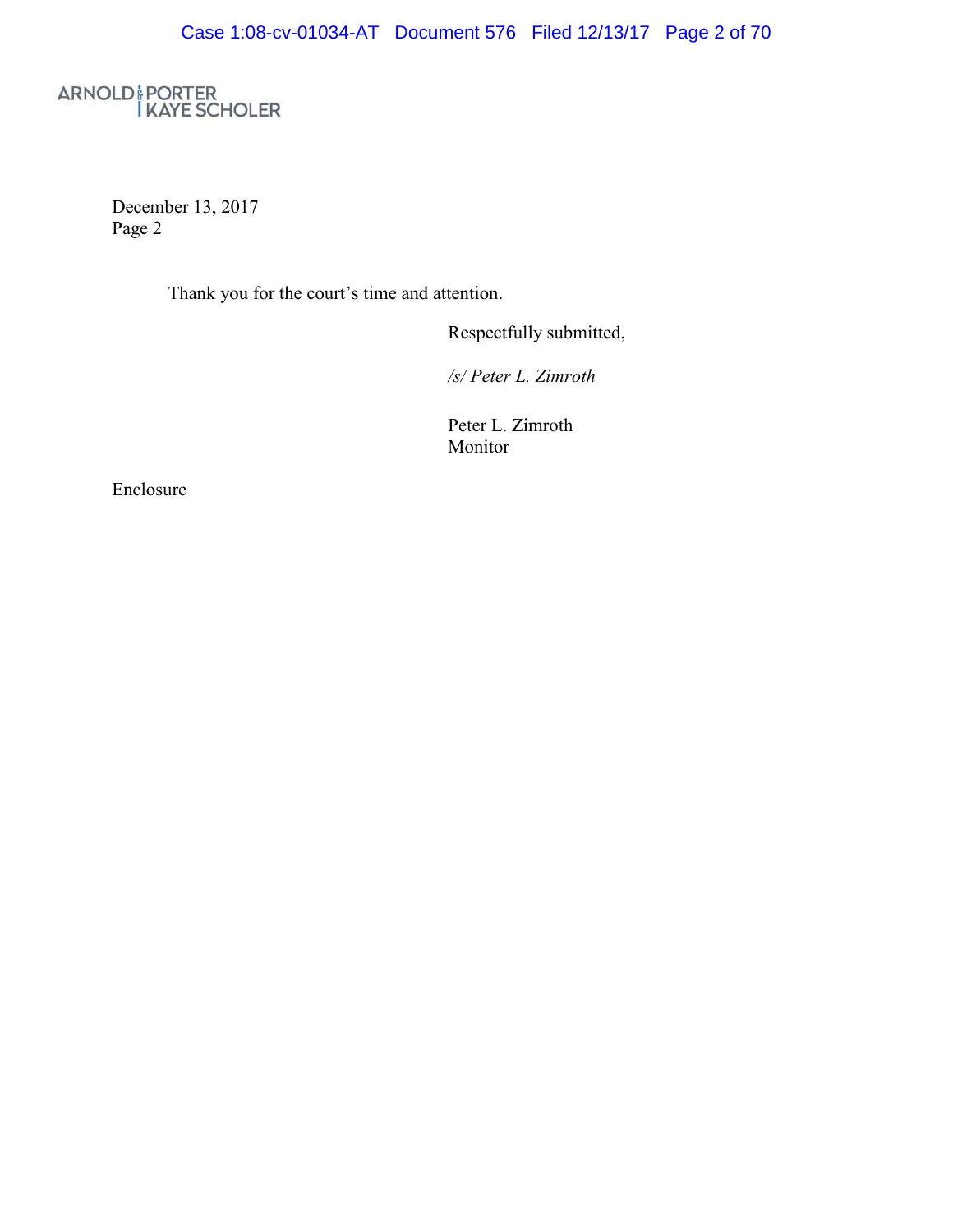## **Seventh Report of the Independent Monitor**

## **Peter L. Zimroth**

**December 13, 2017**

*Floyd, et al. v. City of New York Ligon, et al. v. City of New York, et al. Davis, et al. v. City of New York, et al.*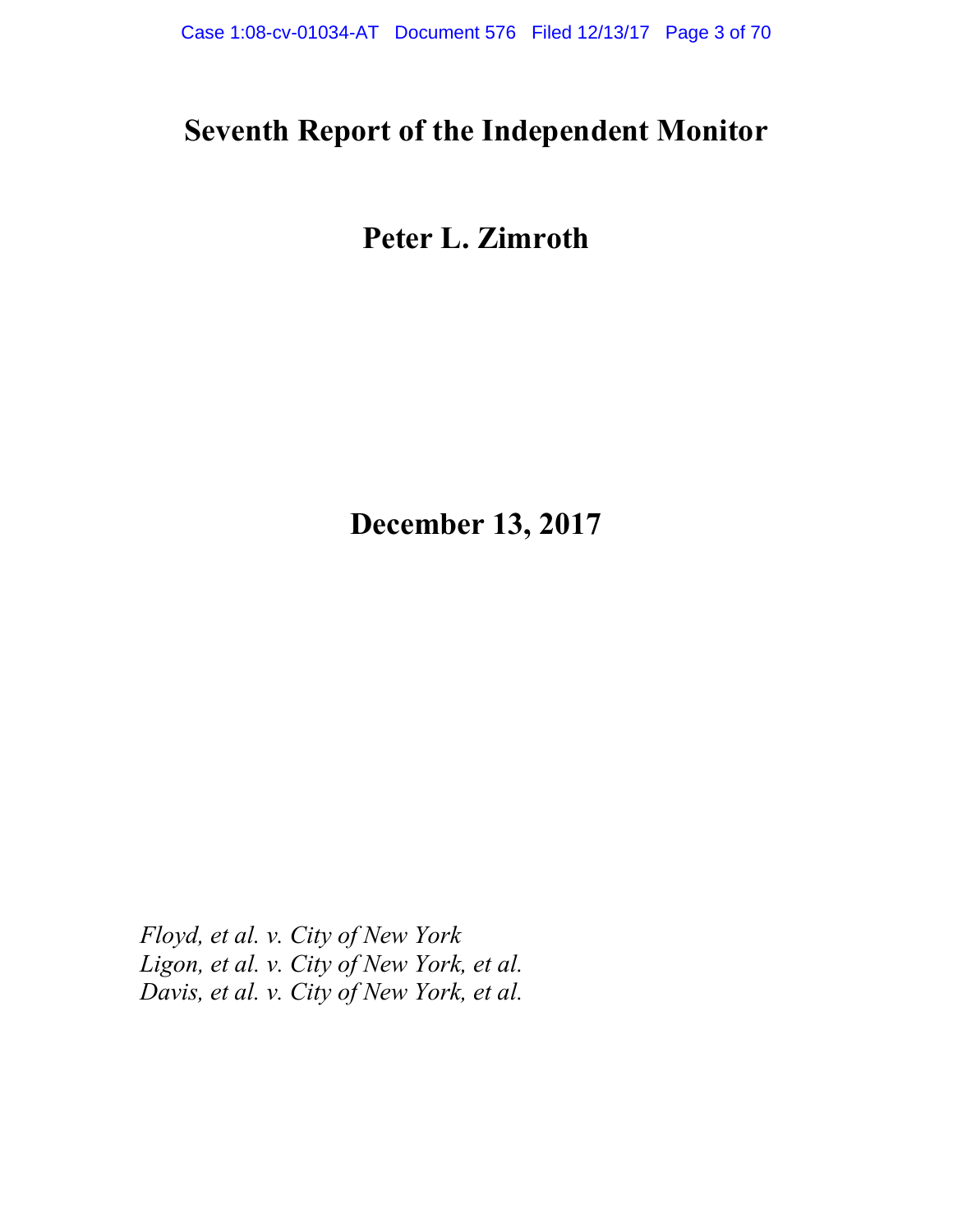## **MONITOR TEAM**

Peter L. Zimroth Monitor

Richard Jerome Deputy Monitor

Anthony A. Braga

Cassandra Chandler

Jennifer Eberhardt

Demosthenes Long

John MacDonald

James McCabe

Jane Perlov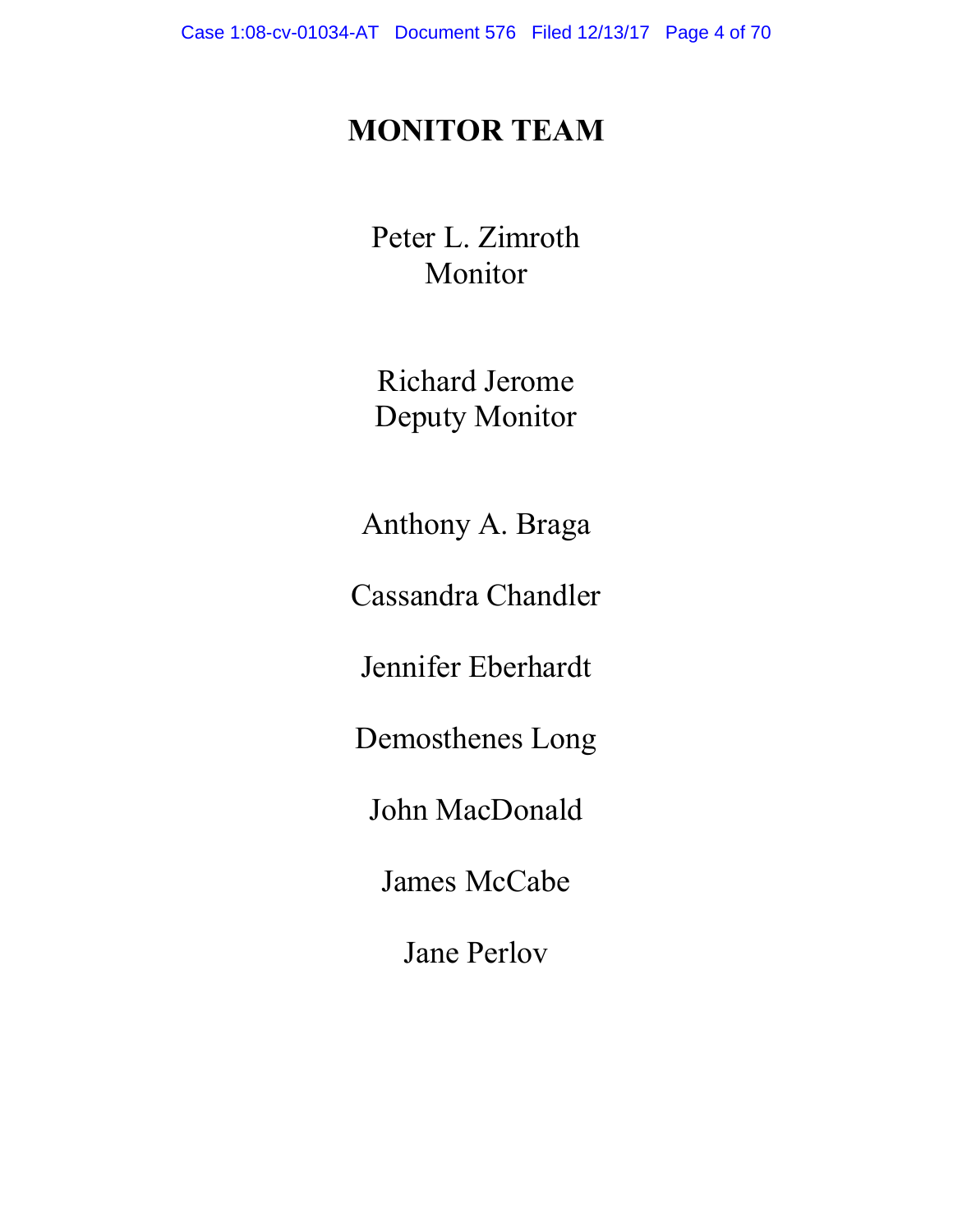## **TABLE OF CONTENTS**

|             |             |    |  | Page |  |
|-------------|-------------|----|--|------|--|
| $I_{\cdot}$ |             |    |  |      |  |
| II.         |             |    |  |      |  |
|             | A.          |    |  |      |  |
|             | <b>B.</b>   |    |  |      |  |
|             | $C$ .       |    |  |      |  |
|             | D.          |    |  |      |  |
|             | E.          |    |  |      |  |
|             | $F_{\cdot}$ |    |  |      |  |
| III.        |             |    |  |      |  |
| IV.         |             |    |  |      |  |
|             | A.          |    |  |      |  |
|             | <b>B</b> .  |    |  |      |  |
|             |             | 1. |  |      |  |
|             |             | 2. |  |      |  |
|             |             | 3. |  |      |  |
|             | $C$ .       |    |  |      |  |
|             | D.          |    |  |      |  |
|             |             | 1. |  |      |  |
|             |             | 2. |  |      |  |
| V.          |             |    |  | .22  |  |
| VI.         |             |    |  |      |  |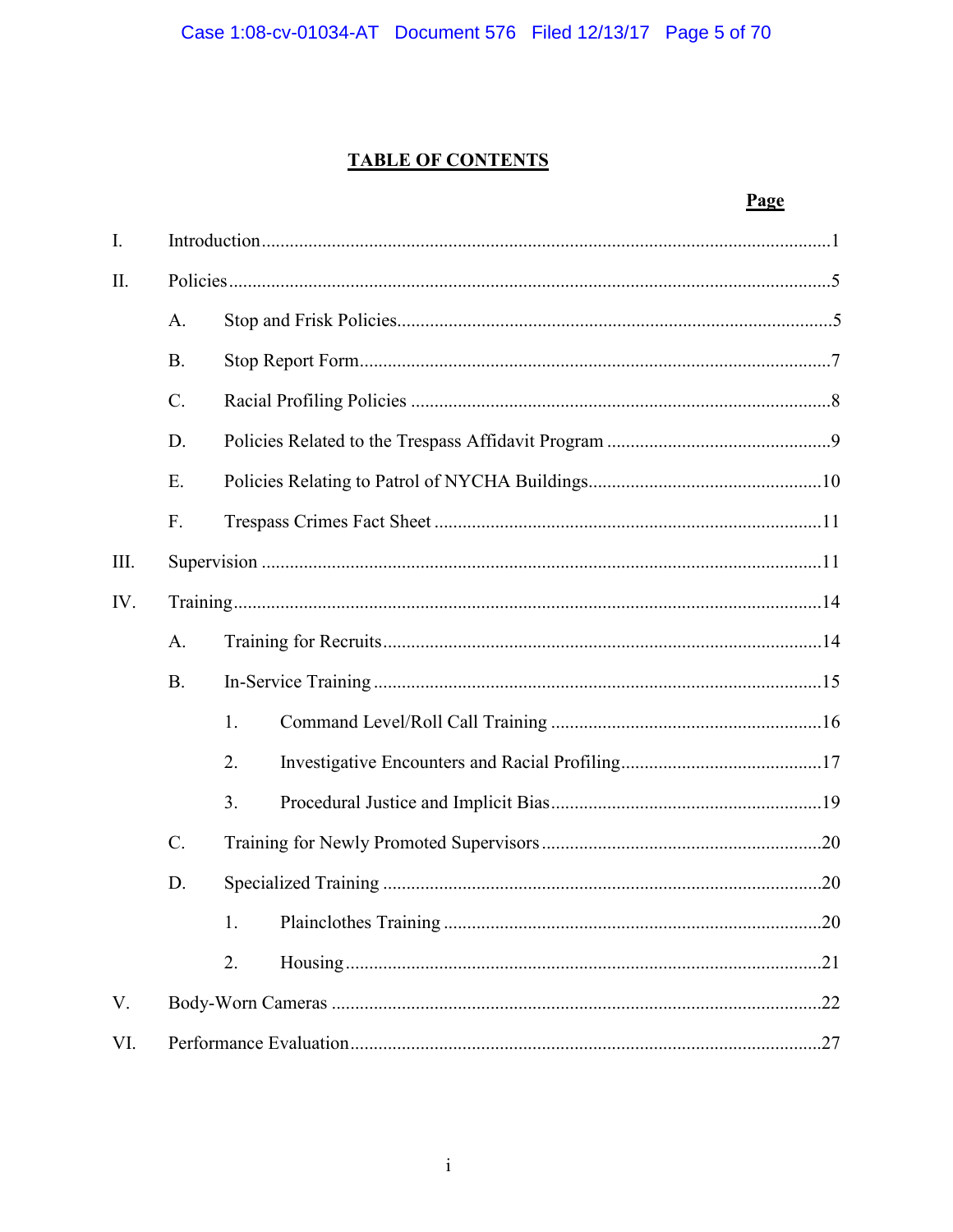## Case 1:08-cv-01034-AT Document 576 Filed 12/13/17 Page 6 of 70

| VII.  |                 |    |               |  |
|-------|-----------------|----|---------------|--|
|       | A.              |    |               |  |
|       |                 | 1. |               |  |
|       |                 | 2. |               |  |
|       |                 |    | a.            |  |
|       |                 |    | $\mathbf b$ . |  |
|       |                 | 3. |               |  |
|       | <b>B.</b>       |    |               |  |
|       | $\mathcal{C}$ . |    |               |  |
| VIII. |                 |    |               |  |
|       | $\mathbf{A}$ .  |    |               |  |
|       | <b>B</b> .      |    |               |  |
|       |                 | 1. |               |  |
|       |                 | 2. |               |  |
| IX.   |                 |    |               |  |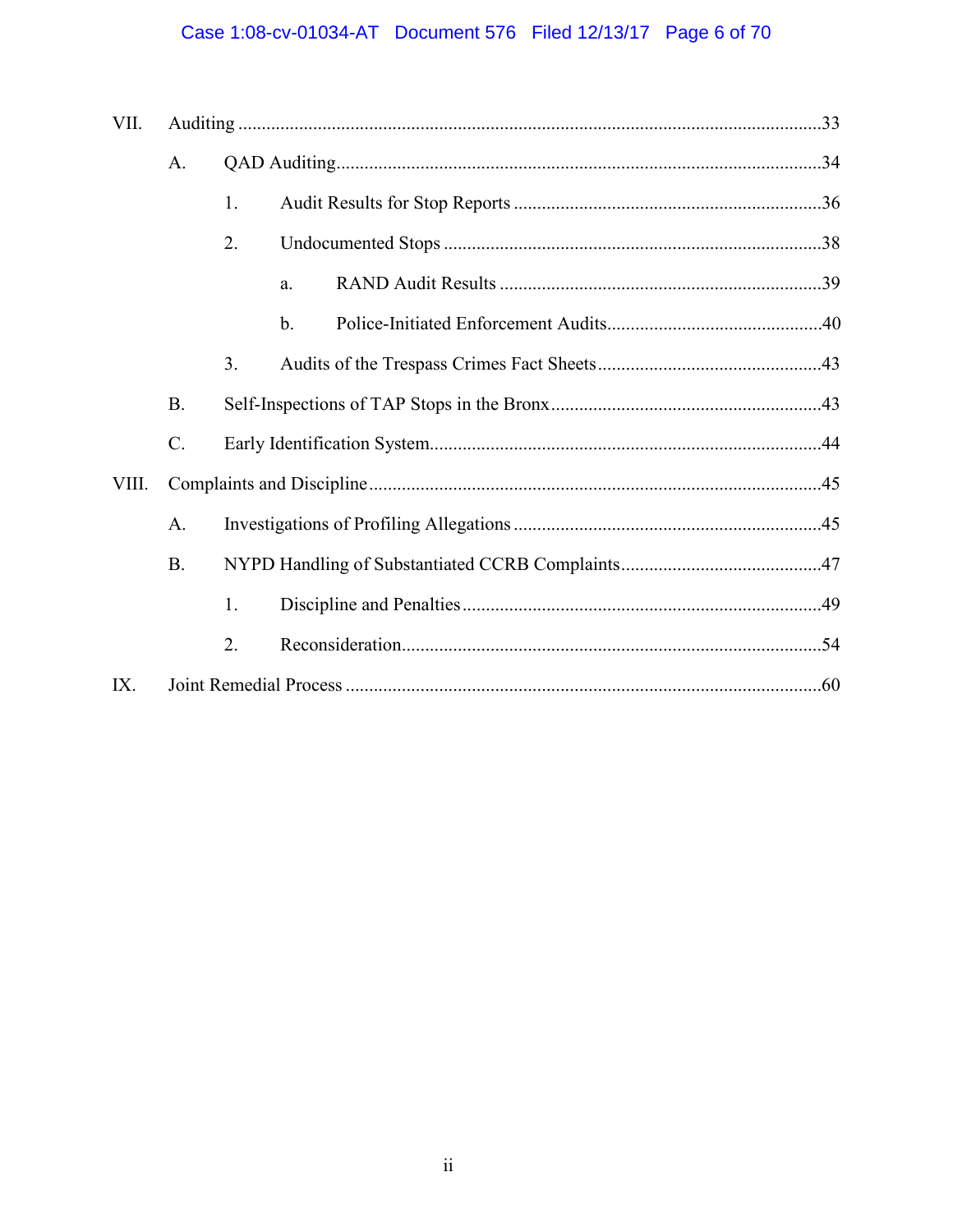#### **I. Introduction**

#### **Monitor's Seventh Report**

#### **I. Introduction**

This is the seventh report of the Independent Monitor overseeing implementation of the court orders in the cases *Floyd v. City of New York*, *Ligon v. City of New York* and *Davis v. City of New York*. The orders in the three cases require New York City Police Department (NYPD or Department) reforms related to stop and frisk, trespass enforcement (i.e., stops and arrests for trespass), and bias-free policing. In these areas, the orders require changes in policy, supervision, training, auditing, performance measurement, and handling of complaints and discipline. The orders also call for a oneyear pilot program testing the use of body-worn cameras (BWC).

This report comes as the monitorship enters an important new phase, evolving from a primary emphasis on the development of new policies and procedures to their sound implementation.

The stop and frisk policies needing revision have been rewritten and approved by the court. Many of the training courses that the court found wanting have been revamped. A new performance evaluation system has been created. Although, of course, there is still more work to be done to revise additional training courses and to improve policies and procedures, including, for example, in the NYPD's auditing, complaints and discipline systems, there must now be expanded focus on effectively applying changes in policies.

Alterations to written policy are not meaningful unless the changes are implemented and sustained in the field. That requires that officers be appropriately trained and supervised, that the NYPD's systems of rewards and discipline support the

1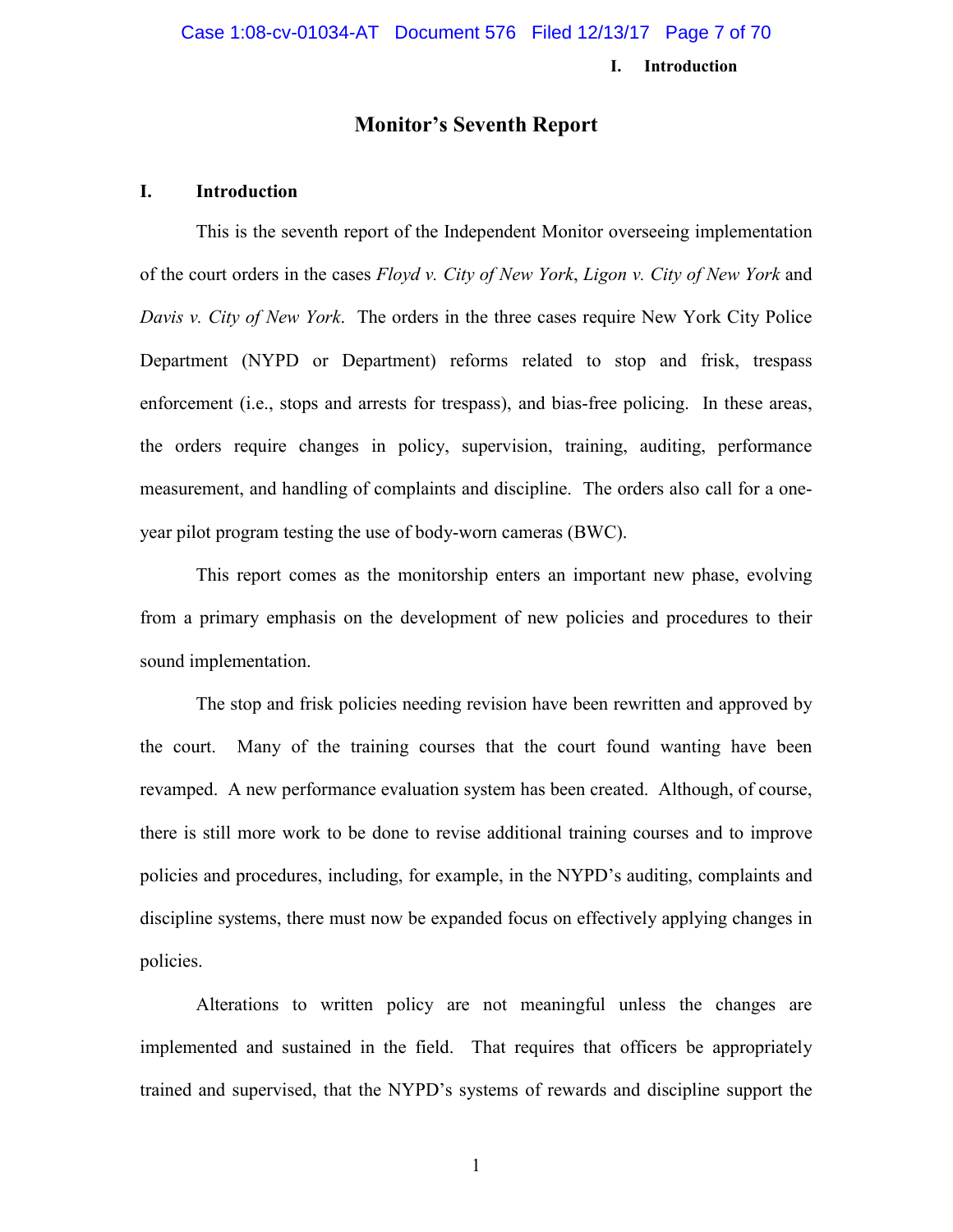#### Case 1:08-cv-01034-AT Document 576 Filed 12/13/17 Page 8 of 70

#### **I. Introduction**

requirements, and that the Department has in place appropriate and workable auditing and review mechanisms to detect when officers are not following the policies. There must also be effective processes to correct violations and minimize their reoccurrence. It is the monitor's job to assess continuously where things stand in each of these areas. The question at the end of the day will be whether the various remedial measures, working together, provide a sustainable system of constitutional, respectful policing.

More than a year has passed since James P. O'Neill was named New York City's police commissioner. His leadership commitment to the reforms called for in *Floyd*, *Ligon* and *Davis* is evident in his statements to the public and, very significantly, also to members of the service, exemplified by his video introduction to NYPD's new one-day in-service training shared below.

There's been a debate in New York City during the past several years about the NYPD's use of stop, question, and frisk. It was a tool that was overused and sometimes misused. And that led to widespread resentment and distrust of our department, especially in communities of color. To be clear: I'm not laying fault for this on you. You did what the leadership of this Department asked, and the leadership bears responsibility for the consequences. The NYPD has since scaled back on stops dramatically. The Department is now working with a courtappointed federal monitor to ensure that stop, question, and frisk in New York City meets constitutional standards. The law surrounding this policing tactic can seem complicated. But it's critically important that we learn the law and work within its confines. Doing so will protect you from legal action. It will also help preserve an essential policing tool.

In 1968, the United States Supreme Court recognized that—to do our job officers must have the authority to conduct lawful stops based on reasonable suspicion of criminality. Cops know that stops help prevent and solve crimes every day. But it is also clear that their overuse, or misuse, undercuts both the legitimacy of the stops and the legitimacy of the police. As we move forward with neighborhood policing and seek greater connectivity with every community across the city, it is essential that enforcement generally—and investigative encounters in particular—are conducted with precision. Large numbers of arrests, summonses, and stops are not our goal. A safe city is our goal. And we can best achieve it by working more closely with the people in every neighborhood, and by exercising our police powers with discretion and good judgment.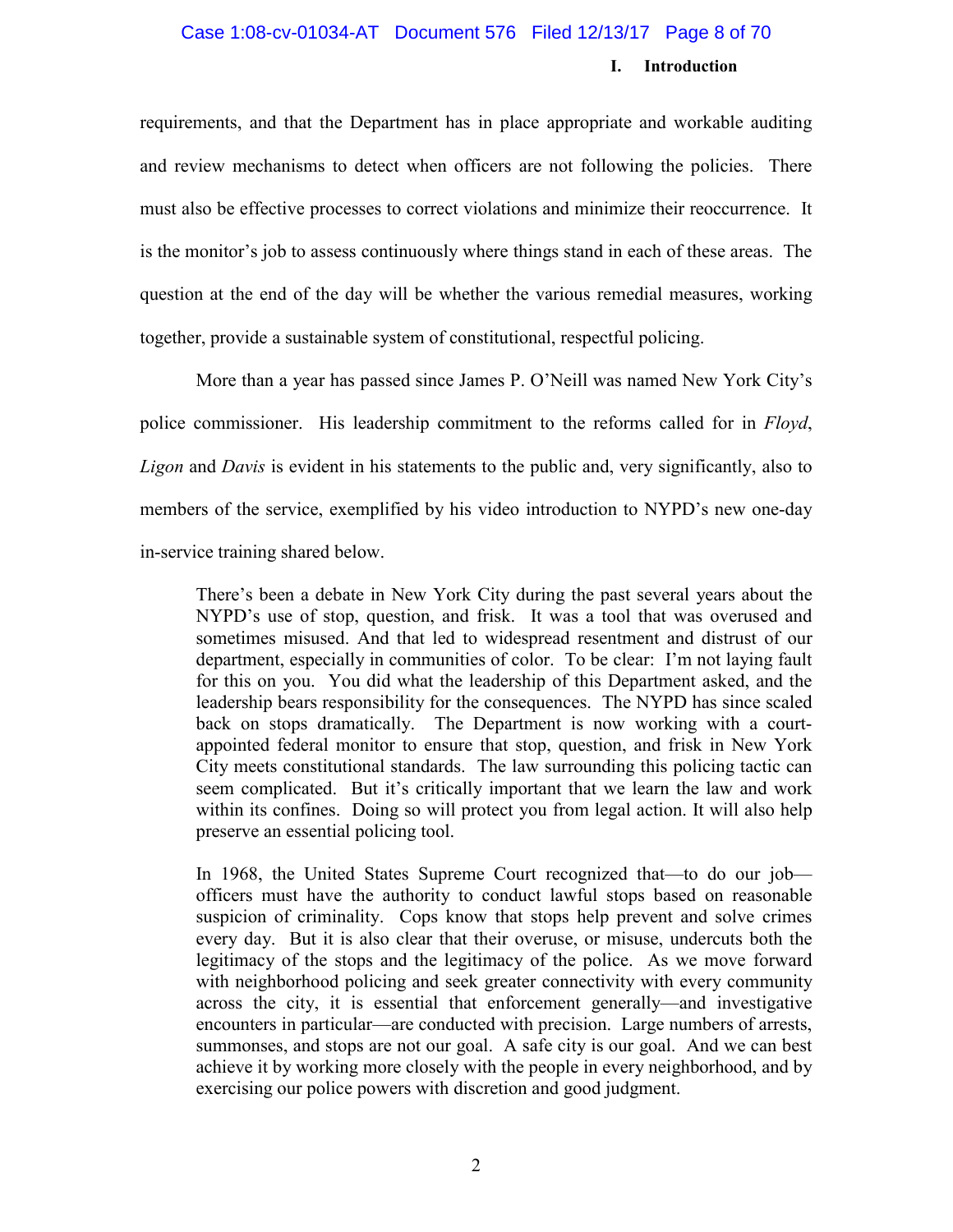## **I. Introduction** Case 1:08-cv-01034-AT Document 576 Filed 12/13/17 Page 9 of 70

Implementing the stop and frisk remedies, Commissioner O'Neill emphasizes, is a critical component of strengthening trust in the NYPD and improving its relationship with the diverse communities it serves.

This report covers a number of significant developments over the past year:

1. The NYPD launched the body-worn camera pilot program in April 2017. As of November 15, officers during the third platoon (3:00 pm to midnight shift) in 20 precincts are wearing body cameras—approximately 1,350 in all.

2. The NYPD developed comprehensive in-service training on stop and frisk policies for officers and for supervisors and began testing this training on a pilot basis in June 2017. Materials for supervisor training were submitted to the court for approval, and the court approved them on December 5, 2017. The Department will now complete training its supervisors (sergeants and lieutenants), after which patrol officers will be trained. It will likely take roughly a year and a half for the patrol force of more than 20,000 officers, sergeants and lieutenants to be sent for this full-day training.

3. The NYPD has put in place a new performance evaluation system. The NYPD no longer counts the number of stops as a metric for officer performance and it has changed the way it measures performance from a system that focused on quantity to one that emphasizes quality.

4. The NYPD has begun using an electronic version of the stop report that officers can complete on their phones, tablets or desktop computers.

3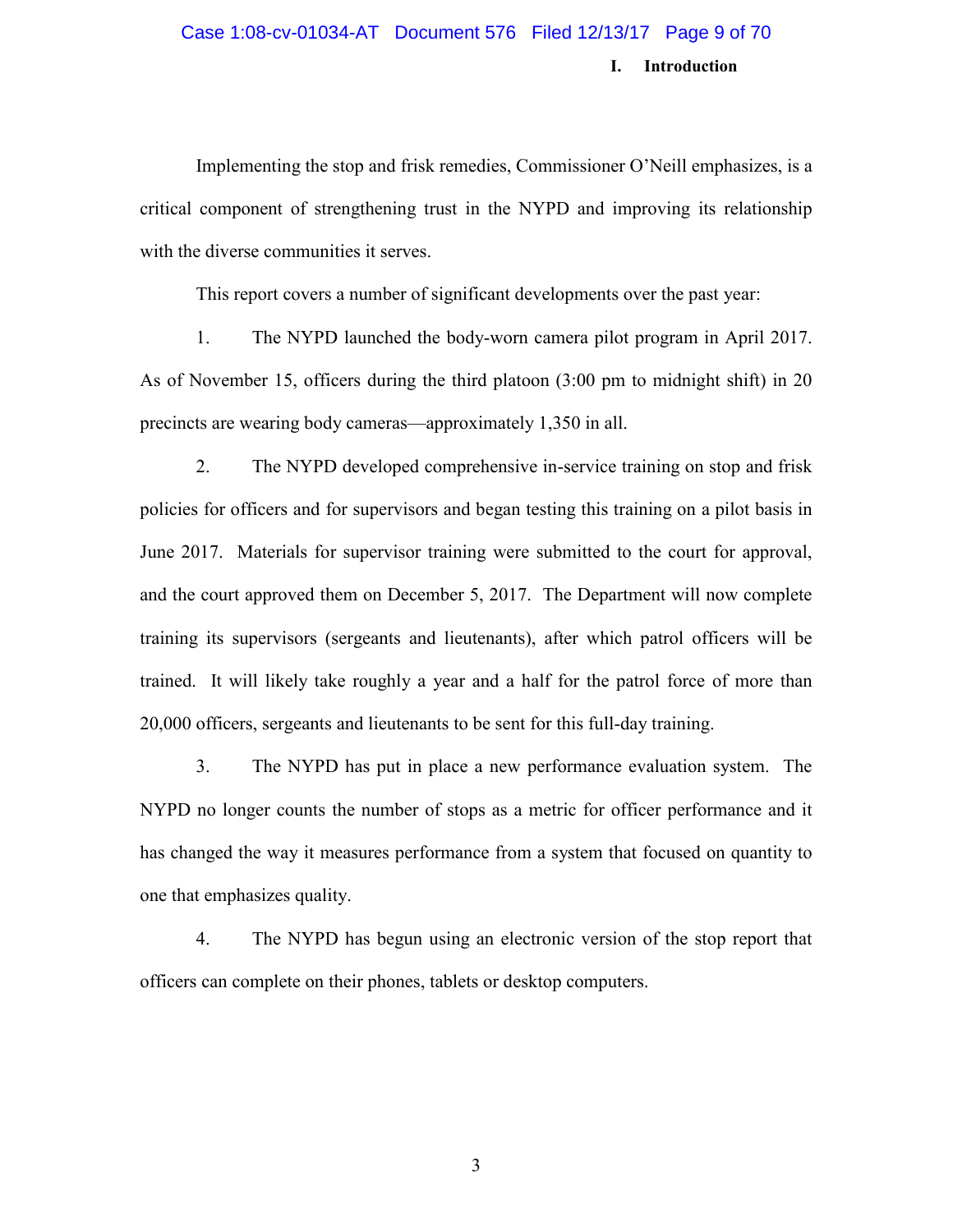## **I. Introduction** Case 1:08-cv-01034-AT Document 576 Filed 12/13/17 Page 10 of 70

5. In July 2017, the court approved a settlement between the *Ligon* plaintiffs and the City of New York governing the Trespass Affidavit Program (TAP) and trespass enforcement at TAP buildings throughout the city.

6. New policies governing interior patrols in buildings enrolled in the Trespass Affidavit Program and in New York City Housing Authority (NYCHA) buildings have been written (P.G. 212-59 and P.G. 212-60) and are now being implemented. The NYPD has produced roll-call videos that explain these new patrol guide procedures, and the vast majority of officers doing interior patrols have watched the videos. A new Trespass Crimes Fact Sheet is now required to record all trespass arrests in NYCHA and TAP buildings.

7. Although this is not easily documented or measured, the monitor perceives some positive changes in organizational culture driven by the police commissioner and others in leadership roles. In our visits to patrol borough commands and precincts, the monitor team has seen a number of commanders and executives implementing new protocols proactively to address stop and frisk issues. The monitor team no longer hears officers say that they feel pressure to make stops without regard for effectiveness or legality.

Nonetheless, much remains to be done. For example, there continues to be an issue of underreporting. Some officers making stops do not file the required stop forms documenting them, in part because of what appears to be an exaggerated fear of discipline and lawsuits. The monitor team has heard from some officers that completing stop reports "is not worth the trouble," even though there are more serious consequences for not documenting a stop in a report than for making inadvertent mistakes in a stop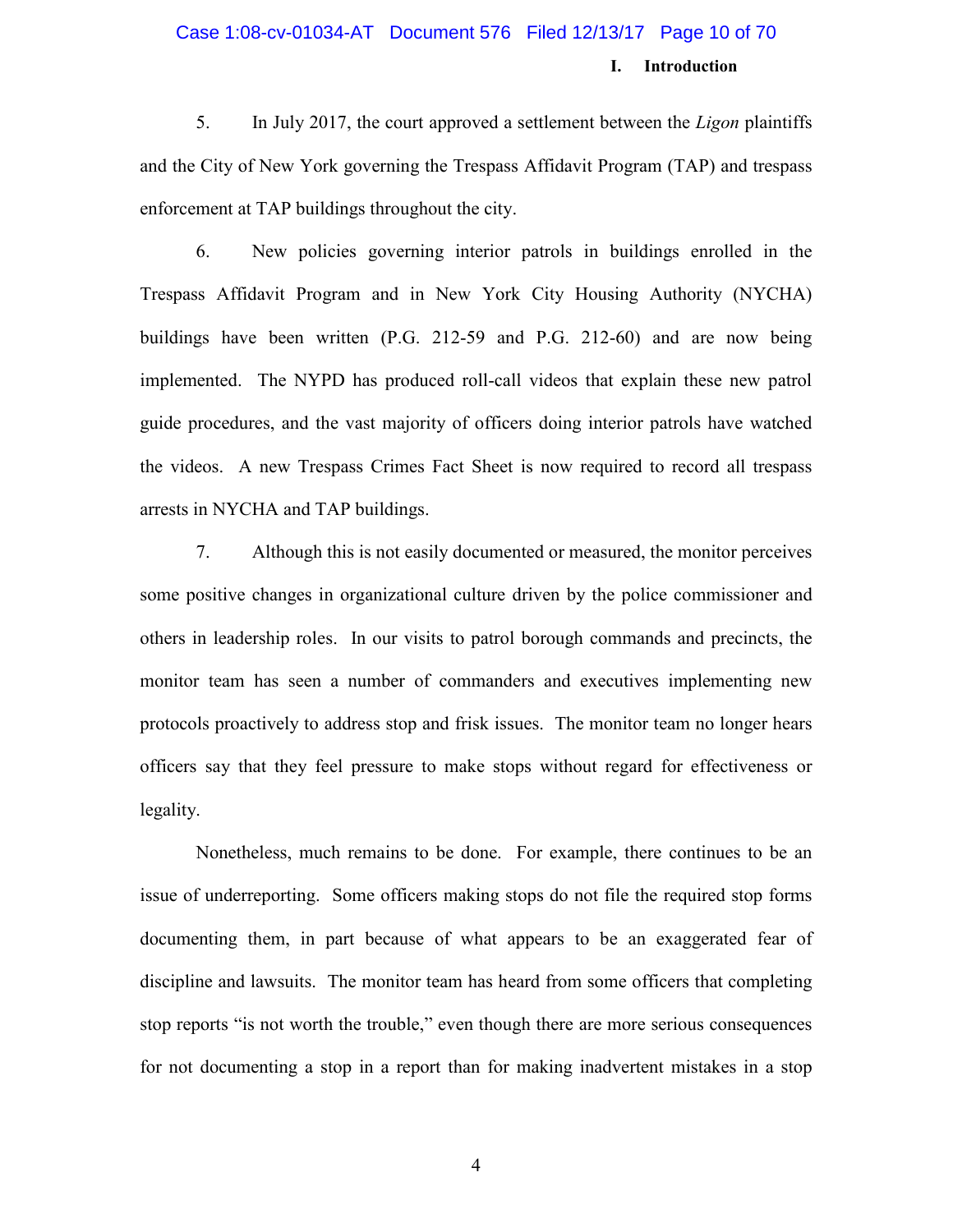#### **II. Policies A. Stop and Frisk Policies**

report. This is an issue for first-line supervisors (sergeants and lieutenants), who have a major role in identifying and documenting improper stops by their officers and correcting and training them. The monitor team has questions about whether this role is being sufficiently embraced. The monitor will be evaluating supervisory performance, looking at whether supervisors are appropriately using tools available to them to improve their officers' performance and whether, as a result, a higher percentage of stops are being done lawfully and being documented.

These and other developments will be discussed at greater length in the body of the report, which, following the format of earlier reports, reviews the requirements of the court orders and assesses the state of progress towards meeting them.

#### **II. Policies**

#### **A. Stop and Frisk Policies**

Under the court orders, as agreed to by the City and the Department, the NYPD Patrol Guide must state what constitutes a stop, when a stop may be conducted, when a frisk may be conducted and when a search may be conducted. Officers must document their reasons for the stop and for any frisk or search, if conducted, and supervisors must review stops and assess whether the stops, frisks and searches were constitutional.

In August 2015, the court approved the NYPD's new procedures on stop and frisk, which are included in Patrol Guide (P.G.) 212-11, *Investigative Encounters: Requests for Information, Common Law Right of Inquiry and Level 3 Stops*. The revised Patrol Guide meets the requirements of the court orders. The Patrol Guide also addresses encounters between officers and civilians that are less intrusive than a stop or an arrest. These encounters are governed by the New York State Court of Appeals decision in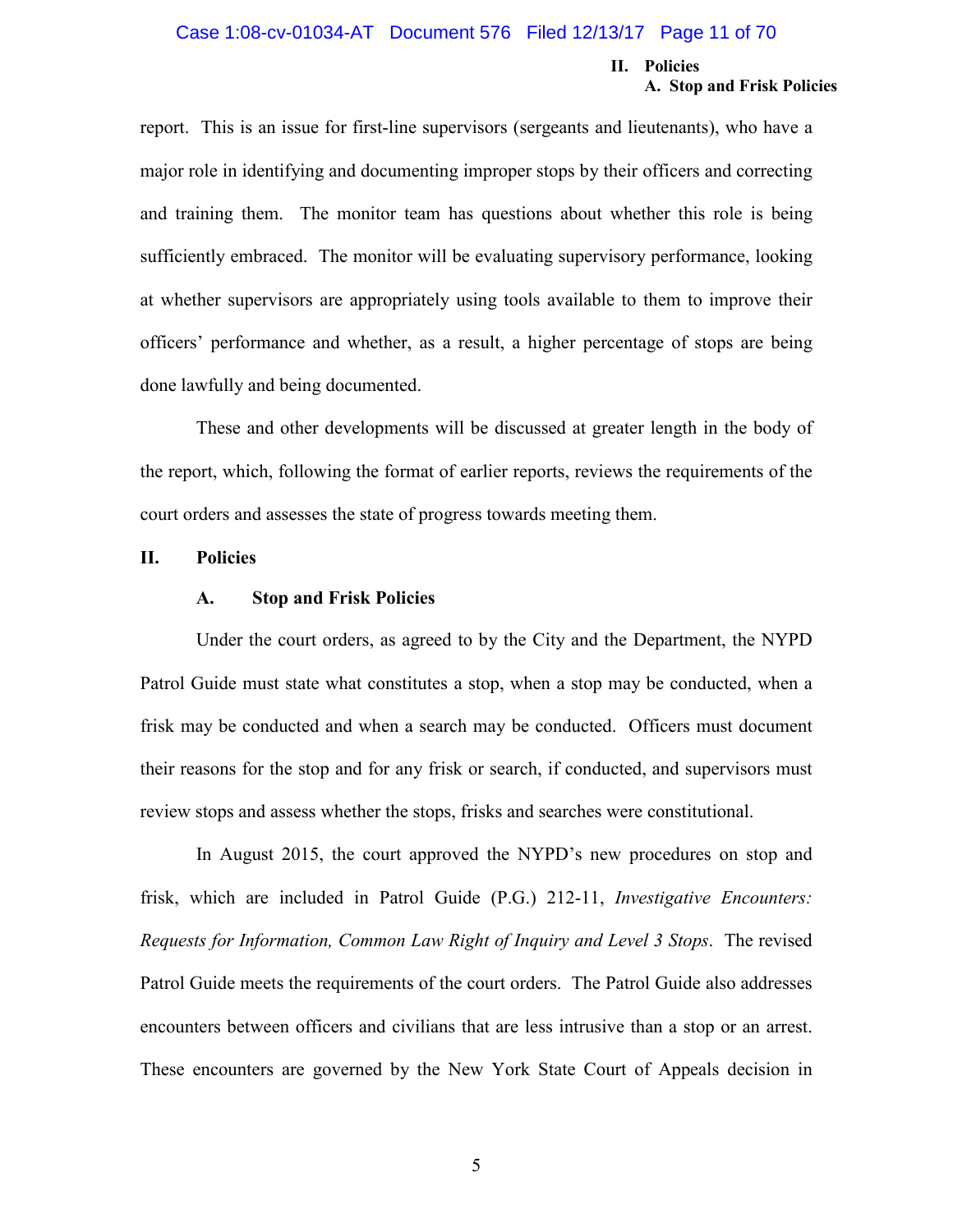#### Case 1:08-cv-01034-AT Document 576 Filed 12/13/17 Page 12 of 70

#### **II. Policies A. Stop and Frisk Policies**

*People v. DeBour*,<sup>1</sup> which sets out four levels of encounters: a simple Request for Information (Level 1); a Common Law Right of Inquiry (Level 2); a *Terry* stop, when an officer detains a person to investigate (Level 3); and an arrest (Level 4). The investigative encounters procedures, P.G. 212-11, describe the standards that govern each level.

Patrol Guide 212-11 requires documentation of all stops and establishes the responsibilities of supervising officers up the chain of command. The supervisor is required to discuss the circumstances of the stop with the officer who made the stop, and then review the stop and any frisk or search, if conducted. If a stop report is inaccurate or incomplete, the supervisor must direct the officer to make the necessary corrections. If the supervisor determines that the officer did not have reasonable suspicion for the stop, reasonable suspicion for the frisk or an appropriate basis for the search, the supervisor must specify an appropriate follow-up: instruction, additional training or, when warranted, discipline.

The NYPD has a stop and frisk policy in place that meets the requirements of the remedial order. The Department is beginning an 18-month effort to train the 22,000 officers and supervisors on patrol, as discussed below in Section IV.B. The monitor will be observing this training and also evaluating the officers' compliance with Department policies in the field. One significant way that this will be done is through the monitor team's reviews of NYPD stop reports, discussed below in Section VII, Auditing.

1 40 N.Y.2d 210 (1976).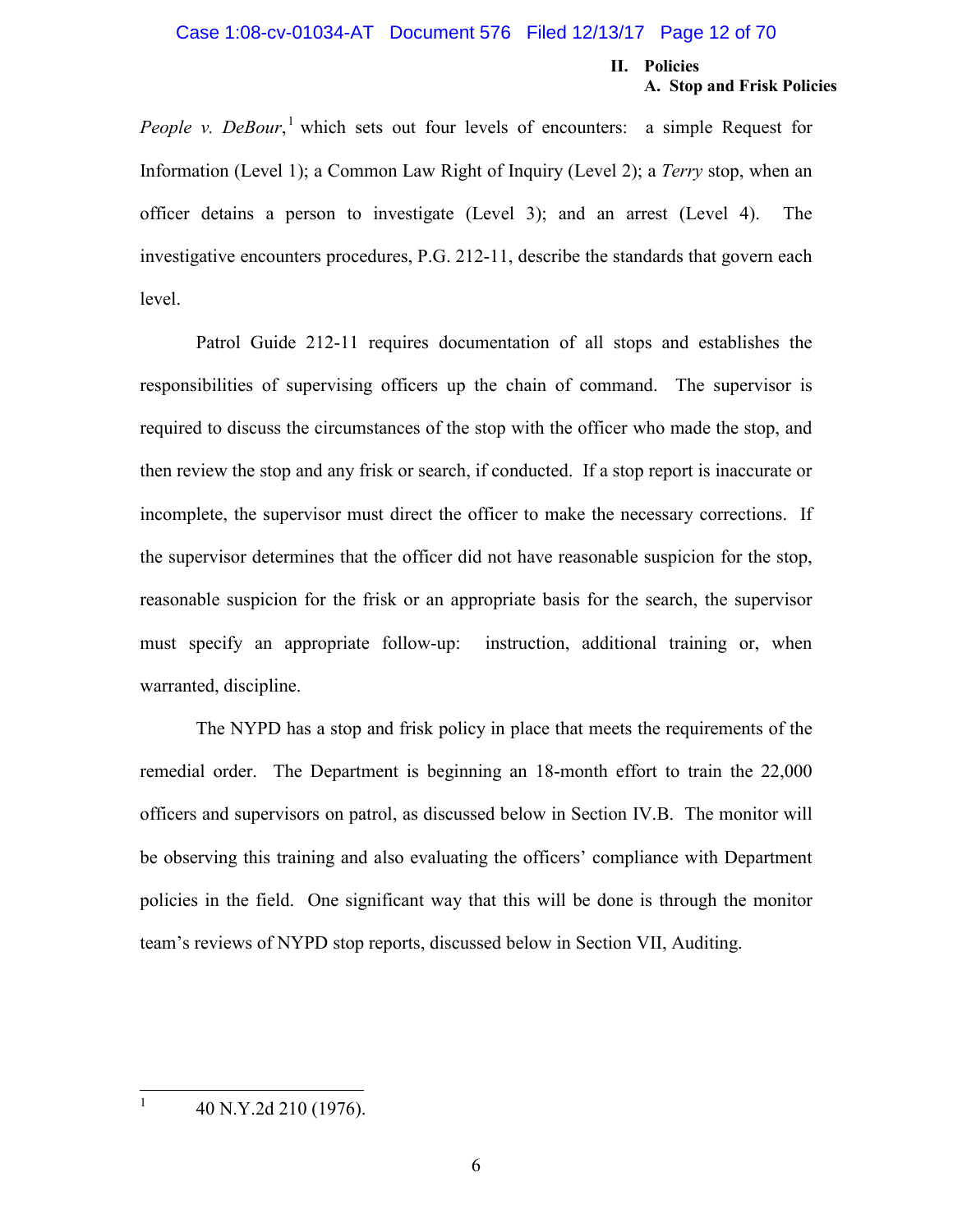#### **II. Policies B. Stop Report Form**

#### **B. Stop Report Form**

The court orders require that the NYPD develop and implement a new stop report form to be used by officers every time a person is stopped. In March 2016, the court approved the NYPD's new stop report form and in June 2016, the Department directed that all members of the service use the new stop report form and cease using the prior report form.

The new stop report has two narrative sections: one in which the officer states the reasons for the stop and a second in which the officer states the reasons for the frisk or search, if conducted. Of particular importance, the stop report has a section in which supervisors document the review required by NYPD policy (P.G. 212-11) and any follow-up action. An officer's supervisor must confirm that he or she reviewed the constitutionality of the stop and discussed the facts of the stop with the officer. The supervisor must check boxes indicating whether or not: (1) the supervisor reviewed the encounter with the officer; (2) the report was accurate and complete; (3) the corresponding activity log entry was reviewed; (4) the supervisor was present on the scene; (5) there was a sufficient basis for the stop; and (6) there was a sufficient basis for the frisk or search, if conducted. The supervisor must also note whether any corrective action was taken.

In January 2017, the Department began using an electronic stop report. Officers can now complete a stop report on their phones, on tablets or at computers in the commands. The electronic stop report was added to the Department's records management system: Finest Online Records Management System (FORMS). FORMS

7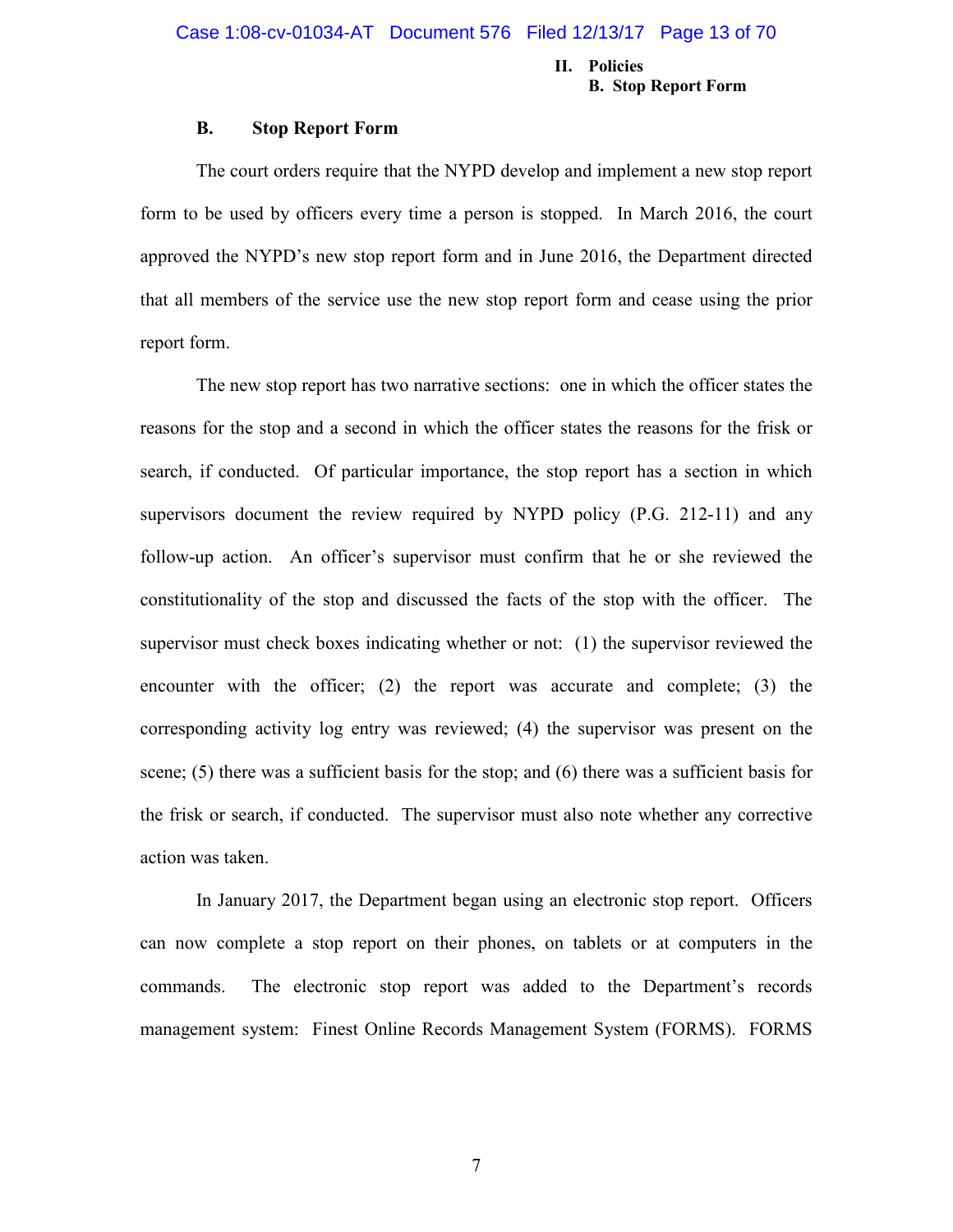#### Case 1:08-cv-01034-AT Document 576 Filed 12/13/17 Page 14 of 70

#### **II. Policies C. Racial Profiling Policies**

will not allow officers to submit an electronic stop report unless they have filled out all mandatory data fields. Officers also will be able to describe the stop and any frisk or search in greater detail in the narrative sections, because there is no space limitation for the narratives in the electronic version of the stop report, as there is in the paper version.

The electronic form has an additional advantage. When the new stop report was first being used, many supervisors signed the reports but did not answer the supervisory review questions—for example, whether there was a sufficient basis for the stop, frisk or search. With the electronic stop report, supervisors cannot complete and submit the stop report without answering the supervisory review questions.

The stop report is now in place and officers are using the electronic version in the FORMS records management system. An issue that the monitor has identified in prior reports needs continued attention by the Department: the underreporting of stops. The Department recognizes that any assessment of compliance with the court's remedial orders will be undermined if the NYPD's data is not accurate and complete. Its efforts to audit underreporting are discussed below in Section VII, Auditing. The new supervisor training deals directly and forcefully with this requirement and the supervisors' responsibility to ensure compliance. The Department believes once the training and auditing take hold, compliance with the requirements for officers to record stops and for supervisors to engage in meaningful review will improve substantially.

#### **C. Racial Profiling Policies**

The NYPD's policy barring racial profiling and other bias-based policing, P.G. 203-25, was approved by the court on August 24, 2015. As with the Department's stop and frisk policy, substantial compliance regarding the racial profiling policy also requires

8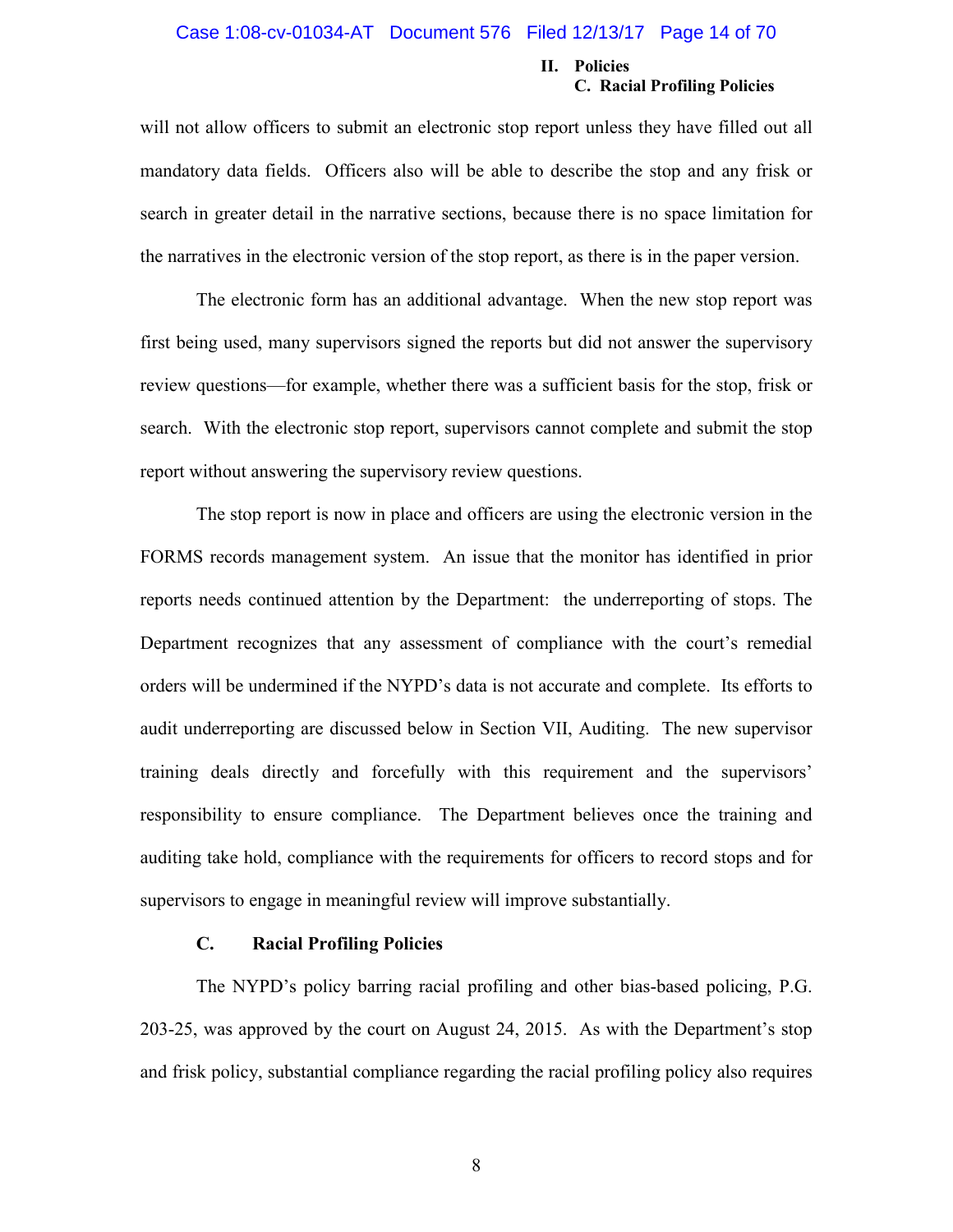#### Case 1:08-cv-01034-AT Document 576 Filed 12/13/17 Page 15 of 70

#### **II. Policies**

#### **D. Policies Related to the Trespass Affidavit Program**

that Department personnel be trained on the policy and that the Patrol Guide section be followed in practice. Training on the Department's racial profiling policies is part of the in-service training on stops and frisks. *See* Section IV.B.2 below. One of the ways the monitor will be assessing the Department's compliance with its racial profiling policies and the Fourteenth Amendment will be through a statistical analysis of NYPD's stop and frisk data. In May 2017, the monitor submitted his first report examining trends in the NYPD's stop, question and frisk data, focusing on the years 2013, 2014 and 2015. This report did not draw any conclusion about the NYPD's constitutional compliance. That determination awaits the availability of statistical data over a more extensive period. The report, however, explored available data and trends and informed the parties and the public about the kinds of statistical approaches the monitor will be considering. In publishing the report, the monitor also invited the parties and their experts, as well as any other experts, to present alternative or additional analyses for consideration by the monitor.

#### **D. Policies Related to the Trespass Affidavit Program**

In June 2016, the court approved the new NYPD procedures for interior patrols in buildings enrolled in the Trespass Affidavit Program (P.G. 212-59), a program in which police officers conduct interior patrols in certain private apartment buildings. The NYPD published a new P.G. 212-59 in April 2017 and conducted roll call training on interior patrols in TAP buildings in June and July 2017. Stops inside and outside TAP buildings must comply with the NYPD's stop and frisk policies, P.G. 212-11. The procedures state that "mere presence" in a TAP building, or entry into or exit from a TAP building, does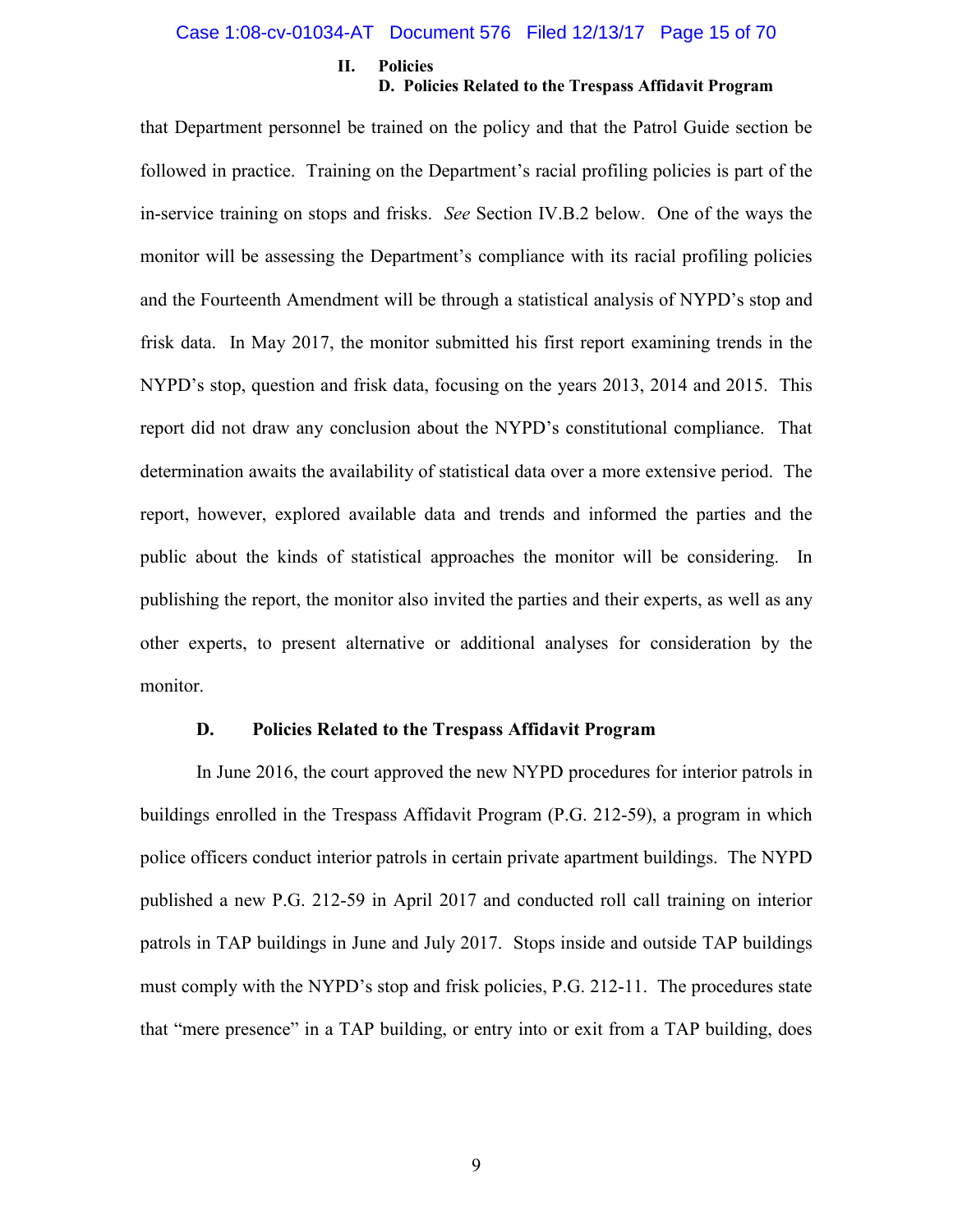#### **II. Policies E. Policies Relating to Patrol of NYCHA Buildings**

not constitute an "objective credible reason" for a *DeBour* Level 1 approach and request for information, nor does it constitute reasonable suspicion for a Level 3 *Terry* stop.

The Department also made revisions to Administrative Guide 303-27, setting out the requirements and procedures for entry into the TAP program. In order for a building to be enrolled in the program, the owner must certify concerns regarding criminal activity or community complaints in the building, such as trespass or drug activity within the last year. The enrollment must be renewed every six months.

At roll calls in the precincts starting in June 2017, patrol officers viewed a video explaining the TAP program and new interior patrol policies. In addition, new one-day stop and frisk training beginning for the patrol force will include training on interior patrols of TAP and NYCHA buildings.

#### **E. Policies Relating to Patrol of NYCHA Buildings**

The settlement in *Davis v. City of New York* required a new Patrol Guide provision for the interior patrol of NYCHA buildings (P.G. 212-60) that promotes constitutional interactions between NYPD officers and persons encountered during interior patrols. As with the procedures for TAP buildings, the procedures for NYCHA buildings state that "mere presence" in a NYCHA building is not an "objective credible reason" for a Level 1 request for information, nor does it establish reasonable suspicion for a Level 3 *Terry* stop. P.G. 212.60 also states that arrests for trespass in restricted areas, such as roofs or roof landings, must be made after appropriate notice (e.g., through a conspicuously posted sign). The revised policy for interior patrols of NYCHA buildings became effective on April 25, 2017. The NYPD officers viewed videos explaining the revised policies at roll calls in July, August and September 2017. In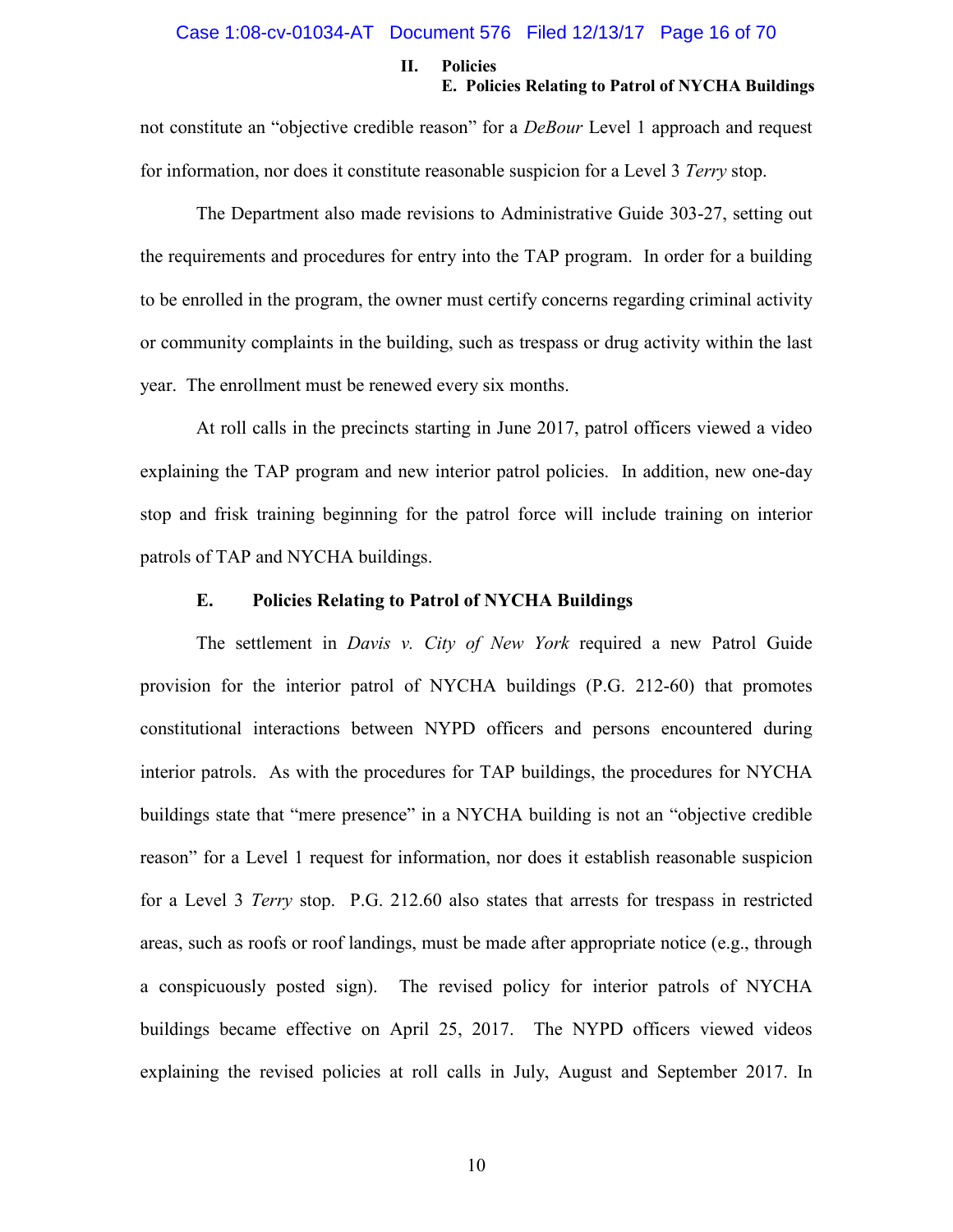#### **II. Policies F. Trespass Crimes Fact Sheet III. Supervision**

addition to this roll call training, the NYPD is now designing and will be conducting a one-day training for Housing officers.

#### **F. Trespass Crimes Fact Sheet**

As part of the *Davis* settlement, the parties agreed that officers making trespass arrests in NYCHA buildings would document the arrests on a new form (the Trespass Crimes Fact Sheet or TCFS) providing information about what led them to approach the person and what led them to believe that the person was a trespasser. The *Davis* and *Ligon* plaintiffs and the Department agreed that there should be a single form used for trespass arrests in both NYCHA buildings and TAP buildings. The parties worked together to create the TCFS, which, since May 2017, has been used for all trespass arrests in both TAP buildings and NYCHA buildings. Both the NYPD and the monitor will be looking at trespass arrests to ensure that officers' actions are lawful and that they appropriately complete the TCFS for trespass arrests.

#### **III. Supervision**

As required by the court orders, Patrol Guide section 212-11 provides for a more robust supervision of officers with regard to their stop and frisk activity. Supervisors are required to respond to the scene of a stop when feasible, discuss the circumstances of the stop with the officer making the stop before the end of the officer's tour, and review the officer's stop report form and activity log. The supervisor must determine whether the stop was based on reasonable suspicion of a felony or Penal Law misdemeanor; if a frisk was conducted, whether the frisk was supported by reasonable suspicion that the person was armed and dangerous; if a search was conducted, whether it was reasonable; and if force was used, whether the use of force was reasonable. The supervisor must direct the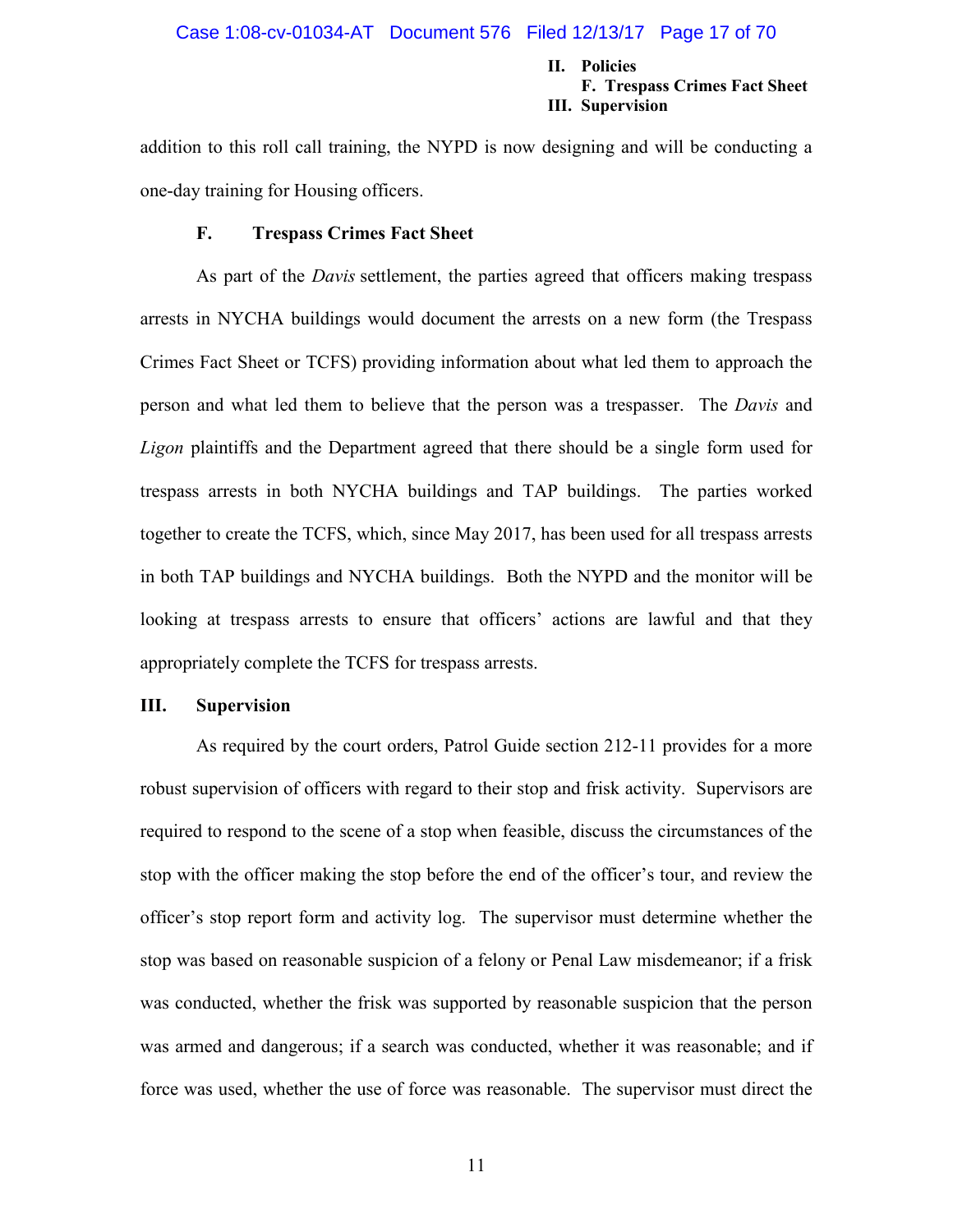#### Case 1:08-cv-01034-AT Document 576 Filed 12/13/17 Page 18 of 70

#### **III. Supervision**

officer to make corrections to the stop report form if it is inaccurate or incomplete, and, if appropriate, instruct the officer or refer the officer for additional training or other remedial action, including, if appropriate, disciplinary action.

The new responsibility of supervisors to ensure that their officers' actions are constitutional is one of the most significant changes in the daily operations of the NYPD relating to this monitorship. For the reforms to take root, supervisors must play an active role in ensuring that the stops, frisks and trespass arrests made by their officers are legal and proper and that these activities are properly documented.

As noted in Section IV.B.2 below, NYPD sergeants and lieutenants will be the first to have the comprehensive one-day stop and frisk training, which will include a section on the responsibilities of supervisors. As part of the monitor's assessment of compliance with the requirements of the court order, the monitor team will be assessing not only the written training materials but also whether these materials are being delivered effectively. In addition, the monitor team will be evaluating whether supervisors are actually evaluating the officers' actions and whether appropriate followup action is being taken when warranted. As noted above, when the new stop report was first implemented, there were serious questions about whether supervisors were exercising appropriate supervision. Many supervisors failed to complete the supervisory review section of the form. Even when the form was filled out, it was often apparent that the review was perfunctory and done by rote. For example, there were many instances in which supervisors checked the box that said there were sufficient grounds for a frisk or search when in fact the officer had not conducted a frisk or search. The Department has recognized this issue, and there are steps being taken to improve performance, including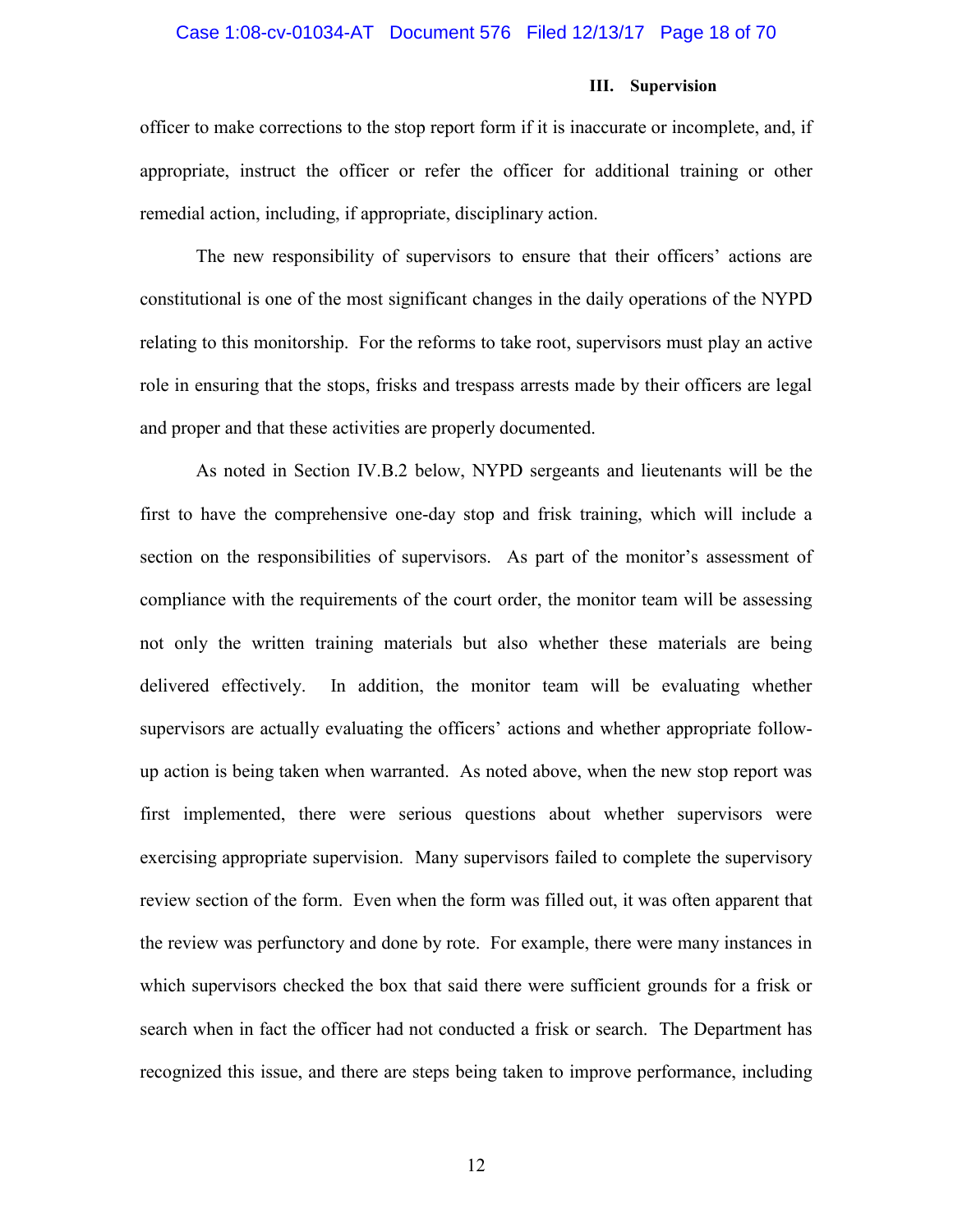#### Case 1:08-cv-01034-AT Document 576 Filed 12/13/17 Page 19 of 70

#### **III. Supervision**

an emphasis on supervisory responsibility in training. The Department's Risk Management Bureau (RMB) and its auditing arm, the Quality Assurance Division (QAD), have been focusing on supervisory review. In addition, the monitor team has been emphasizing this issue in its visits to borough and precinct commands throughout the city. In these visits, there have been encouraging signs; some high-level commanders appear to have taken ownership of this issue and are communicating their concerns to both officers and supervisors. However, to date, the monitor team has seen very few instances in which supervisors are noting on stop reports an insufficient basis for a stop, frisk or search. The monitor team will continue its review of stop reports to see whether there are improvements.

An additional change, not required by the court orders, may be important. Since the last monitor's report, New York City conducted new exams for officers seeking to become sergeants and lieutenants. Before those exams, the monitor and his team met with the NYPD and the City agency charged with the responsibility of administering the exam (the Department of Citywide Administrative Services). The monitor emphasized the importance of the new stop and frisk policies and the enhanced role of supervisors in the new policies. Months before the examination was administered, applicants were notified by a formal, published "Notice of Examination" of the topics from which the exam questions would be drawn. Those areas included stop and frisk and trespass enforcement policies and the role of supervisors. This was a very effective way to focus the attention of those taking the exams on these topics and, beyond that, to communicate the importance of the topics to everyone who read the notice or heard about it.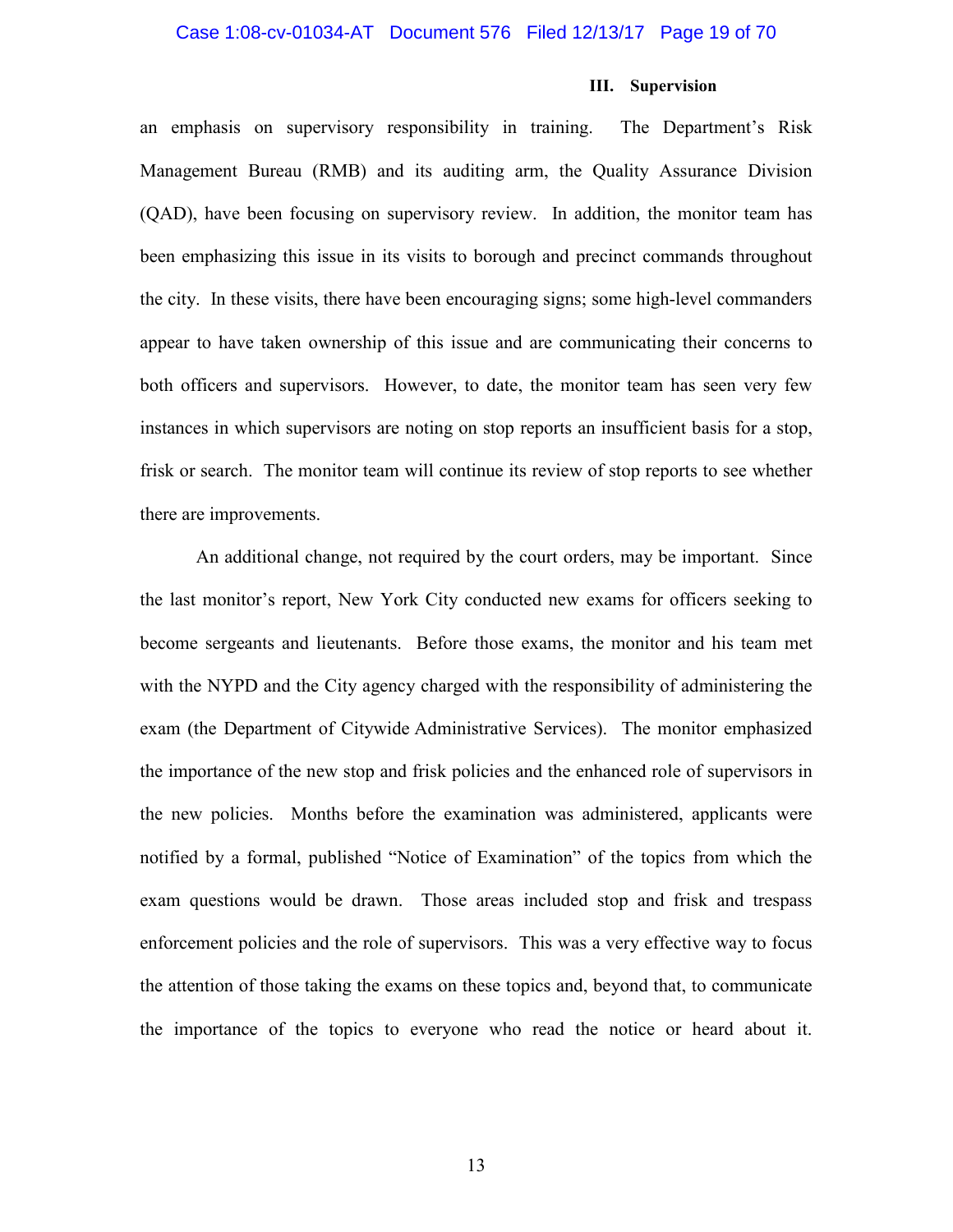#### **IV. Training A. Training for Recruits**

#### **IV. Training**

#### **A. Training for Recruits**

Training materials for Police Academy recruit classes on stop and frisk, racial profiling and interior patrols for TAP and NYCHA buildings were rewritten and approved by the court in April 2015. The materials for these courses were revised when new NYPD policies were approved (e.g., P.G. 212-11, *Investigative Encounters*), and in response to continued review by the parties and the monitor team. The course on investigative encounters has been updated to reflect the new stop report form, including instruction on what to include in the narrative sections and emphasis on the newly enhanced role of supervisors in reviewing the constitutionality of stops. The course on interior patrols of TAP and NYCHA buildings has been updated to reflect the new procedures governing those topics, P.G. 212-59 and P.G. 212-60.

Scenario-based training for recruits is being taught in mock environments at the Academy; the scenarios are scheduled to coincide with classroom instruction on the topics related to the remedial orders. The parties also developed additional scenarios raising issues of racial profiling and biased policing for use in both recruit and in-service training.

One recruit training segment identified in the *Floyd* liability and remedies decisions as needing revision is a training module conducted by the Firearms and Tactics Section on the characteristics of armed suspects.<sup>2</sup> This training teaches recruits about factors that should raise their awareness when they attempt to determine whether or not

<sup>2</sup> *Floyd v. City of New York*, 959 F. Supp. 2d 540, 614 (S.D.N.Y. 2013) (Liability Opinion); *see Floyd v. City of New York*, 959 F. Supp. 2d 668, 680 (S.D.N.Y. 2013) (Remedies Opinion).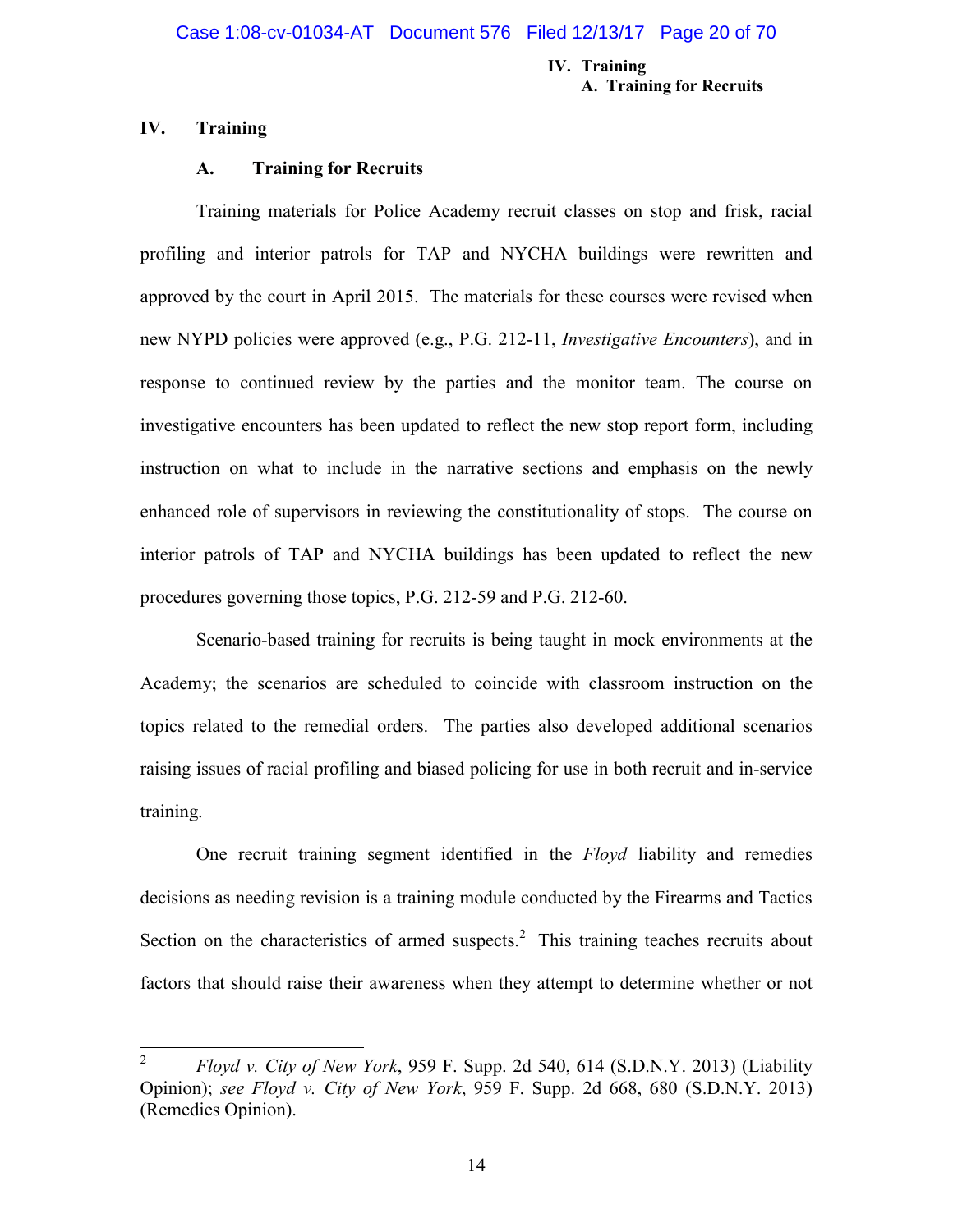#### **IV. Training B. In-Service Training**

an individual they encounter is armed. The Risk Management Bureau worked with the Firearms and Tactics Section of the Police Academy to create a new lesson plan and PowerPoint presentation. After a series of collaborative discussions with plaintiffs' counsel and the monitor's team, a final version of this training was submitted to the court and approved in February 2017.

#### **B. In-Service Training**

A bigger challenge for the Department than recruit training is how to train or retrain experienced officers. First, there is the logistical challenge of assigning officers to attend classes without compromising the Department's ability to meet its daily law enforcement responsibilities. Then there is the forensic challenge of teaching officers about their current responsibilities regarding street encounters and trespass enforcement when for years senior management of the Department, instructors and their colleagues in the station houses stressed something different. The fact that these earlier ways were so ingrained makes the in-service training challenging, but all the more important. That is why the Department, plaintiffs' counsel and the monitor team have spent so much time developing materials and seeing how these materials were delivered and received in test runs. Once the court approves the materials and the in-service training begins in earnest, the monitor team intends to continue its practice of attending many training sessions to ensure that the training is being appropriately delivered.

What follows is a more detailed description of the state of progress on in-service training.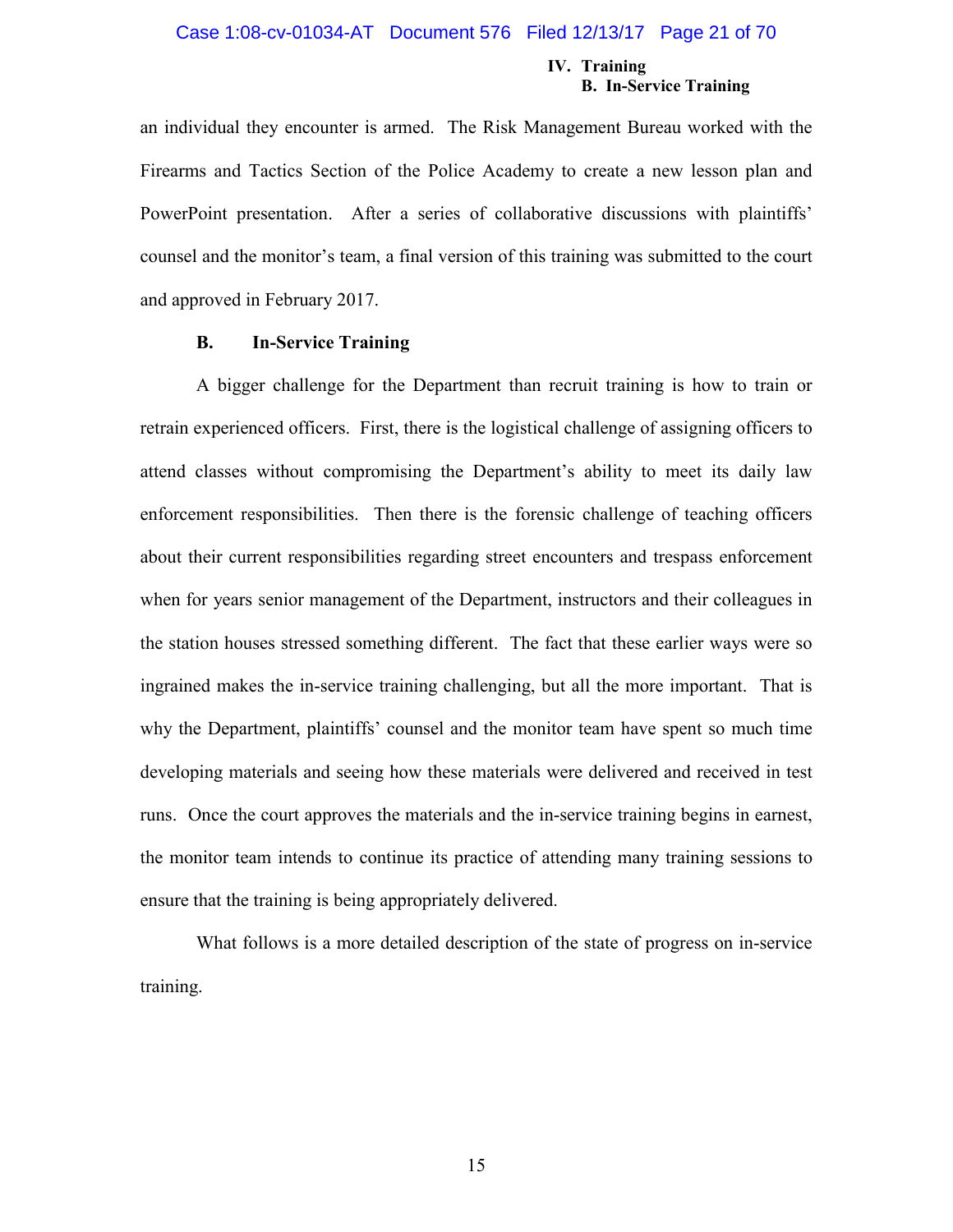#### **IV. Training B. In-Service Training**

#### **1. Command Level/Roll Call Training**

In-service training is conducted in several venues, one of which is at an officer's command. There, the training sergeant or others often conduct brief training sessions. The most common time for this training is at roll call, at the beginning of the officers' shift, when supervisors give assignments and alert officers to relevant information. Roll call training is important, but, of necessity, it cannot be lengthy or include sustained discussion between the officers and the trainer.

The Department has produced five short videos regarding investigative encounters for roll call training to ensure that the training and information provided to NYPD members is uniform. The first of these videos is an introduction to the new stopand-frisk procedures, and was played at successive roll calls in October 2015. The next three videos cover the *DeBour* levels of investigative encounters (Level 1 request for information, Level 2 common-law right of inquiry and Level 3 *Terry* stops) and were played at successive roll calls in February, May and June 2016, respectively. The final video covers the proper documentation and supervision of stops, and was finalized after the new stop report form was approved. That video was played at successive roll calls in July 2016. These five videos remain available online to members of the service.

The Department also prepared roll call videos addressing the revised Patrol Guide sections 212-59 and 212-60, dealing with interior patrols of TAP and NYCHA buildings respectively. The court approved the monitor's recommendation and the TAP video (P.G. 212-59) on March 21, 2017, and the NYCHA video (P.G. 212-60) on May 9, 2017. In the interest of keeping officers' attention during roll call, each of these videos was divided into two, the first of which described the new policy and the second showed a

16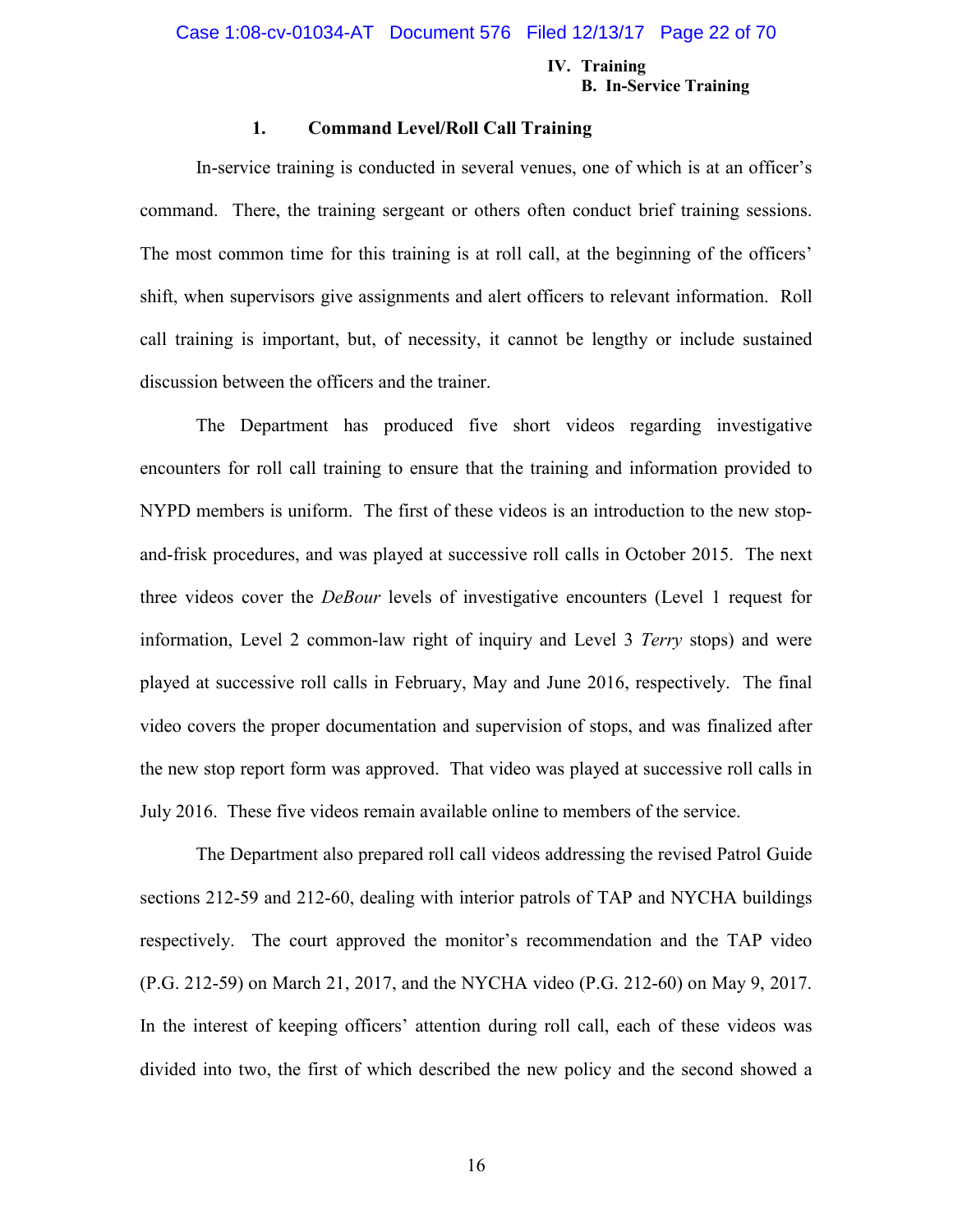#### Case 1:08-cv-01034-AT Document 576 Filed 12/13/17 Page 23 of 70

#### **IV. Training B. In-Service Training**

series of scenarios illustrating how the new policies might play out in practice. The videos were shown in June, July and August of 2017 throughout the Department. They remain available online to all members of the service.

#### **2. Investigative Encounters and Racial Profiling**

Currently, all NYPD officers are required to attend in-service training at the Police Academy each year. The Department worked with the other parties and the monitor to develop a full-day course on the law and procedures for investigative encounters, a substantial increase from what was previously allocated to these subjects. *See Floyd* Dkt. No. 571. The training covers the fundamental principles of stop, question and frisk, trespass enforcement, and bias-free policing. The materials clearly convey the changes in NYPD procedures and what is expected of officers and supervisors regarding the documentation and supervision of stops.

More than 22,000 members of the service will go through this training. To be effective, the training classes will be limited to 30-35 officers or supervisors per class. The Department has started the training with supervisors. The parties agreed that supervisors should be trained separately so the training can cover additional material on supervisory responsibilities. After several thousand sergeants and lieutenants are trained, the Department will begin training patrol officers. The NYPD estimates that it will take up to 18 months to move the members of the service through the course. The training will be taught every weekday on both the day tour and evening tours.

The first session of the training (before the meal break) begins with a short written quiz about stop and frisk law. In the pilot classes, the quiz served its purpose of showing the class that there are misunderstandings about the law and NYPD procedures. Then, an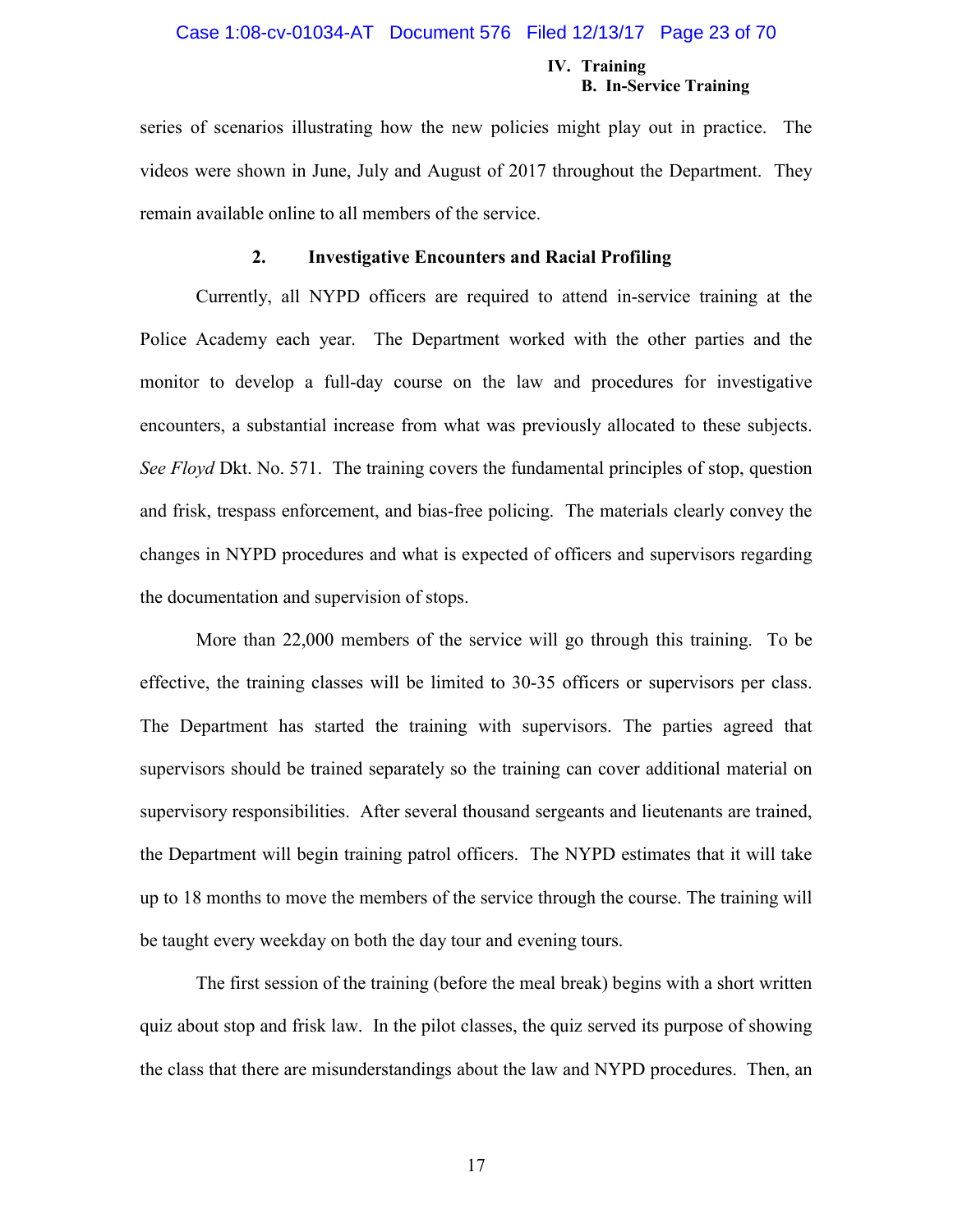#### Case 1:08-cv-01034-AT Document 576 Filed 12/13/17 Page 24 of 70

#### **IV. Training B. In-Service Training**

attorney and uniformed members of the service will co-teach a class on the law and procedures regarding investigative encounters. The instructors are encouraged to engage the attendees in discussion. Just before the meal break, there is a SurveyMonkey quiz. Again, in the pilot sessions, the results of the post-lecture quiz indicated that the content of the class was absorbed by most of those in attendance.

The content of the post-meal session will depend upon whether the class consists of officers or of sergeants and lieutenants. The post-meal session covers when stop reports are required and how to complete them, particularly the narrative sections. For officers, there will be acted-out scenarios involving investigative encounters in the Tactical Village at Rodman's Neck, after which the officers will have to fill out stop reports based on what they saw. For sergeants and lieutenants, the post-meal segment will include discussions of video footage from NYPD body-worn cameras and focus more on their role as supervisors, particularly with regard to the supervision of stops, how to discuss stop reports with their subordinates, and their responsibilities to refer their officers for instruction, training or discipline when appropriate.

Opportunities for discussion about the role of race in investigative encounters are included in several places. The materials clearly describe the difference between the constitutionally permissible use of race based on a specific, reliable suspect description and the constitutionally impermissible targeting of racially defined groups for stops. Discussions about race are sometimes uncomfortable and difficult for some officers and instructors, as has been and continues to be true for many people in our country. The NYPD, plaintiffs' counsel and the monitor team acknowledge this fact, which is why it is especially important for the parties to work together, as they have been doing, to ensure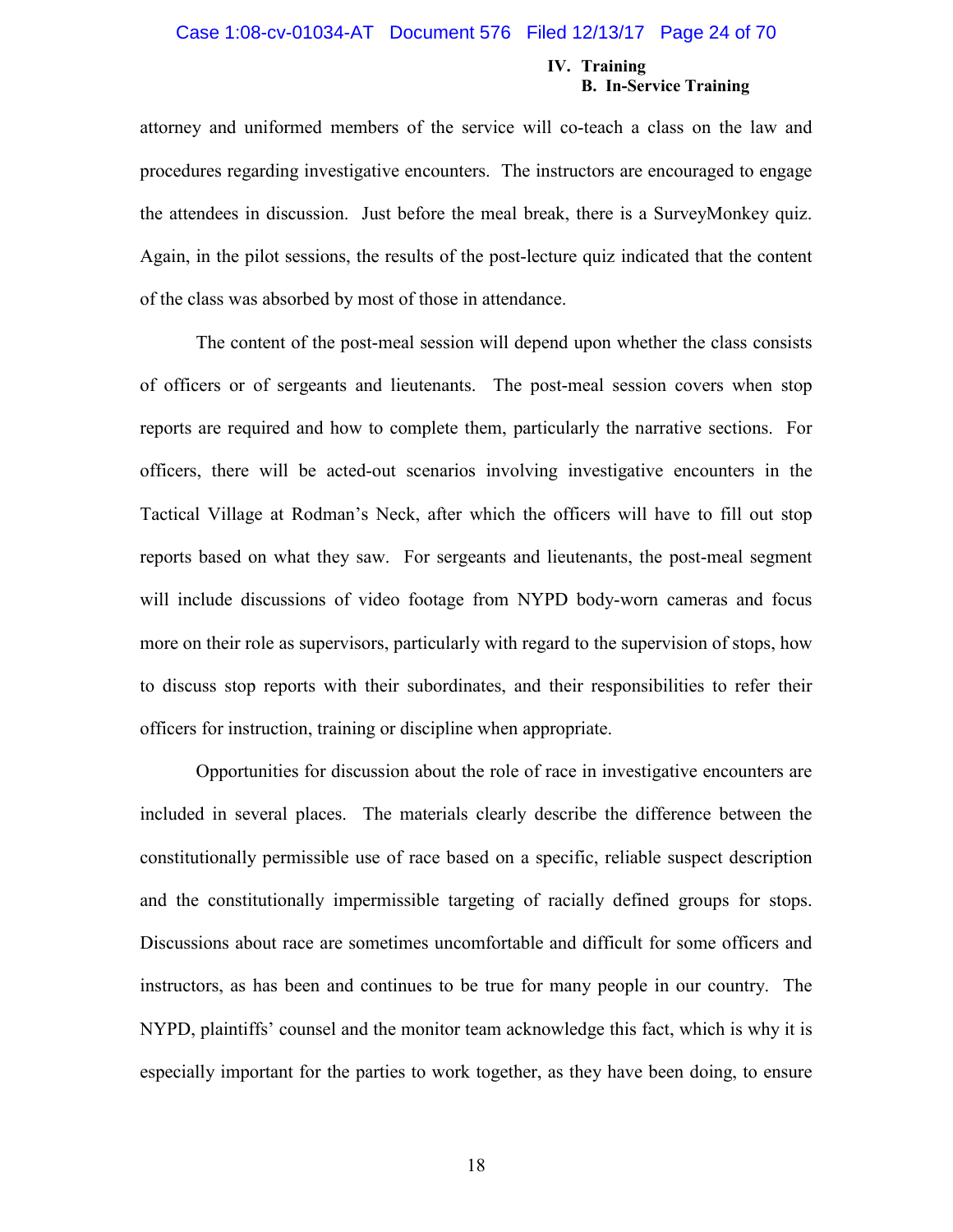#### Case 1:08-cv-01034-AT Document 576 Filed 12/13/17 Page 25 of 70

#### **IV. Training B. In-Service Training**

that the instructors are leading these discussions in ways that make them meaningful and speak to policing tasks.

The training materials for sergeants and lieutenants were submitted to the court for approval in mid-November and were approved in early December. The training materials for officers will be finalized soon and submitted for court approval.

#### **3. Procedural Justice and Implicit Bias**

The NYPD is developing an additional day of in-service training focusing on "procedural justice" and "implicit bias." "Procedural justice" is a phrase used to describe the necessity of treating civilians with respect, listening to them and explaining the officer's actions. The training will include discussion of the history of New York City and the NYPD, and how that history relates to legitimacy and procedural justice both within the Department and in the communities being policed. "Implicit bias" is the concept that everyone has biases of which they are not aware (i.e., "implicit"), arising from the particular environment (neighborhood, family, friends, media, etc.) in which he or she lives and works. The point of the training is to make officers more aware of what those biases are so that they do not interfere with the officers' law enforcement functions.

To conduct this training, the NYPD has contracted with Fair and Impartial Policing, an entity that has created training materials and provided training to law enforcement agencies around the country. This group will provide its training materials, adapted for use in New York City, and trained instructors to conduct the classes. Five training modules will be delivered: police officer, supervisor, manager, executive staff and train-the-trainer for the recruit school. The Department anticipates beginning the training by February 2018 and having it completed over the course of two years.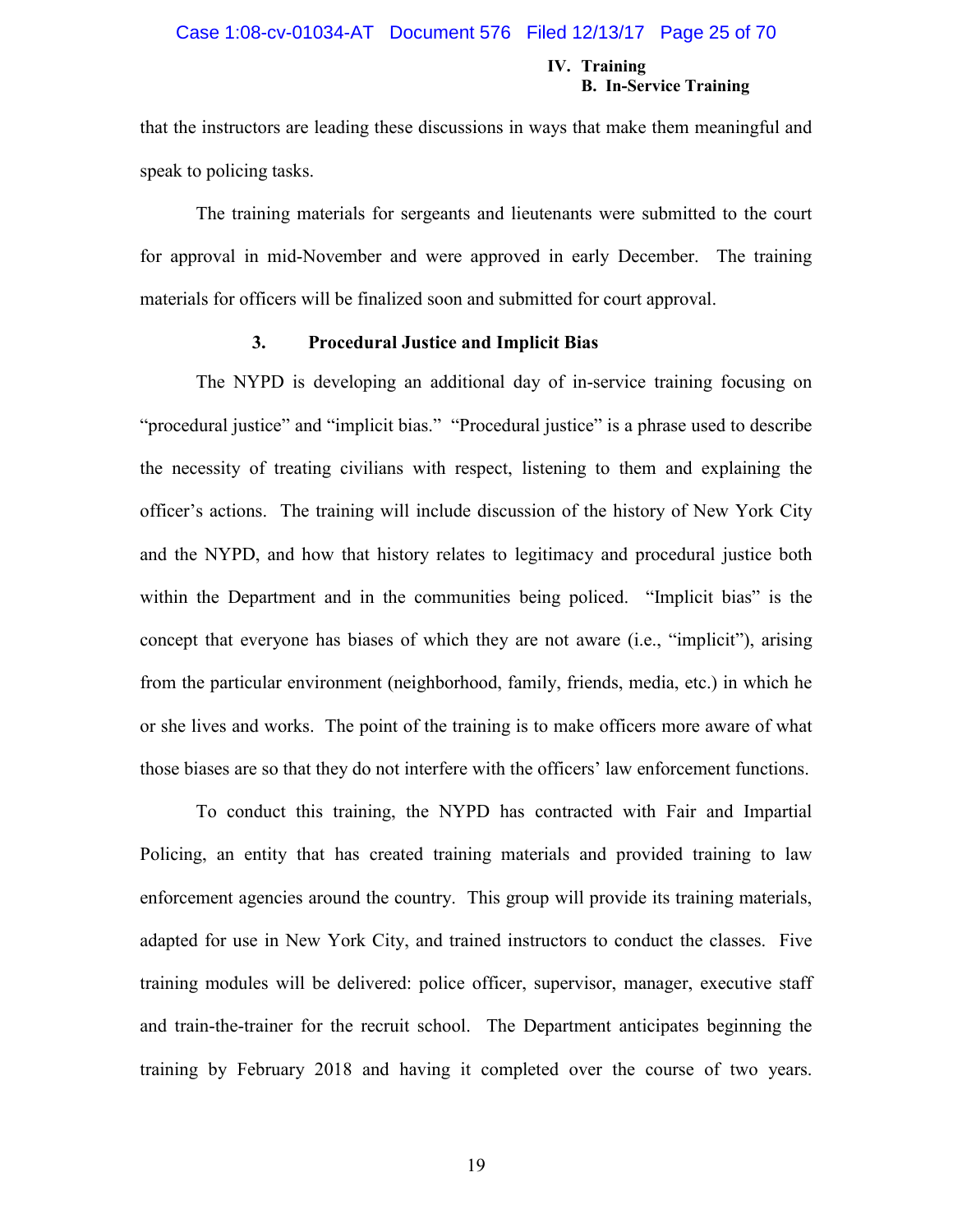#### **IV. Training**

**C. Training for Newly Promoted Supervisors D. Specialized Training**

#### **C. Training for Newly Promoted Supervisors**

Training for newly promoted sergeants, lieutenants and captains has undergone extensive revision. A principal focus of this training is the expanded responsibilities of supervisors, particularly sergeants, under the new Patrol Guide procedure for investigative encounters and specifically with regard to the stop report. The format of the training has been changed to encourage class participation and is similar to what was described above for sergeants and lieutenants already in rank. It is expected that the training materials for new sergeants and lieutenants will soon be put into final form and will then be submitted to the court for approval.

#### **D. Specialized Training**

#### **1. Plainclothes Training**

The NYPD conducts a three-day training course for officers who will be starting as plainclothes officers, including officers who will be joining a precinct-based anti-crime or conditions unit, or any other unit that works in plainclothes. It is important to ensure that these officers get training on stop and frisk policies, because their work often involves actively seeking to detect and apprehend suspects and because they are making a significant proportion of the NYPD's stops. The basic plainclothes course deals with tactical mindset, knowledge of the law and defensive tactics, among other necessary skills. The monitor team has conveyed to the Department the view that there should be greater emphasis on integrating the teaching of these skills. Officers in plainclothes assignments must have a good knowledge of the law and how to use this knowledge and understanding of interpersonal dynamics to do their jobs more effectively and more safely, while at the same time protecting the rights of those encountered.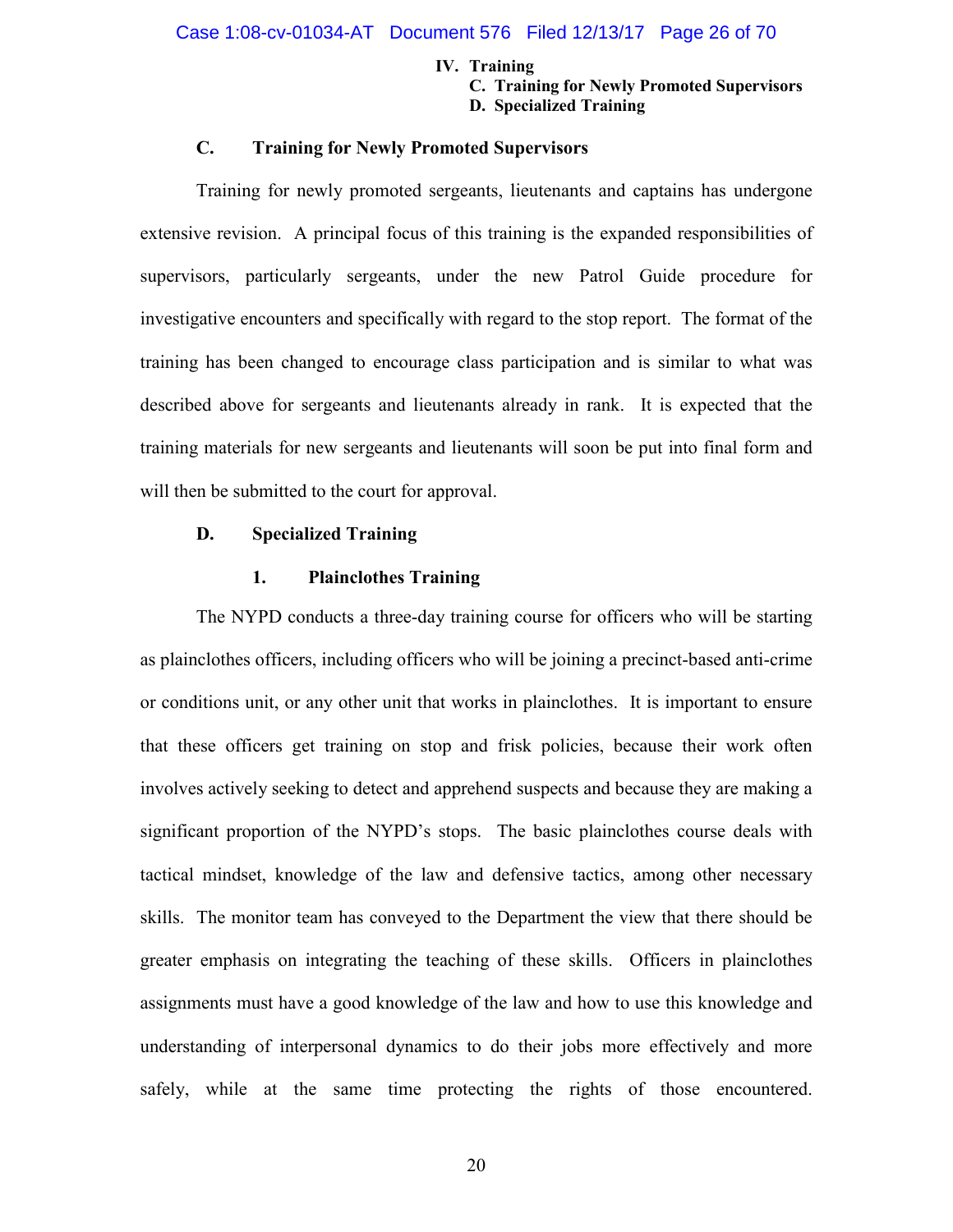#### Case 1:08-cv-01034-AT Document 576 Filed 12/13/17 Page 27 of 70

#### **IV. Training D. Specialized Training**

The Department has made extensive revisions to the training it provides to new plainclothes officers, to ensure it is consistent with the investigative encounters in-service training. The NYPD expects to finalize these materials shortly after the investigative encounters in-service training has been finalized.

#### **2. Housing**

The Department is working on an additional day of in-service training that will be offered to all Housing officers. This training will be in addition to the roll call training on the revised Patrol Guide section 212-60 and the in-service stop and frisk training. The additional one-day training for Housing officers will include instruction on the new P.G. 212-60 (interior patrols) and on NYCHA house rules, and officers will role-play scenarios designed to illustrate how the law of investigative encounters applies when the officers are engaging in interior patrols in NYCHA buildings. The Department understands the importance of this training and is working hard with the plaintiffs and the monitor team to produce draft materials for approval. Once they are approved, the new training of the Housing officers will begin; the Department hopes this will happen early in the new year.

As currently being discussed with the monitor team and the plaintiffs, the morning session will begin with introductory videos featuring the Chief of the Housing Bureau, James Secreto, and the Chair and Chief Executive Officer of NYCHA, Shola Olatoye. Then there will be a segment co-taught by an attorney and uniformed members of the Housing Bureau. The materials for this segment will be based in part on a lesson plan that was an exhibit to the *Davis* settlement agreement. The morning session will conclude with officers filling out a Trespass Crimes Fact Sheet based on a given fact

21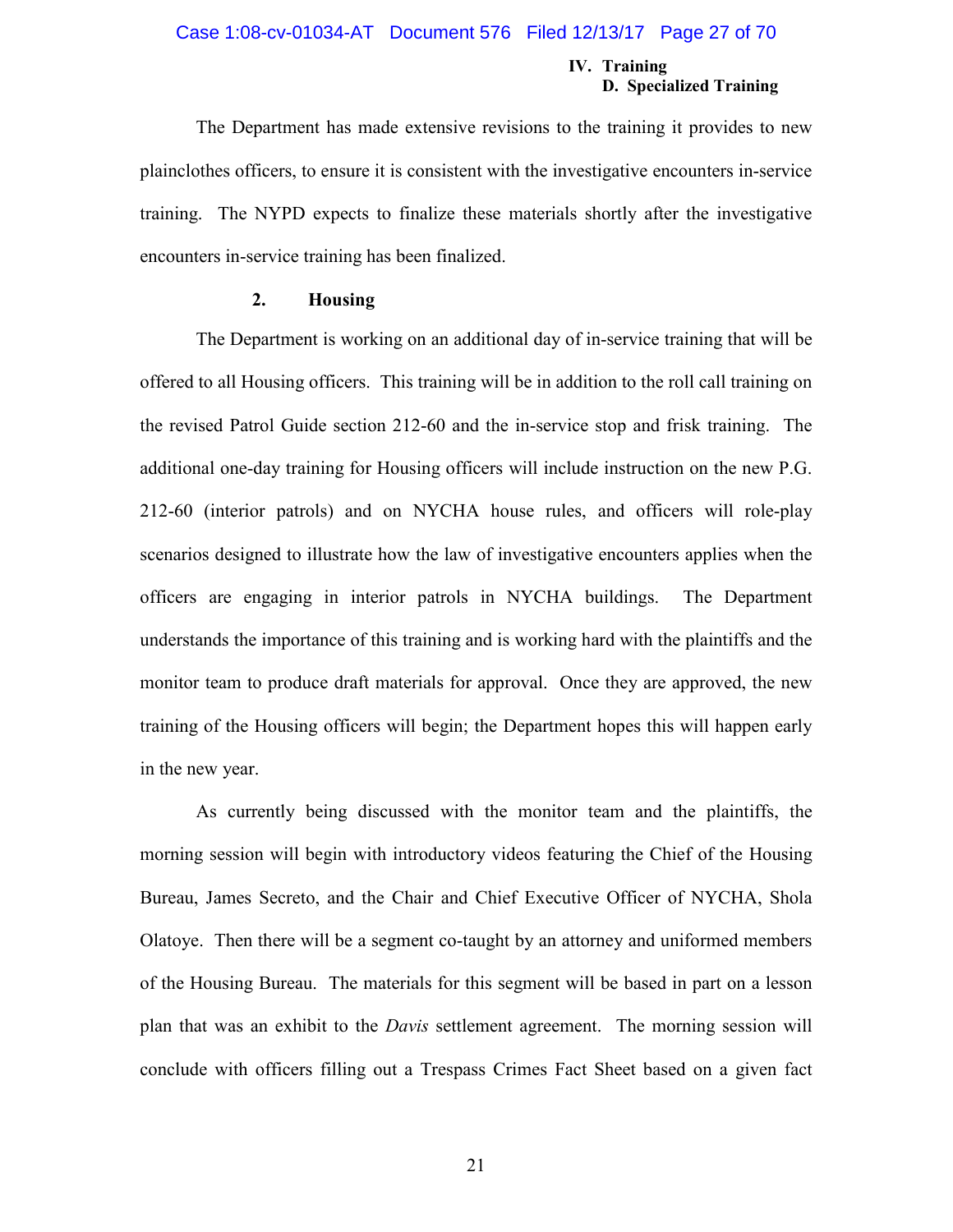## **V. Body-Worn Cameras** Case 1:08-cv-01034-AT Document 576 Filed 12/13/17 Page 28 of 70

pattern and completing a SurveyMonkey quiz to foster discussion and review of key points. The afternoon session will consist entirely of scenarios that the officers and instructors will discuss.

#### **V. Body-Worn Cameras**

On April 27, 2017, the NYPD launched its body-worn camera (BWC) pilot program, with officers in the third platoon of the 34 Precinct in Manhattan wearing cameras. As of mid-November 2017, the Department had extended the program to all 20 of the precincts in which officers in the third platoon would be wearing cameras. Approximately 1,350 officers in these 20 pilot precincts will be wearing cameras for a one-year period pursuant to the requirements of the remedial orders. As of December 3, 2017, there were approximately 102,000 videos recorded and 14,000 hours of recordings.

The remedial order in *Floyd* noted the potential benefits of outfitting NYPD officers with body-worn cameras. Those possible benefits included creating objective records of stop and frisk encounters, encouraging lawful and respectful police-citizen interaction, alleviating mistrust between the NYPD and the public, and offering a way to help determine the validity of accusations of police misconduct. The court order directed the NYPD to work with the court-appointed independent monitor to conduct a one-year pilot program to determine whether the benefits of the cameras outweigh their financial, administrative and other costs. The monitor was charged with establishing procedures for the review of stop recordings by supervisors and senior managers, for preserving stop recordings and for measuring the effectiveness of body-worn cameras in reducing unconstitutional stops and frisks.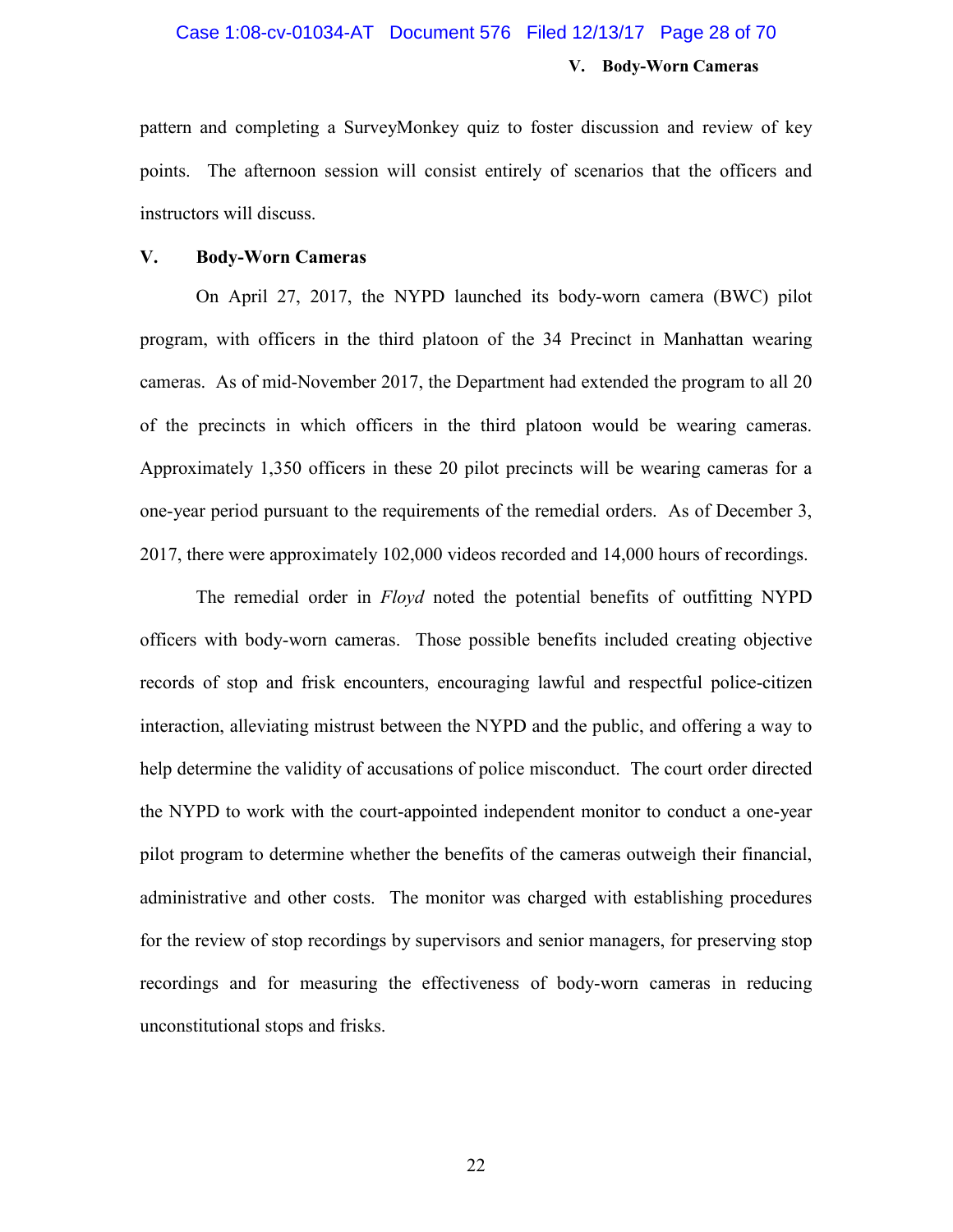## **V. Body-Worn Cameras** Case 1:08-cv-01034-AT Document 576 Filed 12/13/17 Page 29 of 70

On April 3, 2017, the NYPD submitted to the monitor a draft operations order specifying policies and procedures related to the pilot program. Some provisions of those procedures required monitor approval because they dealt with matters within the monitor's assigned responsibilities. These included provisions requiring the recording of arrests and investigative encounters and searches, notice that the encounter is being recorded, supervisory review of the recordings, and documentation and retention of the recordings. On April 11, 2017, the monitor approved those provisions in a memorandum and submitted the memorandum to the court. It was the monitor's view that, upon his approval, the operations order could be promulgated by the NYPD and put into place and no additional proceedings in court would be required. On April 19, the *Floyd* and *Davis* plaintiffs objected to certain provisions of the BWC policies and argued that court approval of the BWC procedures was required and that the BWC pilot program could not go forward without court approval. On April 21, the court denied the plaintiffs' request and the pilot went forward the following week.

The research and evaluation design for the BWC pilot program was developed by Professor Anthony Braga of Northeastern University and other members of the monitor team, in consultation with the NYPD. Professor Braga identified 20 pairs of precincts, matched in terms of demographics, socio-economic characteristics, crime and police activity. Care was taken to ensure that the officers in each precinct pair were also similar in terms of demographics, length of service, rank and citizen complaints. Then, in each pair, one precinct was randomly assigned to have cameras (the treatment precinct), and the other was assigned to be without cameras (the control precinct).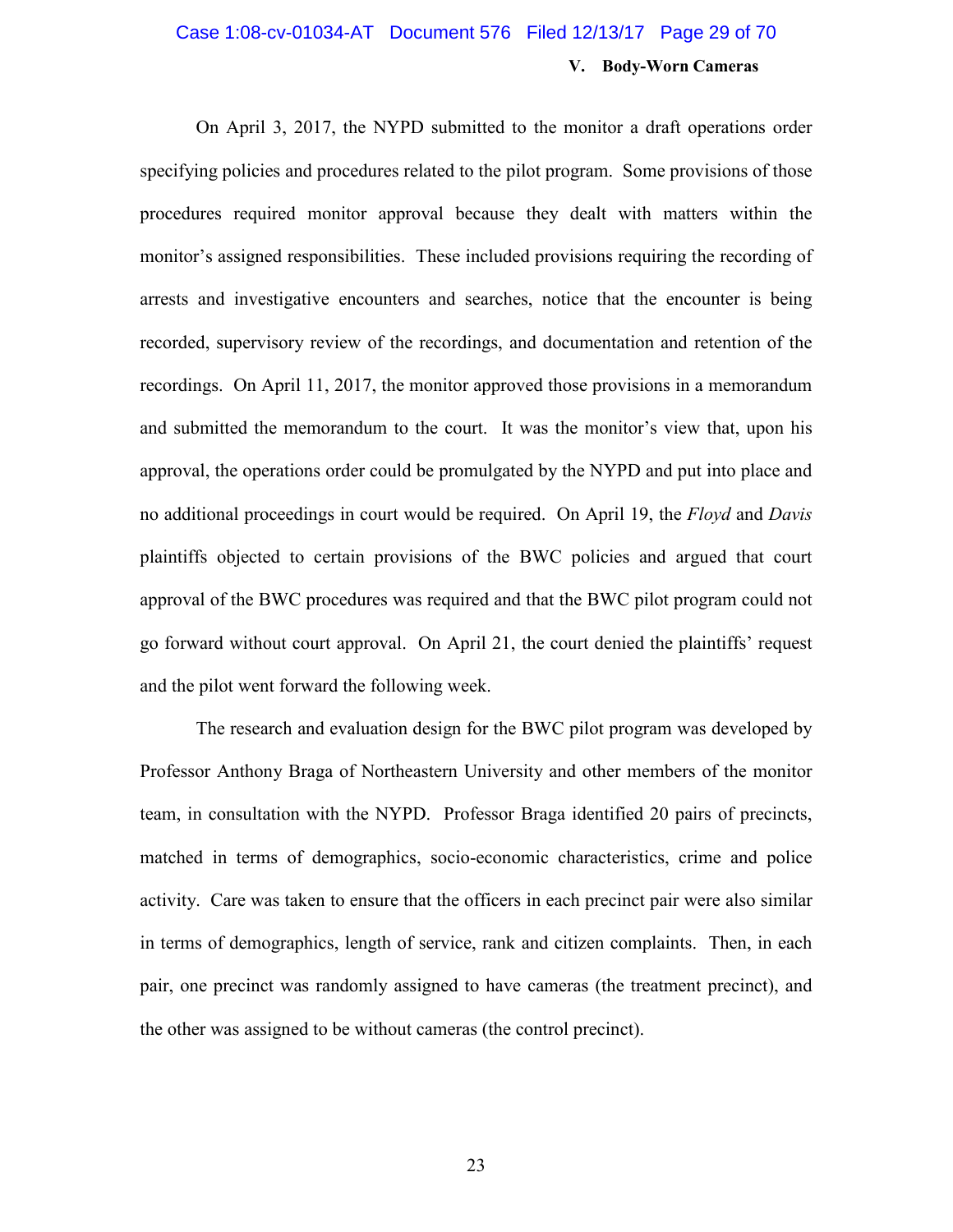## **V. Body-Worn Cameras** Case 1:08-cv-01034-AT Document 576 Filed 12/13/17 Page 30 of 70

As for evaluating the cameras' impact, the plan anticipates using four sets of outcome measures: civility of police-citizen interactions, arrest numbers and other policing activities, police lawfulness, and police-community relations. To accomplish this, the monitor team will analyze pre-test and post-test data for officers in the camera and control groups collected from the NYPD and the Civilian Complaint Review Board (CCRB). Data from community surveys will be used to assess police-community relations. In the camera precincts, responses from before and after camera deployment will be compared to look for any significant differences. Data from camera and control precincts will also be compared to ascertain whether any change is the result of some event or circumstance unrelated to the cameras.

Because Public Housing Police Service Areas (PSAs) overlap with the 40 precincts in the randomized control trial, the pilot experiment does not include NYPD Housing officers assigned to PSAs. The monitor team will be devising a separate evaluation plan for the use of cameras by NYPD officers working in PSAs. There are only nine PSAs in New York City—too few for a randomized controlled experiment. For this reason, a quasi-experimental research design is being considered.

As noted in the *Floyd* remedial opinion, supervisory review of BWC footage and auditing of the procedures are important in the monitor's evaluation of the pilot program. These are also important management tools for the Department. The monitor team has been working with the Department, with input from plaintiffs' counsel, to design its review and audit of BWC footage.

24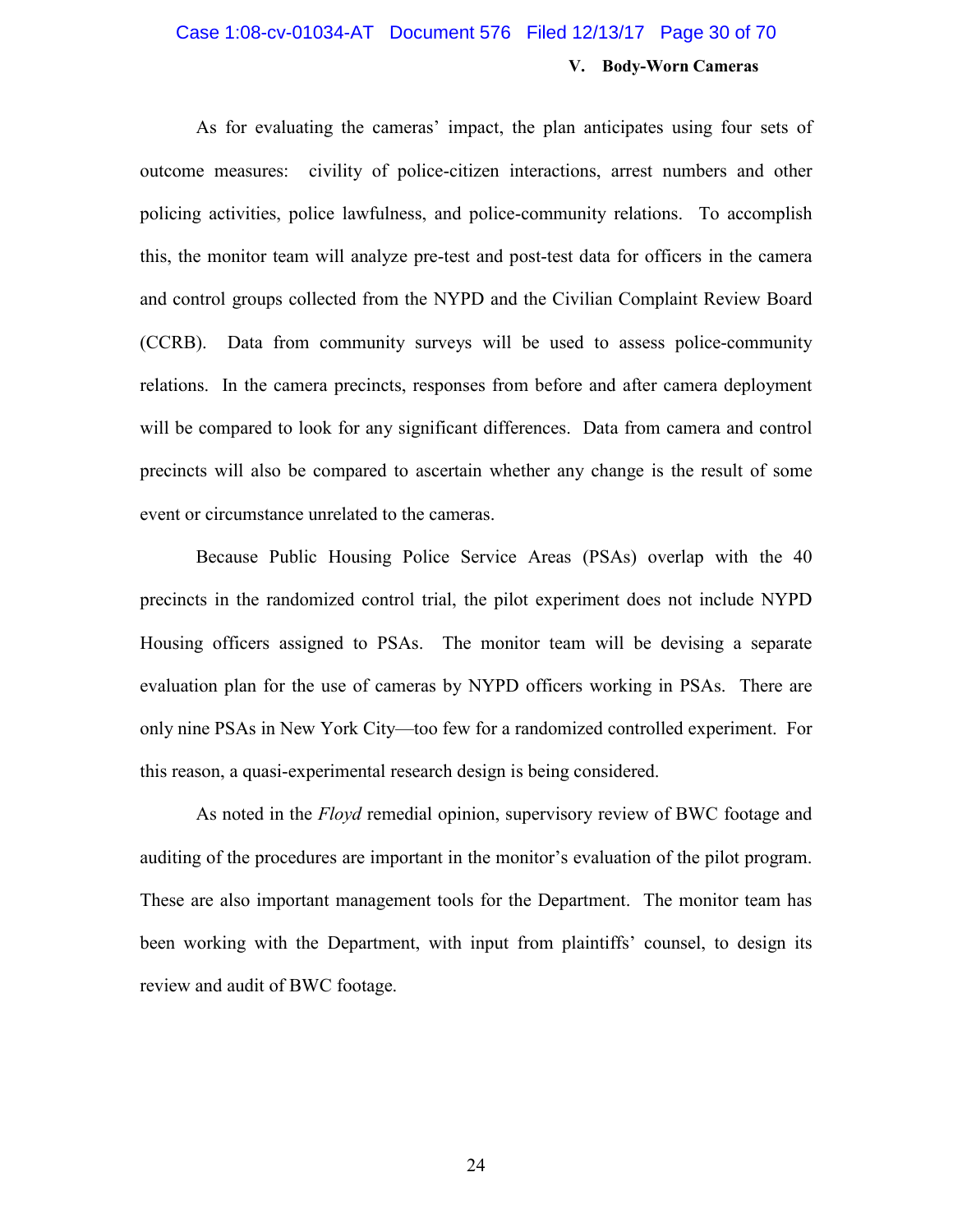#### Case 1:08-cv-01034-AT Document 576 Filed 12/13/17 Page 31 of 70

**V. Body-Worn Cameras**

There will be three categories of BWC review:

- 1. Self-inspections and supervisory reviews of BWC footage at the command level;
- 2. Auditing of compliance with BWC policies and procedures by RMB; and
- 3. Using BWC footage in QAD audits to evaluate compliance with other NYPD policies and procedures.

The NYPD developed a self-inspection for sergeants and lieutenants when the BWC pilot program was launched in the 34 Precinct. The self-inspection protocol is now being used in all BWC precincts. Under this protocol, the Risk Management Bureau randomly selects five videos recorded during the self-inspection period for a sergeant to review. The sergeant reviewing the videos completes a self-inspection worksheet that documents his or her findings and indicates any follow-up actions, where necessary, and forwards the report to the reviewing lieutenant. The worksheet instructs supervisors to review videos based on the following criteria:

- 1. Compliance with BWC procedural directives—was notice given? was the incident recorded in its entirety?
- 2. Application of law and procedures—did the officer(s) appropriately apply the law and Department procedures to interactions with the public including, but not limited to, the law and procedures regarding stops, frisks, and searches?
- 3. CPR standard—did the officer(s) treat members of the community with courtesy, professionalism and respect?
- 4. Tactics—did the officer engage in proper tactics?

Based on this review, the supervisor provides comments and recommendations for follow-up actions for each of the reviewed videos, as appropriate. The self-inspection form emphasizes the quality of the interaction, with the goal of coaching the officers and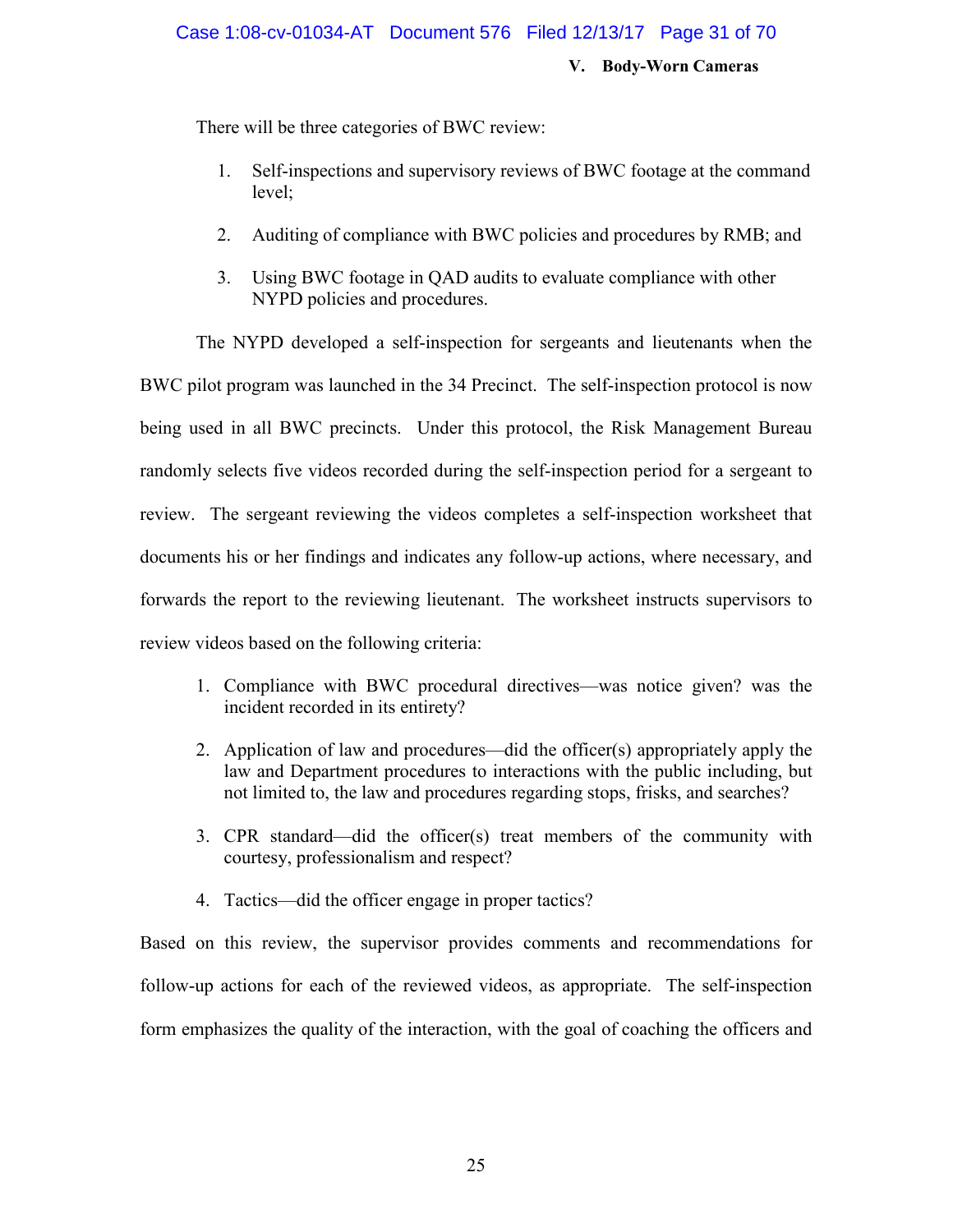## **V. Body-Worn Cameras** Case 1:08-cv-01034-AT Document 576 Filed 12/13/17 Page 32 of 70

improving performance. This information provides an important tool for precinct supervisors and executives to evaluate and assess the performance of their employees.

The platoon commander or special operations lieutenant must review two of the videos reviewed by the sergeant, using the same criteria, and note whether his or her findings are consistent with the sergeant's. The command's executive officer then has the final review and approval of the self-inspection worksheet.

In addition to this self-inspection regime, RMB will conduct audits of BWC videos. To determine what auditing and reporting capabilities might be available electronically, RMB is working with VieVu, the BWC vendor, and the NYPD's Information Technology Bureau. RMB has worked with the NYPD's Office of Crime Control Strategies to test the reliability of formulas to compare arrests, criminal summonses (C summonses) and stop reports to video recordings. In this way, the Department is able to assess the extent to which officers are recording situations in which the BWC policy requires mandatory activation.

Third, BWC video provides another record that can be incorporated into other audits to assess compliance with laws and the Department policies and procedures. QAD is in the process of evaluating what audits may benefit from BWC viewing. Body-worn camera video can be reviewed during a stop and frisk audit to see if the footage assists the auditor in determining whether the information recorded by the officer on the stop report is accurate and whether the officer had a sufficient basis for a stop, frisk or search. Additionally, the BWC footage can be cross-referenced with stop report data to identify instances of failure to document a stop. QAD has incorporated BWC review into its already existing audits of stop, question and frisk, police-initiated enforcement and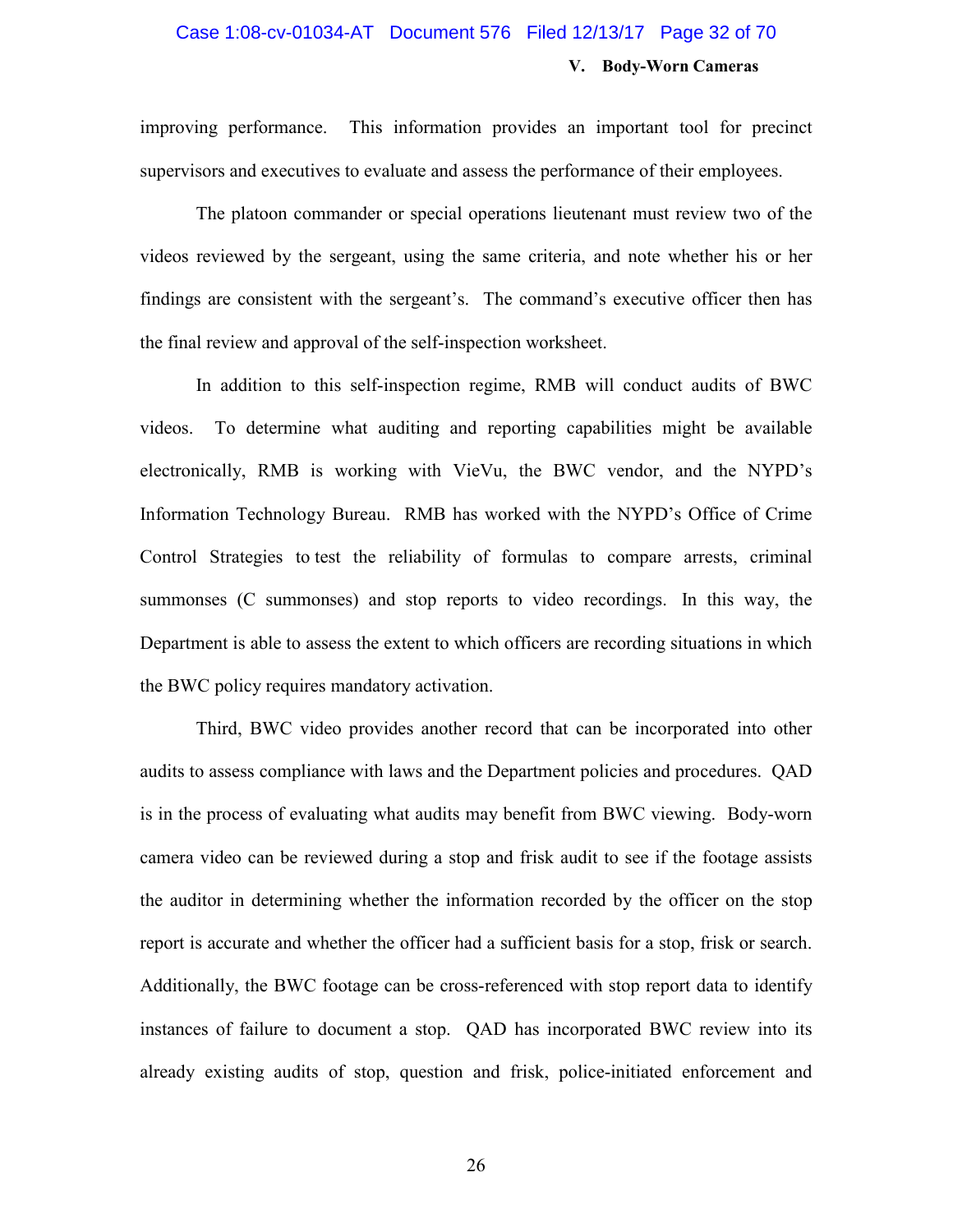### **VI. Performance Evaluation** Case 1:08-cv-01034-AT Document 576 Filed 12/13/17 Page 33 of 70

RAND audits (so called because they are based on an audit recommended by the RAND Corporation). (See below at Section VII, Auditing.) The monitor is responsible for approving the self-inspection and auditing procedures for the BWC pilot program. He is reviewing how these procedures are working in practice and considering changes suggested by the NYPD and the plaintiffs.

#### **VI. Performance Evaluation**

On October 20, 2017, the monitor submitted his recommendation regarding a new performance evaluation system that the Department began earlier this year for patrol officers. *Floyd* Dkt. No. 562. The new system is a significant improvement from the prior evaluation system. The monitor recommended that the court issue an order that recognizes the important positive changes that have been made in how the NYPD evaluates its officers and also requires the Department to maintain those improvements as they relate to the reforms in stop and frisk practices and policies. The NYPD also recognized the importance of maintaining these improvements and consented to the entry of the proposed order. On November 6, the court approved the recommendation and entered the order. *Floyd* Dkt. No. 564.

In the past, the Department's performance evaluation system was based largely on "numbers" (i.e., the quantity of enforcement activity), without considering the legality of the enforcement activity. Officers felt pressure to produce these numbers in order to receive a positive evaluation. Otherwise, they feared, they would be disadvantaged in many ways—for example, in assignments, promotions, overtime, time off and transfers.

The old performance evaluation system was incorporated in several NYPD orders. In 2011, the Department issued two orders:

27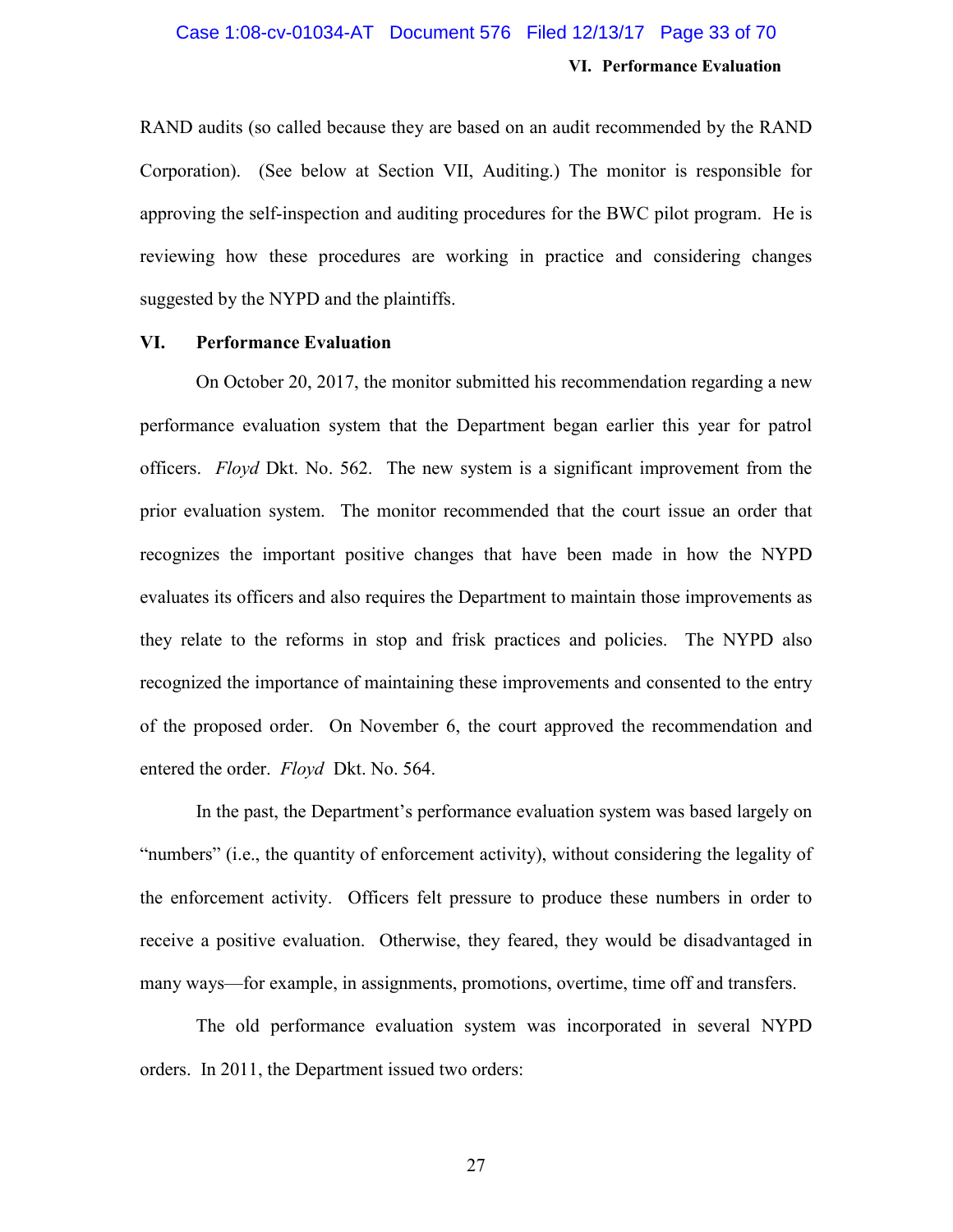**VI. Performance Evaluation**

- 1. Operations Order 50 Quest For Excellence Command Conditions Reports (OO50);
- 2. Operations Order 52 Police Officer Performance Objectives (OO52).

Operations Order 50 required commanding officers to prepare a Command Conditions Report each week identifying two crime and disorder conditions in their commands that needed to be addressed. It required officers daily to complete what was called the Police Officer's Monthly Conditions Impact Measurement Report. Each day, officers were to list their assignments, two conditions that they were addressing, and any activities noted in 22 different columns (including arrests, summonses and stops). These reports were then submitted weekly to the officers' supervisors, who were to review and sign them each week and add an assessment of the officer each month.

Operations Order 52 described performance objectives for officers and stated that supervisors "can and must set performance goals" for proactive enforcement. In addition, supervisors used the monthly reports to prepare quarterly evaluations of their officers. These quarterly evaluations were separate from the officers' annual evaluations, which were governed by a different Patrol Guide section.

At the *Floyd* trial, there was evidence concerning pressure experienced by NYPD officers to increase the number of stops. The court identified two sources of this pressure: (1) CompStat meetings, at which commanding officers were questioned about their officers' activities and number of stops; and (2) numeric goals imposed by supervisors that prompted negative consequences for officers if they were not met. Liability Opinion, 959 F. Supp. 2d at 592-602. The court discussed Operations Order 52, which, the court said, "made clear that supervisors must evaluate officers based on their activity numbers, with particular emphasis on summonses, stops, and arrests, and that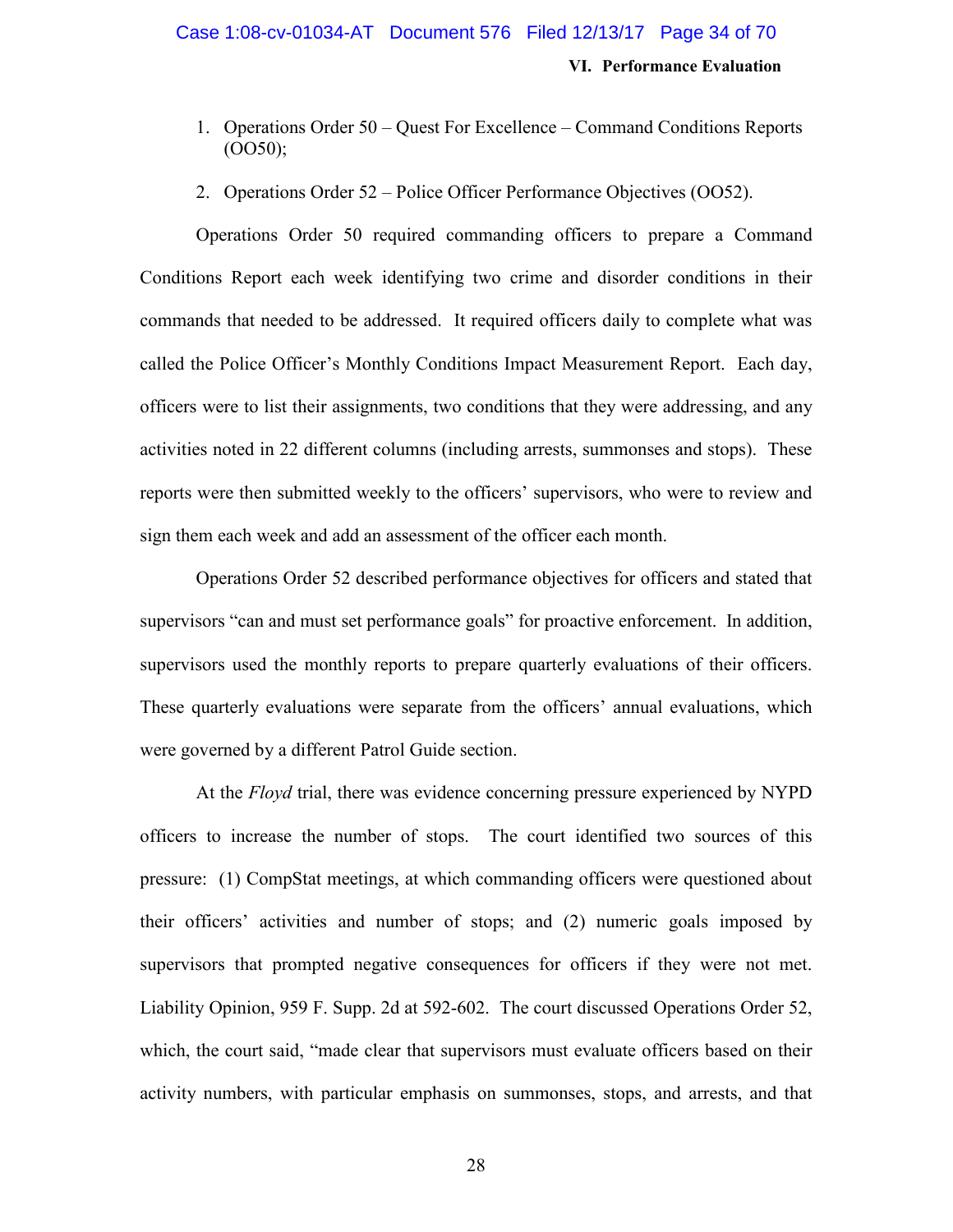## **VI. Performance Evaluation** Case 1:08-cv-01034-AT Document 576 Filed 12/13/17 Page 35 of 70

officers whose numbers are too low should be subjected to increasingly serious discipline if their low numbers persist." *Id.* at 600. Referring to the Police Officer's Monthly Conditions Impact Measurement Report, the court stated "the form used to track officer performance reflects the NYPD's emphasis on enforcement activity numbers and effectiveness without attention to the constitutional justifications for enforcement." *Id.* at 601.

Based on the trial record, the court fashioned remedies. The court's Remedies Opinion addressed performance evaluation in the following passage: "It is unclear at this stage whether Operations Order 52 ('OO52'), which describes the use of performance objectives to motivate officers, requires revision in order to bring the NYPD's use of stop and frisk into compliance with the Fourth and Fourteenth Amendments. The evidence at trial showed that OO52's use of 'performance goals' created pressure to carry out stops, without any system for monitoring the constitutionality of those stops. However, the use of performance goals in relation to stops may be appropriate, once an effective system for ensuring the constitutionality is in place." Remedies Opinion, 959 F. Supp. 2d at 680.

After extensive internal work and consultation with and input from outside parties (other police departments, experts on performance evaluation in industry, the monitor team and plaintiffs' counsel), the Department has begun to roll out a new performance evaluation system for patrol officers. In this new system, the lawfulness of stops and the accuracy of stop reports play a role, but the number of stops does not.

The new evaluation system has four main components. The first is the Officer Profile Report, an electronic form that is automatically generated monthly. This report compiles data from numerous Department databases and compares each officer to other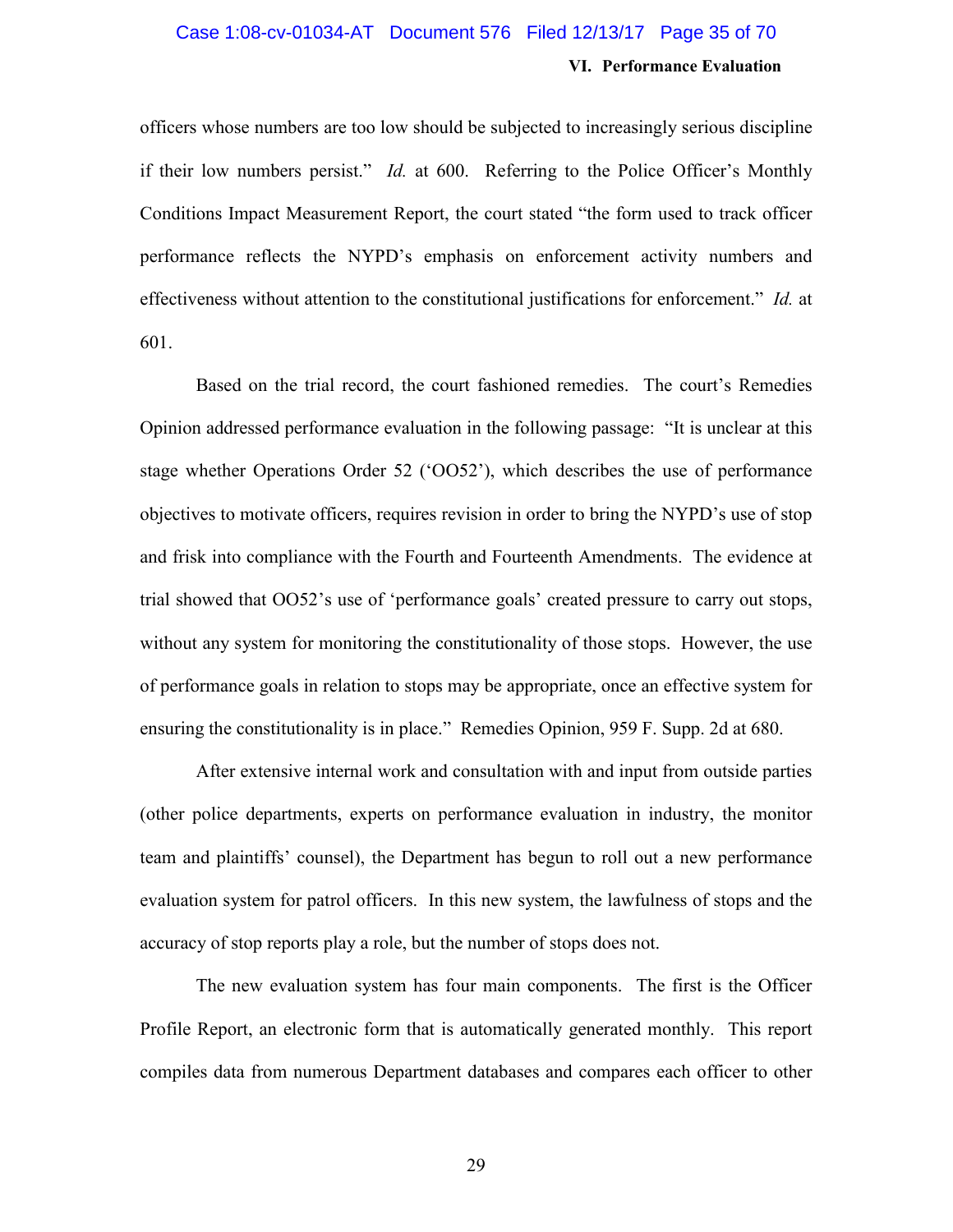## **VI. Performance Evaluation** Case 1:08-cv-01034-AT Document 576 Filed 12/13/17 Page 36 of 70

officers in their precinct, their borough, and citywide. It does not count the number of stops conducted by the officer. The second component is the Supervisor Feedback Form, which allows supervisors to highlight commendable actions by an officer or note areas that may need improvement. A third component is the Officer Self-Report Form, which allows officers to document notable actions they consider to be positive, such as community engagement, problem-solving or achievements in crime prevention.

The final component of the new evaluation system of officers is the Quarterly Evaluation, which took effect on April 1 for the first quarter of 2017. Supervisors are instructed to review the Officer Profile Report as well as any Supervisor Feedback Forms or Officer Self-Report Forms from the relevant period prior to completing the Quarterly Evaluation. Supervisors will now use the Quarterly Evaluation to rate officers in 12 different dimensions on a scale of one to four. The fourth quarter evaluation will provide supervisors with a summary box to recap the officer's performance over the entire year.

The NYPD now uses 12 performance categories or "dimensions" to evaluate its members. These are:

- 1. Problem Identification/Solving;
- 2. Adaptability and Responsiveness;
- 3. Judgment;
- 4. Integrity;
- 5. Application of Law and Procedures;
- 6. Community Interaction;
- 7. Departmental Interaction;
- 8. Professional Image and Maintenance of Equipment;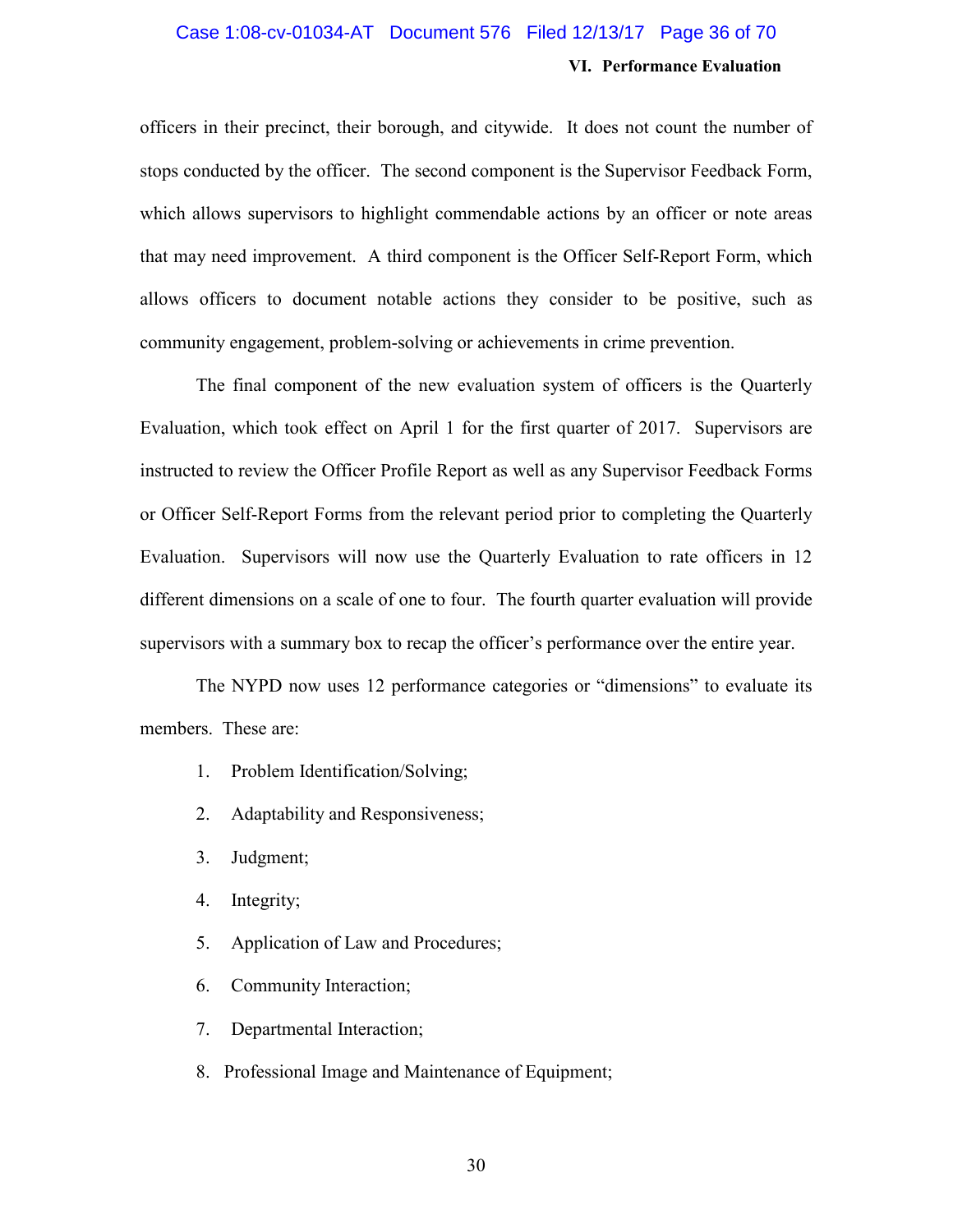#### **VI. Performance Evaluation**

- 9. Quality and Timeliness of Reports;
- 10. Initiative;
- 11. Leadership; and
- 12. Implementation of Proactive Policing Strategies. (For members who perform administrative functions, a different dimension, Competence in Unit's Mission, replaces this dimension.)

In January 2017, the Department issued a Performance Evaluation System Guide that explains the system to members of the service and, importantly, highlights for them what the Department wants to accomplish by changing to this new performance evaluation system. "The overall message from the 12 performance dimensions is clear: it is about the quality and effectiveness of our work. It's not purely about quantitative metrics." *See Floyd* Dkt. No. 562 at ECF p. 54. The Guide notes that "[o]nly one of the 12 dimensions captures enforcement activity ('Implementation of Proactive Policing Strategies'). This dimension is applicable only to members performing patrol functions, and it couples the evaluation of any activity with an assessment of whether the activity was lawful and appropriate." *Id*.

The Guide speaks to the court's concerns about the lawfulness of stops in this passage:

It should be noted that *Terry* stops (i.e., investigative stops or detentions that require the completion of a Stop Report) are no longer recognized as a quantitative performance metric in any way. However, if the member could not articulate a reasonable suspicion to justify a *Terry* stop, improperly prepared a Stop Report, or failed to complete stop documentation, supervisory members should take appropriate action, depending on the severity and frequency of the error, including guidance, training, preparing a feedback card, discipline or consideration in a quarterly evaluation. (*Id.* at ECF p. 58.)

It should be noted that the new evaluation system covers the evaluation of officers only, and does not change the evaluation system for sergeants, lieutenants, captains and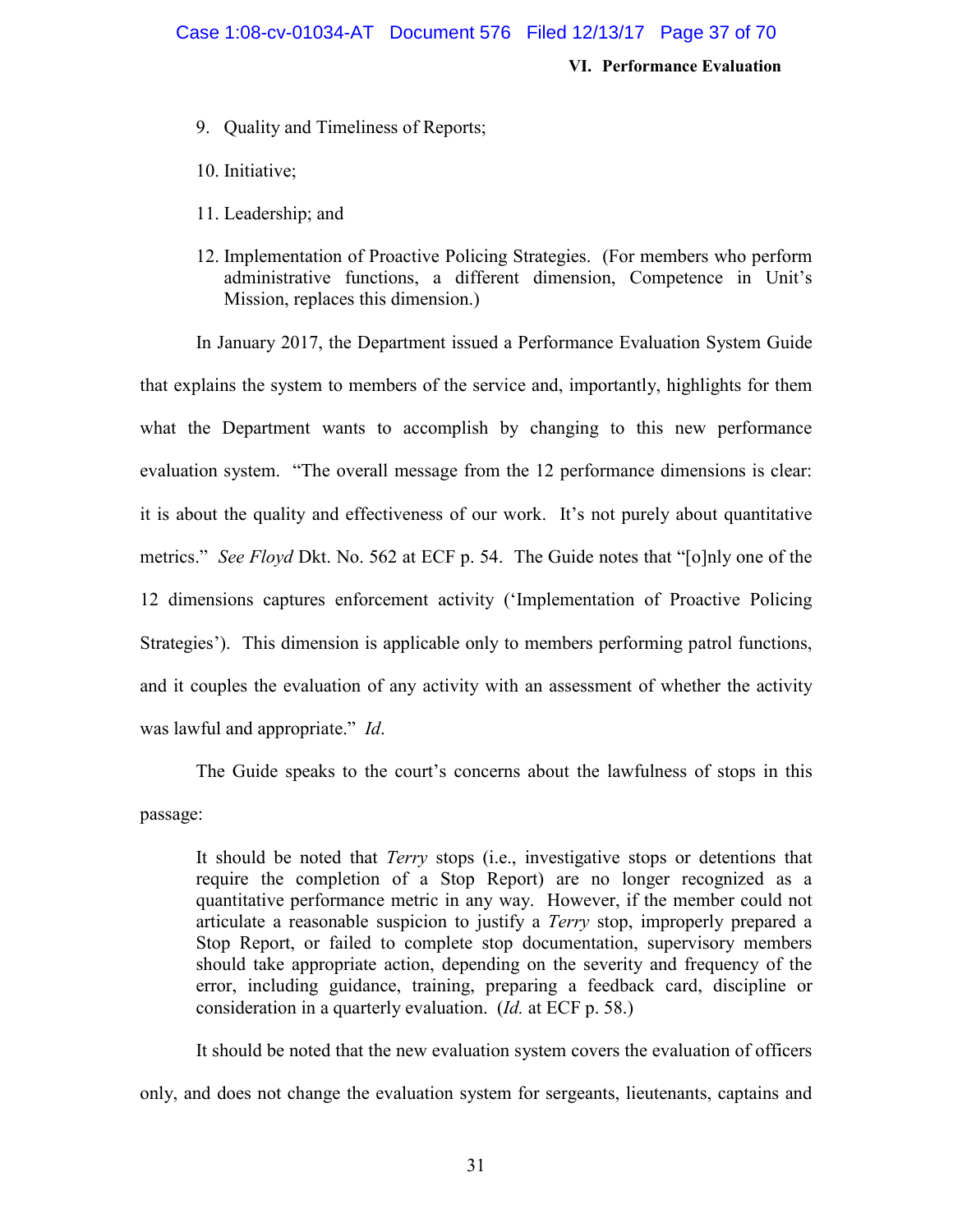## **VI. Performance Evaluation** Case 1:08-cv-01034-AT Document 576 Filed 12/13/17 Page 38 of 70

other supervisors. The Department anticipates that the new evaluation system will be expanded and possibly adapted to cover sergeants and lieutenants after it is first implemented for officers.

As stated, the Liability Opinion identified two sources of pressure on officers to make stops irrespective of their lawfulness. As for CompStat, that pressure has been removed. One or more members of the monitor team have watched almost all the CompStat meetings from April 2016 through early November 2017. There is seldom any mention of stops, and never criticism of the number of stops or lack of stops. This modified approach reflects an emphasis on quality over quantity concerning all enforcement activity. In one recent CompStat meeting, one of the executives running the meeting said forcefully that flooding an area with cops and "dropping a net"—the hallmarks of an earlier policing strategy—was not the answer. "The days of saying I gave a bunch of numbers over there and that's good enough and the shootings continue is not the answer." With respect to the second source of pressure, Operations Order 52 has been revoked.

With these changes, the specific actions referenced in the Remedies Opinion have been accomplished. In addition, the Liability Opinion referenced the daily tracking of stops and enforcement activities by officers (through the Monthly Police Officer's Conditions Impact Measurement Reports) as an aspect of the prior system contributing to the pressure to make stops without attention to their constitutionality. That daily tracking by officers was eliminated as of January 2017 when "Quest for Excellence" was abolished.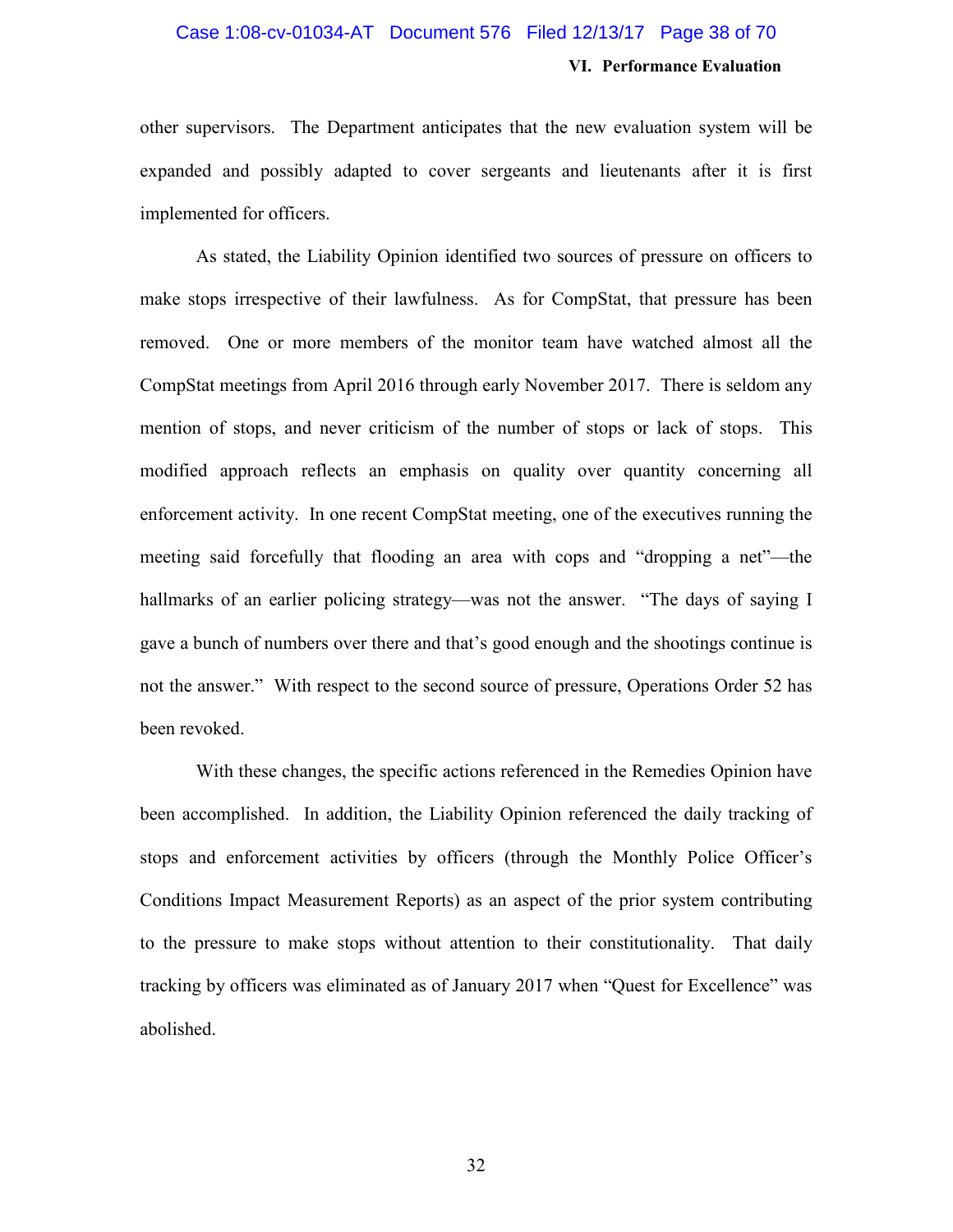## **VII. Auditing** Case 1:08-cv-01034-AT Document 576 Filed 12/13/17 Page 39 of 70

Although the specific remedy discussed in the Remedies Opinion has been accomplished—OO52 was revoked—if what replaces OO52 is just a name change and effectively still rewards officers for the quantity of stops without regard to their lawfulness, then the change would not, in the monitor's view, meet the requirements of the Remedies Opinion. Therefore, there still must be scrutiny by the monitor and ultimately by the court to ensure that does not happen. For this reason, the monitor submitted to the court the proposed order, mentioned above, which the court has now entered.

#### **VII. Auditing**

In order to maintain the remedial reforms, the Department must have in place a system that permits it to discover and then correct deviations from the law and NYPD policy. This section reports on both the efforts being made by NYPD's Quality Assurance Division (QAD) and the results of its work. It must be recognized that QAD is appropriately rethinking how it goes about its work and the standards it uses to judge compliance and has made changes during the period under review. Therefore, differences in compliance reported by QAD from one quarter to another must be read in this context; changes in QAD's audit findings may be the result of changes in officer behavior or instead may be the result of changes in QAD's methodology and standards, as discussed below.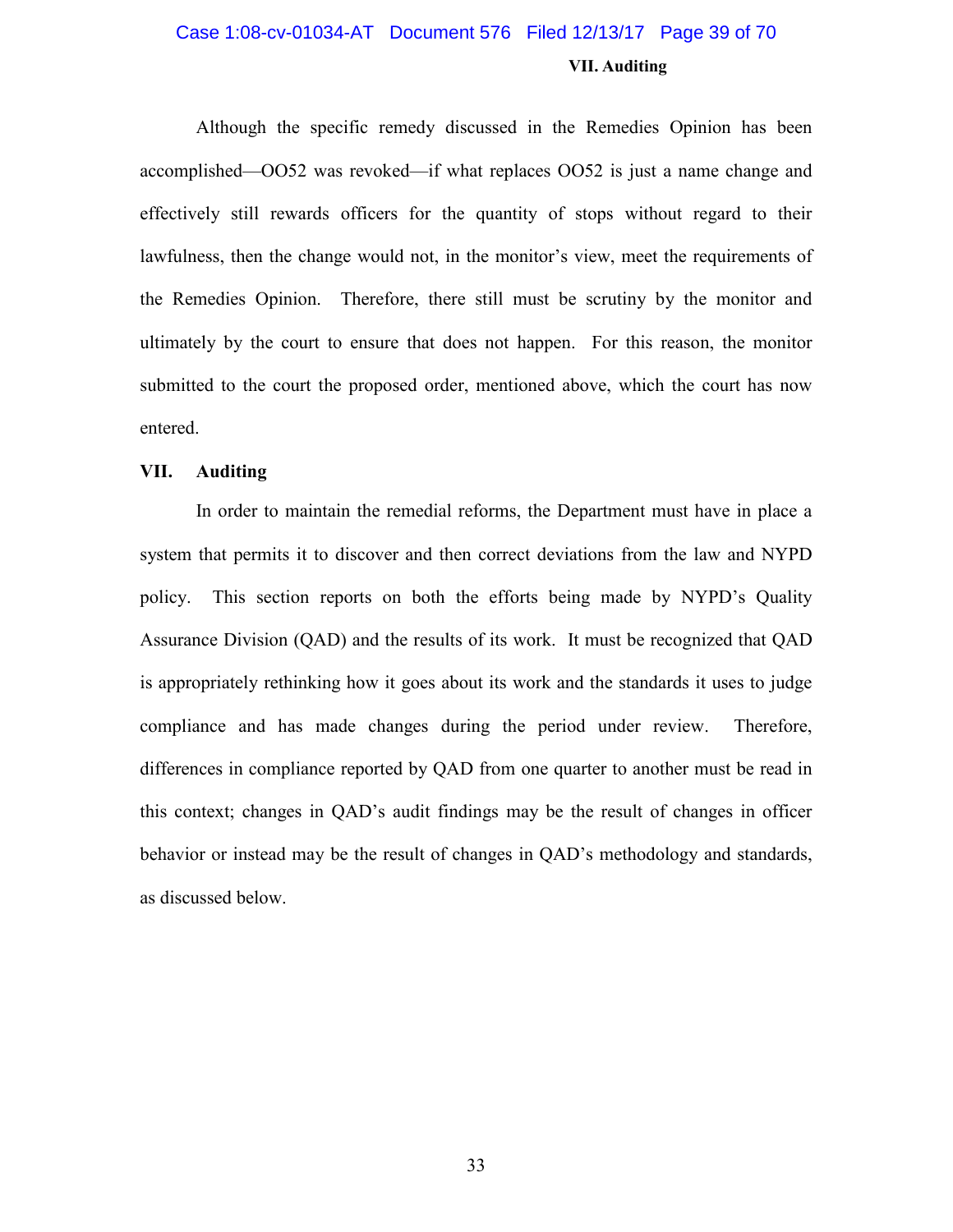#### **VII. Auditing A. QAD Auditing**

#### **A. QAD Auditing**

QAD is responsible for evaluating compliance with the Department's policies and procedures, including those relating to stop and frisk and trespass enforcement. QAD evaluates all precincts, transit districts and housing commands, as well as several specialty units. The audit procedures address both the quality of the documentation (i.e., whether the paperwork was properly prepared) and the quality of the information contained therein (e.g., whether the stop met constitutional standards). The Department also performs audits to assess the extent to which stops and frisks are being conducted but not documented.

QAD and the Risk Management Bureau have made significant changes to address the auditing shortcomings identified by the court. These include changes in QAD's audit methodology and the forms used to record audit findings to reflect the revisions to P.G. 212-11 and the use of the new stop report.

The technology that provides data related to stop reports has been improving. Because the stop report is now electronic and many of the data fields on the stop report form must be completed in order for officers to submit the report, much of the administrative review to determine if the fields were complete and legible is no longer necessary. Also, the data from electronic stop reports can be aggregated and analyzed to allow for more meaningful and actionable information to be provided to commanding officers and Integrity Control Officers (ICOs) in the commands. As a result of these changes, the NYPD is in the process of making additional changes to its audit procedures, some of which (discussed below) are already in place.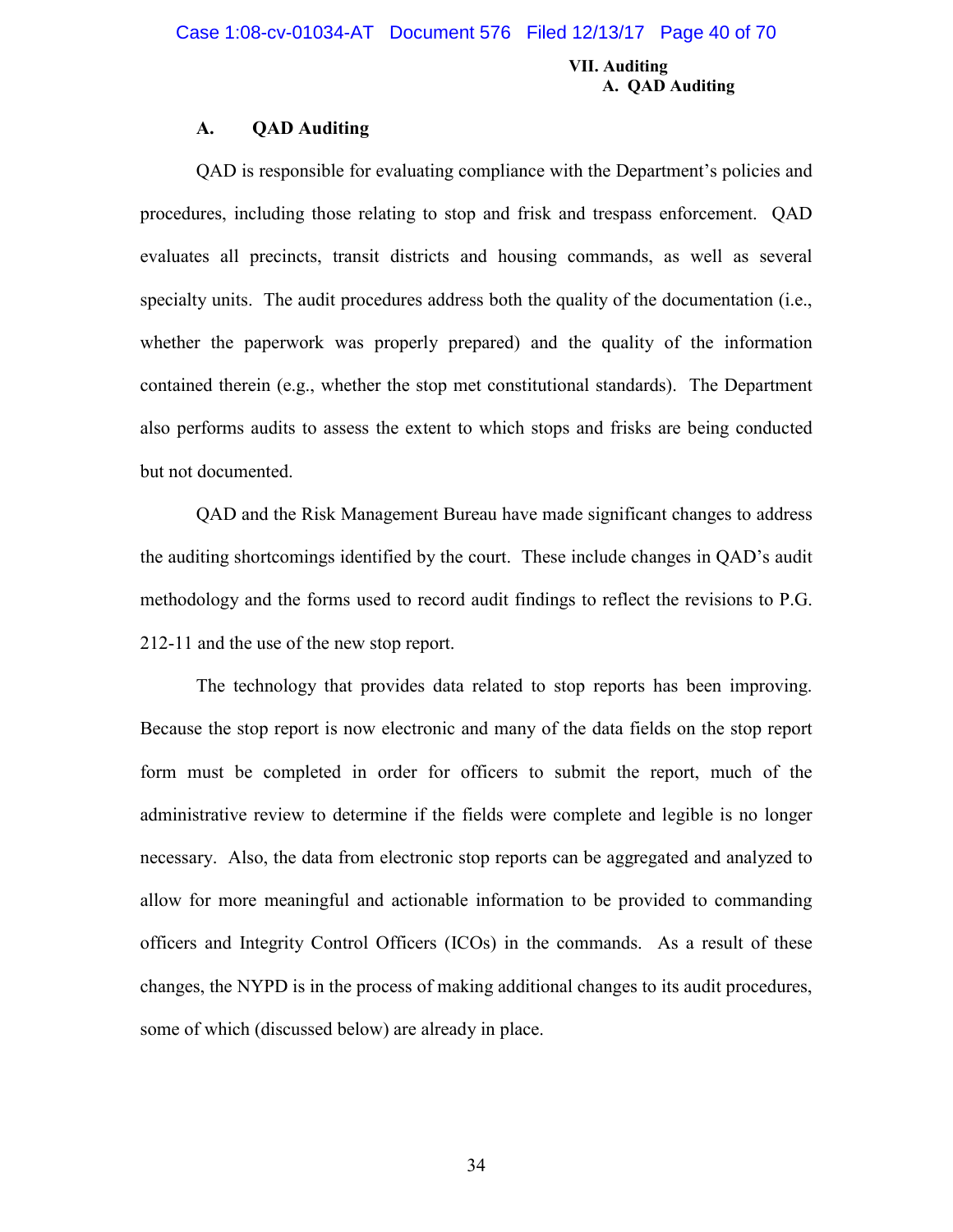#### Case 1:08-cv-01034-AT Document 576 Filed 12/13/17 Page 41 of 70

#### **VII. Auditing A. QAD Auditing**

QAD is currently conducting four types of audits relevant to the remedial measures: (1) audits of stop reports; (2) RAND audits to identify undocumented stops; (3) audits of police-initiated enforcement (called PIE audits); and (4) audits of trespass arrests. Each is described more fully below, along with the results of QAD audits from the third and fourth quarters of 2016 and the first and second quarters of 2017.

In addition to the audits conducted by QAD, commanding officers oversee selfinspections in their commands. Concerning stop, question and frisk, the Integrity Control Officer (ICO) in each command must identify and evaluate the last 25 stop reports and corresponding activity log entries. If there are fewer than 25 stop reports for the month reviewed, the ICO must evaluate all of them. The results of these "self-inspections" are reported up the chain of command in the precinct and the borough and then QAD reviews a subset of the results.

ICOs in commands are now using a version of the self-inspection worksheet that does not require them to manually document that checkboxes on the stop report were completed; the electronic version of the stop report now in use prevents it from being submitted unless these boxes are checked. The self-inspection worksheet now focuses more on the quality of the officer's narratives. The worksheet requires an assessment of the supervisor's actions and any follow-up recommendations. The ICO conducting the self-inspection at the command now must document whether, in the ICO's view, the supervisor came to the correct conclusion regarding whether there was sufficient basis for the stop, frisk and/or search.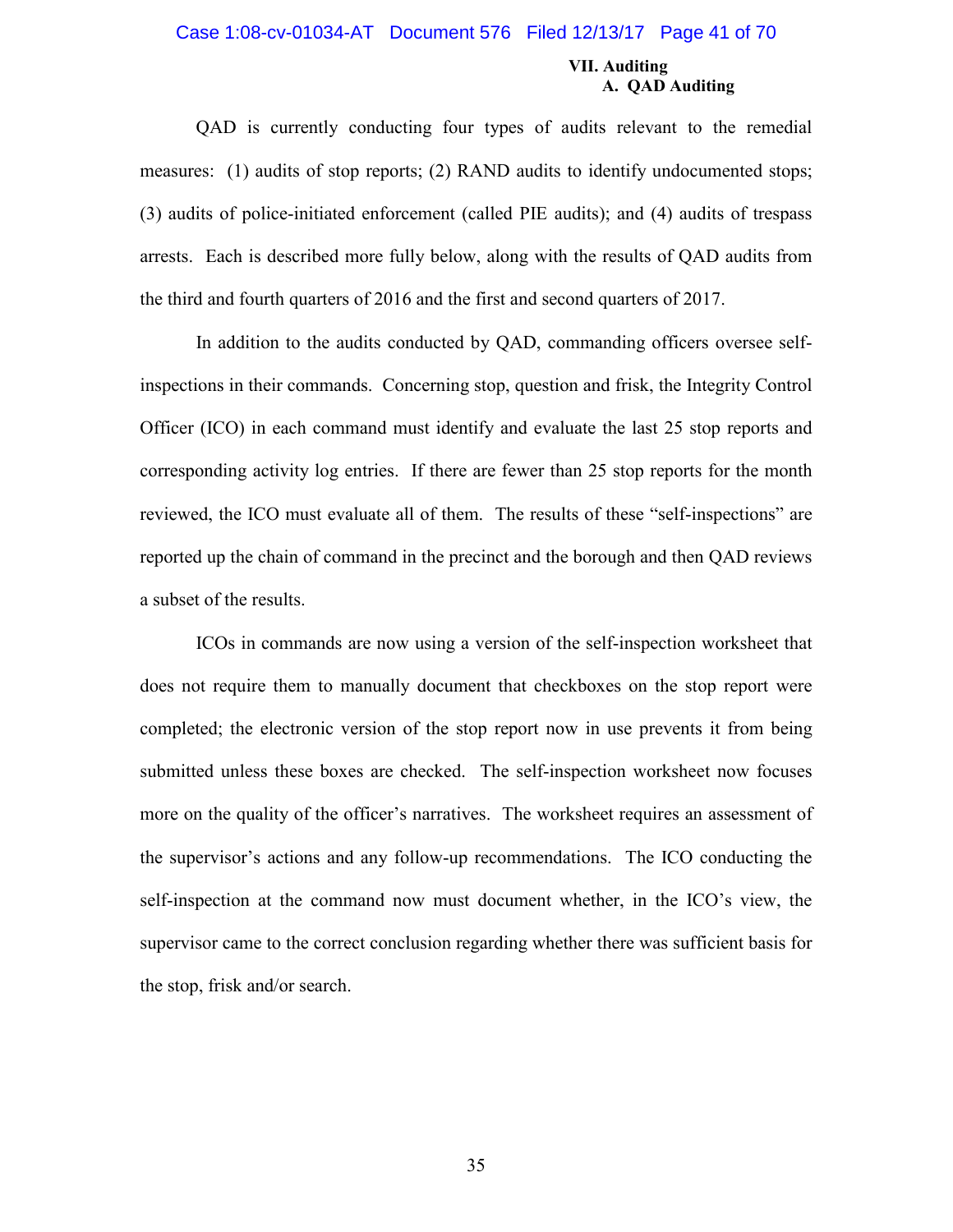#### **VII. Auditing A. QAD Auditing**

#### **1. Audit Results for Stop Reports**

QAD currently conducts stop report audits of every precinct and command each quarter. In 2016, QAD began using a sampling methodology developed with the monitor team and reviewed by the parties. The number of stops audited for each precinct depends on the number of stops made in that precinct during the previous three-month period. For precincts with fewer than 25 stops in that period, QAD reviews all the stops in the quarter. For precincts with more than 25 stops in the prior quarter, QAD audits a random sample of stops. The sampling methodology was developed so that over four quarters, QAD will have reviewed a sufficient number of stops to obtain not only a representative sample of stop reports for the city as a whole, but also a representative sample of stop reports from each precinct.

Starting with the audits from the fourth quarter of 2016, the monitor team has obtained a sample of the stop reports that were audited by QAD, along with the QAD audits, so that the monitor team can evaluate the auditors' work and also review a sufficient number of stops to be able to make meaningful statements about citywide compliance. When the monitor has a full year of these reviews, the monitor's assessments will be included in the monitor's public reports.

The monitor team has met with both QAD and RMB to discuss the methodology and standards used by QAD in its audits and to review a sample of stop reports where the monitor team's assessment of the stop report differs from QAD's assessment. As a result of these meetings, QAD has stated that its approach to reviewing stop reports has become more stringent. For example, QAD states that if an officer has checked "Matches a Specific Suspect Description" on the stop report and the narrative repeats that the person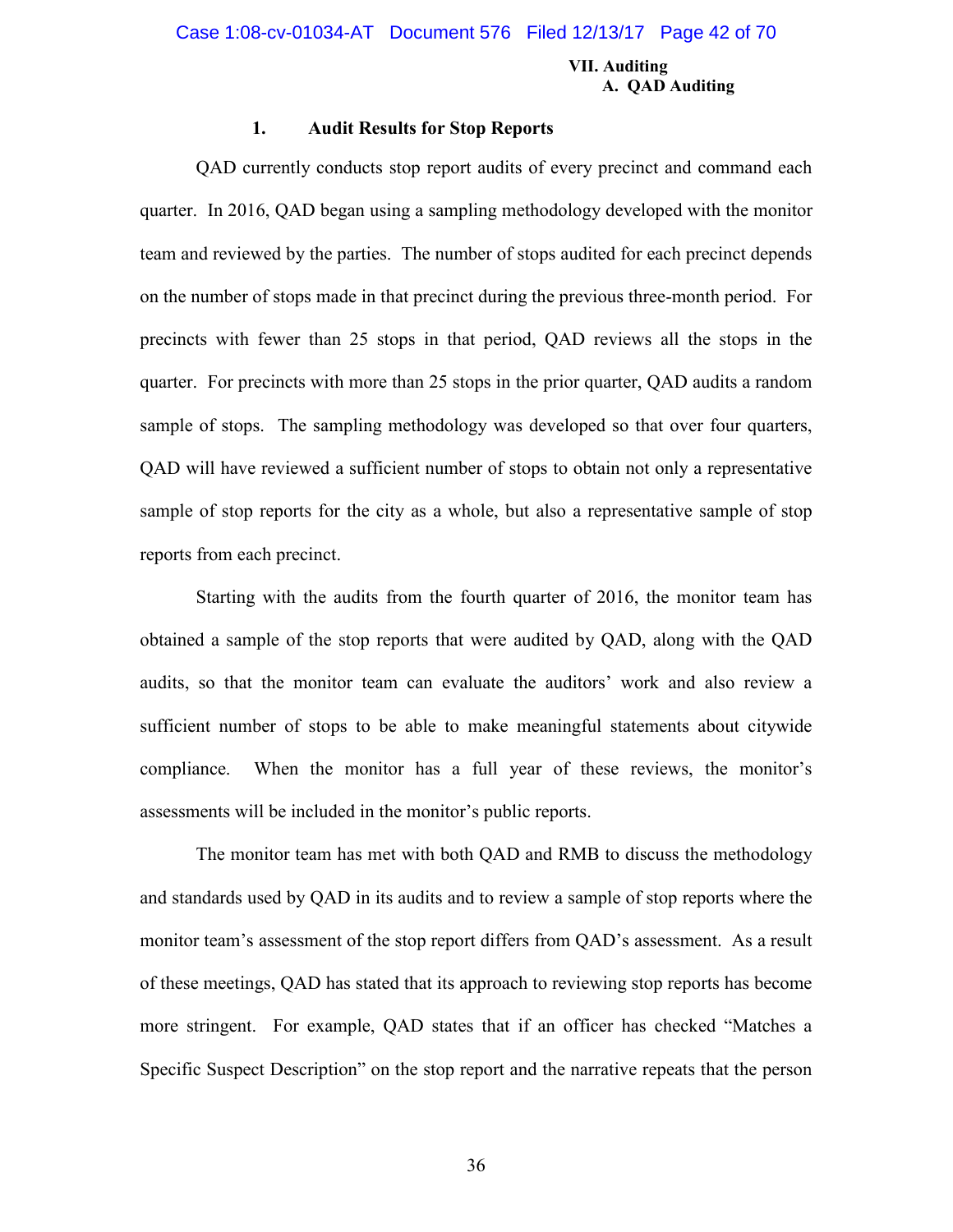#### Case 1:08-cv-01034-AT Document 576 Filed 12/13/17 Page 43 of 70

#### **VII. Auditing A. QAD Auditing**

stopped matched the description of a radio run, QAD will now consider that the stop report articulates reasonable suspicion for the stop only if the officer's narrative or memo book includes what the description was and how the person stopped fit that description. This change in QAD practice during the period under review likely resulted in a larger number of stop reports not meeting QAD's standards and may continue to do so until more officers and supervisors complete the in-service stop and frisk training.

From a legal perspective, if a stop was improper, with very few exceptions a frisk or search conducted during that stop also would be considered improper, and any contraband found from the frisk or search would be suppressed. However, when QAD auditors assess whether the stop report narrative articulated reasonable suspicion for a frisk, QAD auditors make a separate finding about the frisk narrative, independent of whether the stop itself reflected reasonable suspicion for the stop. In this way, NYPD commanders and supervisors can better use the QAD audits for training and instruction purposes. For this reason, the percentages of proper frisks can be different, and even higher, than the percentage of proper stops, as is the case illustrated in the chart below for 2016 and 2017.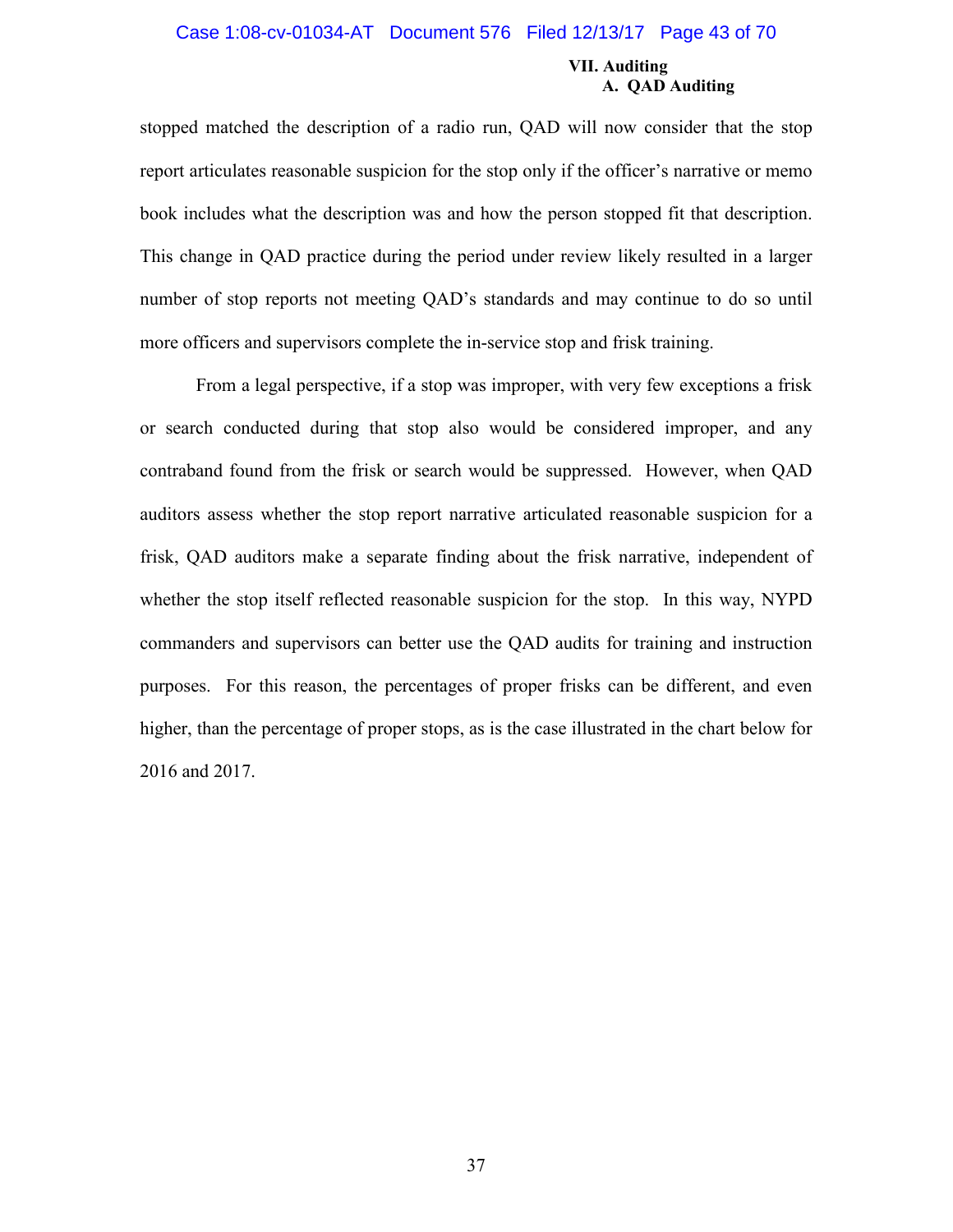#### Case 1:08-cv-01034-AT Document 576 Filed 12/13/17 Page 44 of 70

#### **VII. Auditing A. QAD Auditing**

|                                             | 3Q2016 | 4Q2016 | 1Q2017 | 2Q2017 |
|---------------------------------------------|--------|--------|--------|--------|
| <b>Commands Audited</b>                     | 132    | 135    | 131    | 130    |
| <b>Stop Reports Audited</b>                 | 1,944  | 1,666  | 1,627  | 2,015  |
| <b>Percentage of Stops for Which QAD</b>    | 95%    | 74%    | 71%    | 71%    |
| <b>Found Reasonable Suspicion for Stop</b>  |        |        |        |        |
| <b>Articulated</b>                          |        |        |        |        |
| <b>Percentage of Stops for Which QAD</b>    | 96%    | 83%    | 80%    | 88%    |
| <b>Found Reasonable Suspicion for Frisk</b> |        |        |        |        |
| <b>Articulated</b>                          |        |        |        |        |
| <b>Percentage of Stops for Which QAD</b>    | 91%    | 89%    | 87%    | 89%    |
| <b>Found Justification for Search</b>       |        |        |        |        |
| <b>Articulated</b>                          |        |        |        |        |
| <b>Percentage of QAD Conclusions</b>        | 85%    | 77%    | 87%    | 57%    |
| <b>Consistent with Conclusions of</b>       |        |        |        |        |
| <b>Command's Self-Inspections</b>           |        |        |        |        |

#### **Stop and Frisk Audits**

QAD provides each command it has audited with a report of its quarterly audits so that the command can take appropriate follow-up action. The monitor team is working with NYPD and the plaintiffs to make these audit reports more focused on issues of constitutionality, as well as more "user friendly" for precinct and Patrol Borough executives. Once those improvements have been made, audit and self-inspection procedures will be submitted to the court for approval.

#### **2. Undocumented Stops**

The NYPD has acknowledged that undocumented Level 3 *Terry* stops are a serious issue that needs to be addressed. If stop forms are not filled out when appropriate, the stops cannot be reviewed by supervisors and others in the Department. The Department's leadership will find it more difficult to know what is actually happening on the street. A significant percentage of undocumented stops would undermine the Department's and the monitor's ability to assess compliance with the court orders.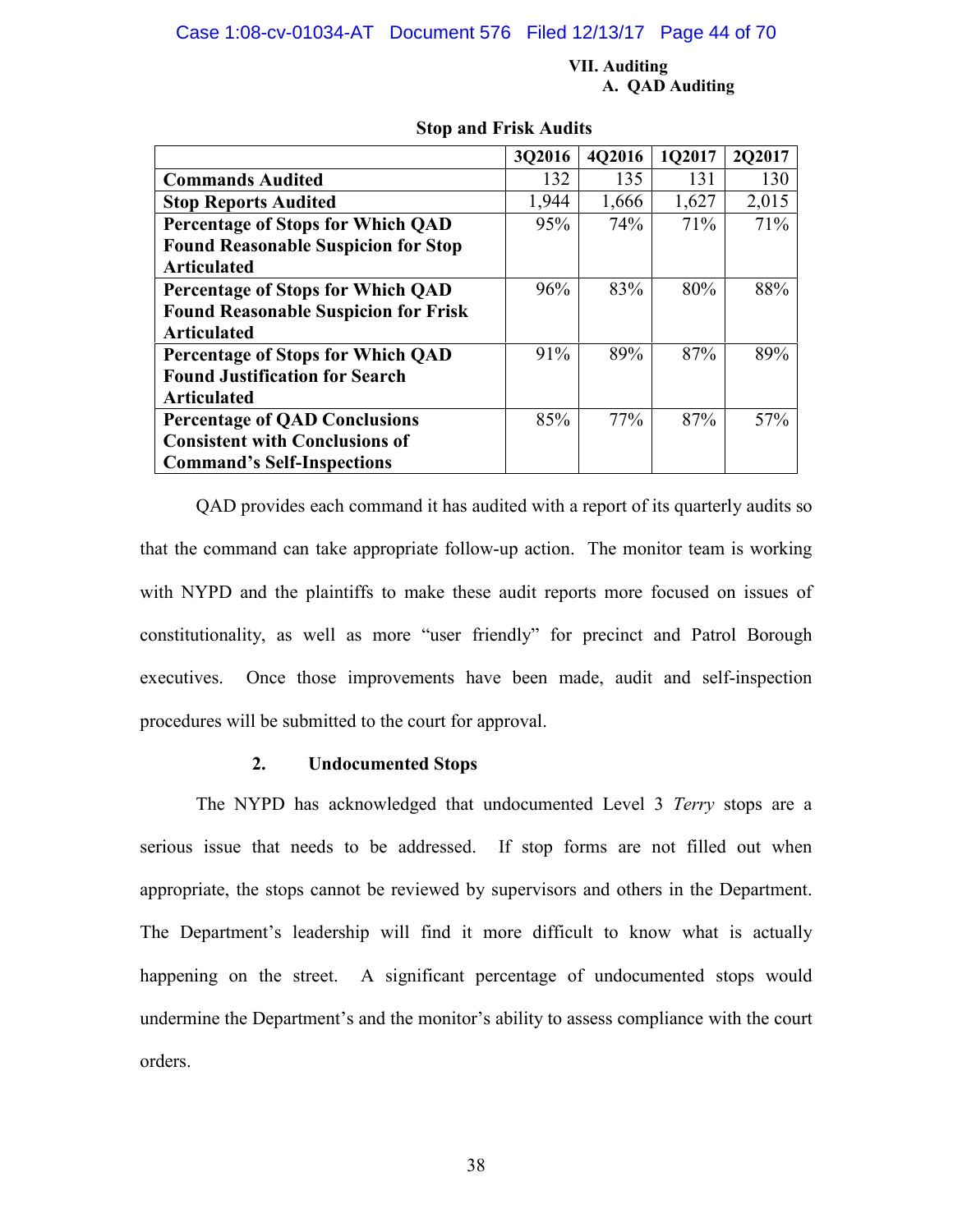#### Case 1:08-cv-01034-AT Document 576 Filed 12/13/17 Page 45 of 70

#### **VII. Auditing A. QAD Auditing**

There are three types of audits that QAD performs to determine the extent of the problem and ensure proper recordkeeping: (1) RAND audits, reviewing NYPD radio transmissions; (2) police-initiated enforcement audits, reviewing arrests that started as Level 3 *Terry* stops; and (3) trespass enforcement audits, reviewing trespass arrests that started as Level 3 *Terry* stops. The results of each of these QAD audits, described below, show that the failure to document stops continues to be a problem and that continued action is needed to fix the problem.

#### **a. RAND Audit Results**

One way that QAD audits the underreporting of Level 3 *Terry* stops is by conducting what it calls RAND audits. In a RAND audit, the NYPD uses radio transmissions to identify instances in which stops appear to have been made, but a stop report was not recorded. QAD uses keyword searches of the NYPD's Intergraph Computer Aided Dispatch (ICAD) to identify events that likely involved stop encounters. These keywords are "stopped," "show-up," "holding" and "warrant check." QAD auditors then review the ICAD events, listen to the corresponding radio transmissions, and determine whether a corresponding stop report was prepared. QAD performs this test in two commands each week or eight commands per month, an increase from seven commands per month since the monitor's last report.

The results of QAD's test are reported to the commanding officer, who is then required to investigate further and report back to QAD whether the encounter did, in fact, require a stop report and whether one had been filed. Commands must submit a response through Department channels within six weeks of the date of the audit report.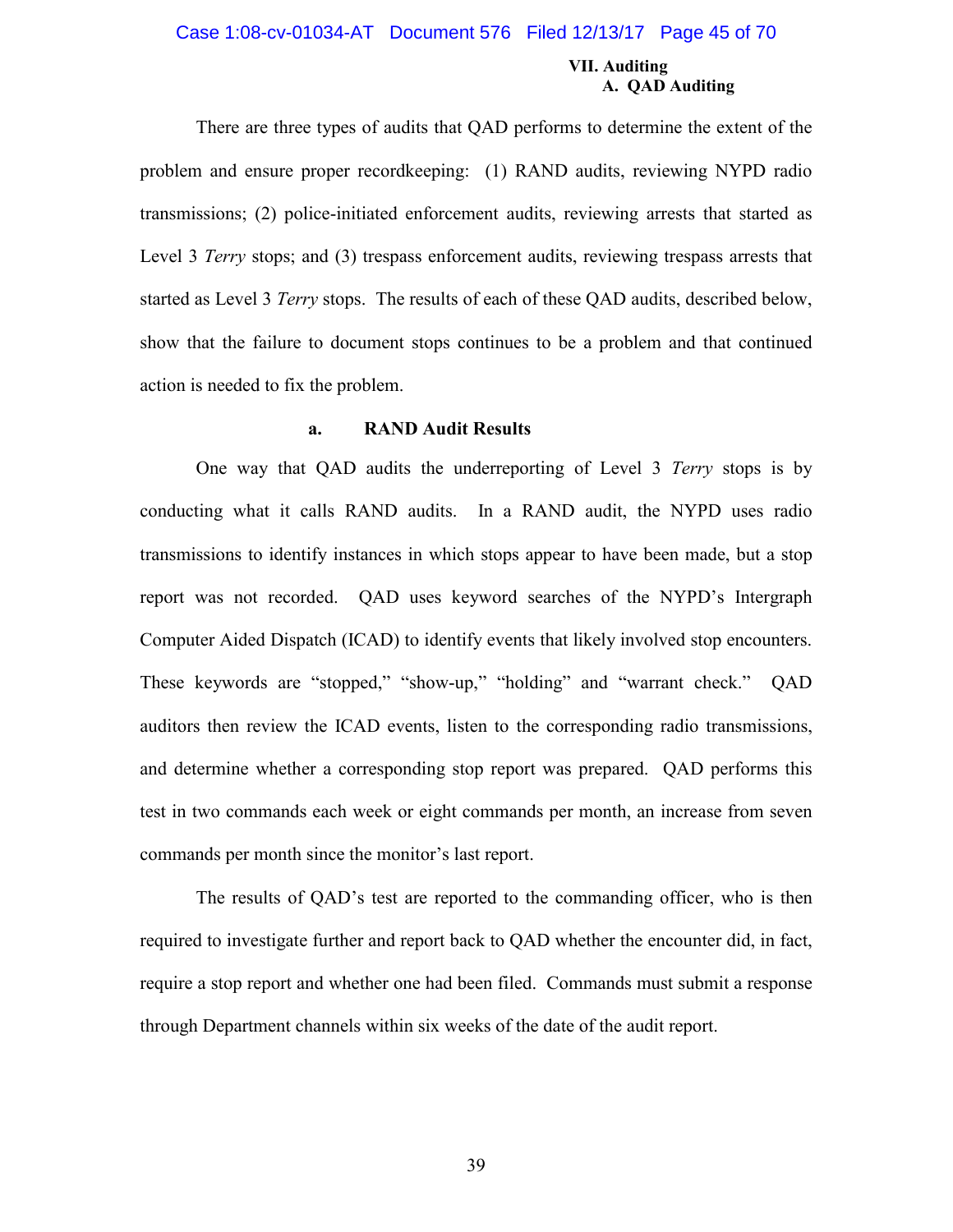Case 1:08-cv-01034-AT Document 576 Filed 12/13/17 Page 46 of 70

#### **VII. Auditing A. QAD Auditing**

The data below summarize QAD's audits conducted in the fourth quarter of 2016

and the first and second quarter of 2017, and command responses to those audits.

| 1.1                                        |                  |         |         |
|--------------------------------------------|------------------|---------|---------|
|                                            | 4Q 2016          | 1Q 2017 | 2Q 2017 |
| <b>Total RAND Audits Indicating A Stop</b> | 28               | 28      | 31      |
| Stop Reports On File During QAD Audit      | 4                | 2       |         |
| <b>ICAD Events Requiring Investigation</b> | 24               | 26      | 27      |
| Stop Made By Another Command And           | $\left( \right)$ |         |         |
| Report On File                             |                  |         |         |
| Deemed Not Necessary After Command         | 8                | 10      | Q       |
| Investigation (False Positive)             |                  |         |         |
| Stop Report Prepared At The Time Of The    | 4                | 3       |         |
| Event, But Not In System                   |                  |         |         |
| Stop Made By Another Command And No        | 0                |         |         |
| Report On File                             |                  |         |         |
| <b>Terry Stops Without Stop Report</b>     | 12               |         |         |

| <b>RAND Audits with Command Responses</b> |  |  |  |
|-------------------------------------------|--|--|--|
|-------------------------------------------|--|--|--|

Below are the follow-up actions taken by the commands for members who did not document stops.<sup>3</sup>

#### **Command Follow-Up Action**

|                                            | 4Q 2016   1Q 2017 | 2Q 2017 |
|--------------------------------------------|-------------------|---------|
| <b>Terry Stops Without Stop Report</b>     | 12                |         |
| Command Discipline                         | ◠                 |         |
| Instructions/Training                      |                   |         |
| Minor Violations Log or Supervisory Report |                   |         |
| Stop Identified Without Report, But No.    | Δ                 |         |
| Disciplinary Action                        |                   |         |

#### **b. Police-Initiated Enforcement Audits**

QAD also uses a "police-initiated enforcement" audit to detect undocumented stop encounters. In these audits, QAD looks at certain types of arrests and determines whether a stop preceded the arrest and, if so, whether a stop report form was prepared.

<sup>3</sup> The minor violations log was a logbook kept at each command that recorded minor violations of Department rules by members of the service. The information in these logs was not tracked centrally, it did not become part of a member's personnel record, and there were no penalties or additional consequences for being listed in the log. The NYPD has replaced the minor violations log with a Supervisor's Comment Form.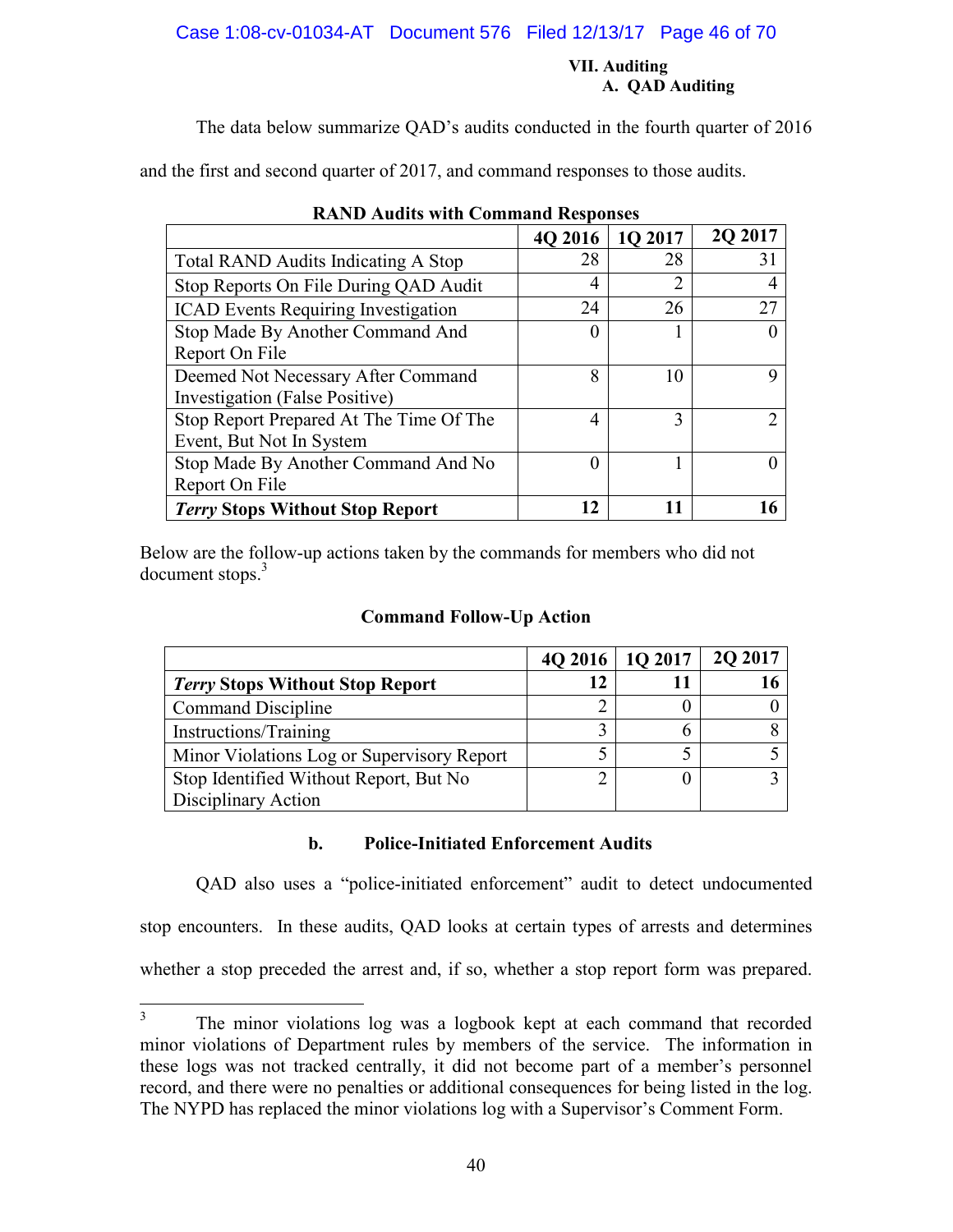#### Case 1:08-cv-01034-AT Document 576 Filed 12/13/17 Page 47 of 70

#### **VII. Auditing A. QAD Auditing**

The arrests examined are for criminal possession of a controlled substance, criminal possession of a weapon and arrests, including for criminal trespass, where the People of the State of New York are the complainants on the Complaint Report. Arrest documents and court affidavits are reviewed to evaluate whether the arrest was preceded by a *Terry* stop and whether the officers prepared a stop report for the arrest, when required. For each command, QAD looks at up to 25 of these arrests. The results of QAD's audits are sent to the commands, which review the audits and report back to QAD. The command responses note any disagreements with QAD's findings and any corrective action taken to address deficiencies.

In the most recent quarter for which the monitor has complete data (second quarter of 2017), QAD identified 154 instances in which the police-initiated arrest appeared to involve a stop. In 13 of those instances, a stop report was on file. The commands were directed to investigate the remaining 141 arrests to determine whether the arrest started as a stop and thus required a stop report. The commands determined that 104 of the arrests did not require a stop report, often because the officer personally observed criminality or observed contraband in plain view and thus had probable cause. Removing these 104 cases from the calculus, there were 50 arrests that the commands and QAD agreed required a stop report, and 13 stop reports prepared (26.0 percent).

Separately, for criminal trespass arrests in the second quarter of 2017, QAD identified 62 trespass arrests in NYCHA buildings for which it appeared that a stop report was required. Seventeen of those stops were documented by a stop report. Commands reviewed the trespass arrests that did not have stop reports and determined that in 16 arrests, a stop report was not required. Thus, QAD and the commands agreed that 46

41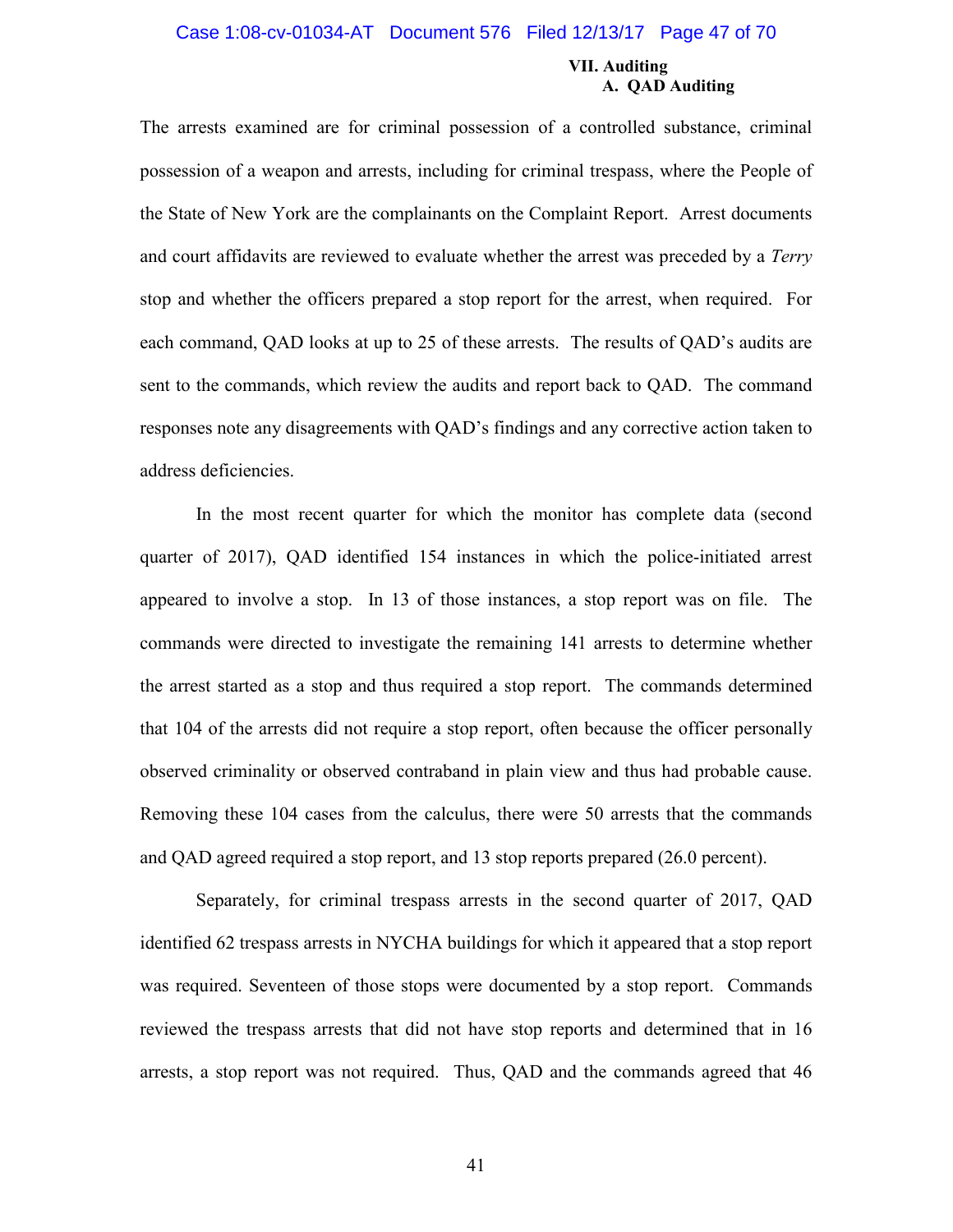#### Case 1:08-cv-01034-AT Document 576 Filed 12/13/17 Page 48 of 70

#### **VII. Auditing A. QAD Auditing**

criminal trespass arrests in NYCHA buildings started as stops, and of those, 17 stop reports were prepared (37 percent).

For stops in TAP buildings that preceded trespass arrests, the corresponding numbers for the second quarter of 2017 are 15 stops that QAD determined should have been accompanied by stop reports and four instances in which stop reports were found. Commands determined that three arrests did not require a stop report. Thus, there were 12 trespass arrests at TAP buildings in which the commands and QAD agreed that a stop report was required, with stop reports prepared in four of those arrests (33 percent).

Results from the first and second quarter of 2017 are shown below. These findings indicate that officers still are not completing stop reports when required. For these arrests, it has been suggested that officers believe completing an arrest report is sufficient. If that confusion is the source of the failure to document stops, this is an error and not a deliberate decision to hide the fact of a stop. And the error, if based on officer confusion, should be relatively easy to remedy through the in-service training that is now beginning, as well as instructions at the command level and other measures the Department can take to emphasize the importance of documenting stops.

| <b>PIE Audits with Command Responses</b> |  |  |  |
|------------------------------------------|--|--|--|
|------------------------------------------|--|--|--|

|                                      | 4Q 2016 | 1Q 2017    | 2Q 2017 |
|--------------------------------------|---------|------------|---------|
| Stop Reports On File When QAD And    | 45%     | 29%        | 26%     |
| The Command Determined That A        |         |            |         |
| Stop Led To An Arrest $(\% )$        |         |            |         |
| Stop Reports On File When QAD And    | 17%     | <b>39%</b> | 37%     |
| The Command Determined That A        |         |            |         |
| Stop Led To A NYCHA Trespass         |         |            |         |
| Arrest $(\% )$                       |         |            |         |
| Stop Reports On File When QAD And    | $0\%$   | 17%        | 33%     |
| Command Determined That A Stop       |         |            |         |
| Led To A TAP Trespass Arrest $(\% )$ |         |            |         |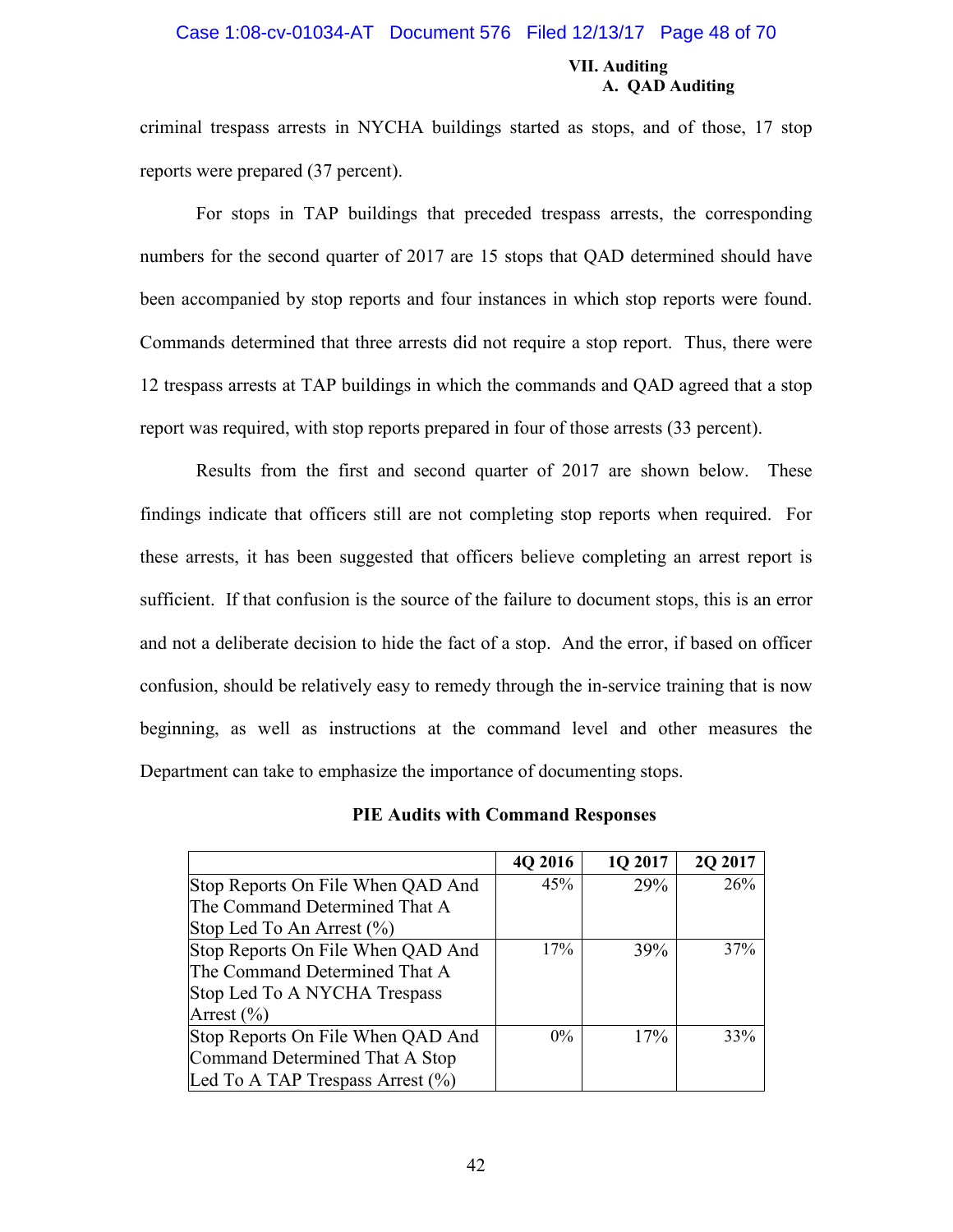#### **VII. Auditing B. Self-Inspections of TAP Stops in the Bronx**

#### **3. Audits of the Trespass Crimes Fact Sheets**

Officers are now required to complete Trespass Crimes Fact Sheets every time they make trespass arrests in and around NYCHA and TAP buildings. QAD now plans to audit these fact sheets and is developing worksheets for the audits. Review of the TCFS will focus on the articulation by the officer of the factors that led him or her to approach and question the defendant, whether there was probable cause for the arrest and whether a stop report was completed when required. The monitor will review the results of these audits.

#### **B. Self-Inspections of TAP Stops in the Bronx**

Stemming from a preliminary injunction proceeding in *Ligon*, the NYPD was ordered to develop procedures for ensuring that stop reports are completed for all trespass stops outside TAP buildings in the Bronx, and for reviewing the constitutionality of those stops.

In an effort to meet this requirement, in April 2015 the NYPD began requiring ICOs in each Bronx precinct to conduct monthly self-inspections of the last 25 trespass stops at TAP buildings in their precinct. In early June 2016, the court approved an operations order incorporating this practice and emphasizing that the trespass stop reports had to be reviewed for completeness, accuracy and constitutionality of the underlying stops, and that the ICO must then track the results and confer with officers and their supervisors when deficient stop reports are identified. Monthly reports from the program are submitted to the Risk Management Bureau for further analysis.

Since the monitor's last report, RMB has been providing the Bronx TAP monthly assessment reports to the monitor's team on a quarterly basis. In 2016, there were only

43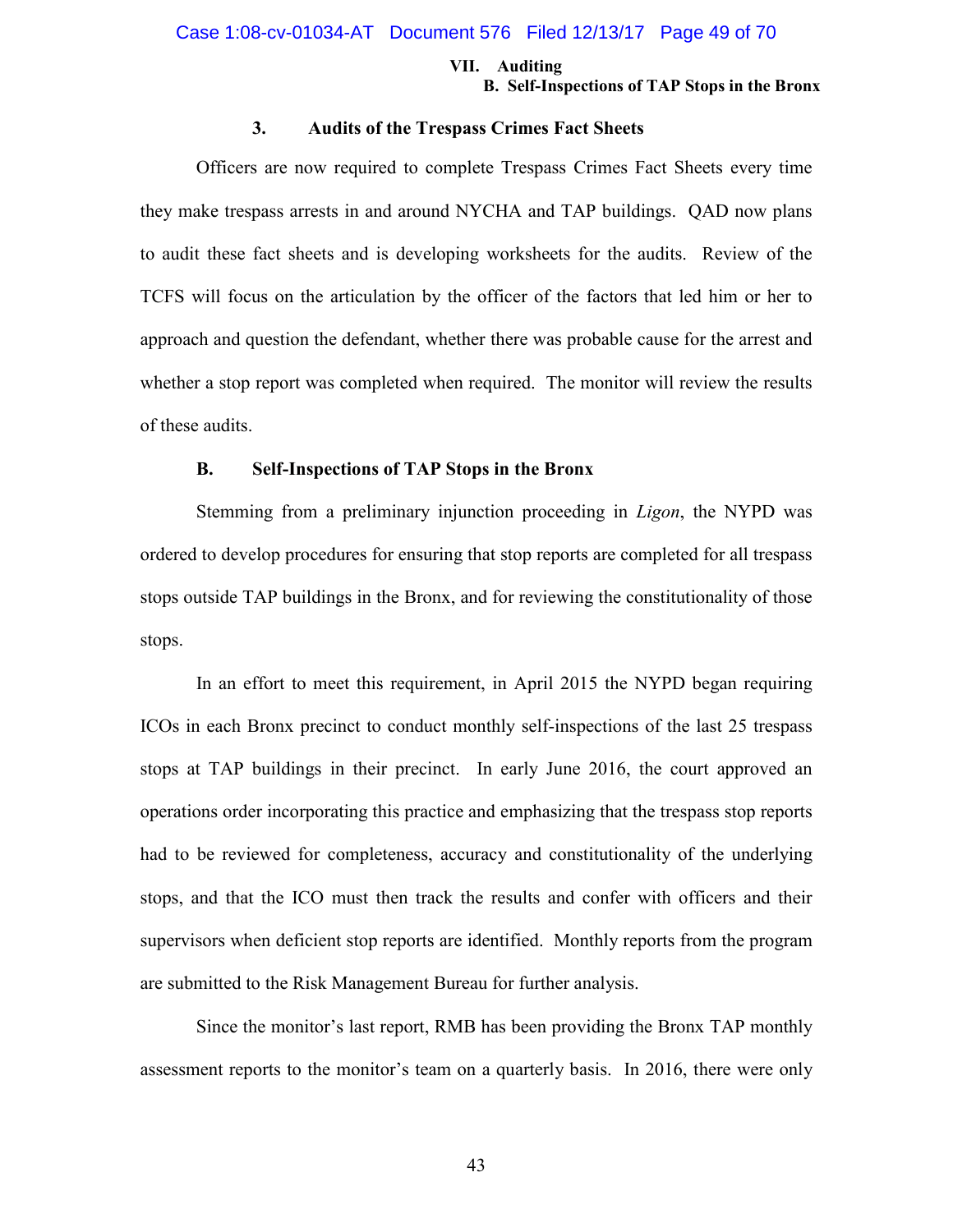#### Case 1:08-cv-01034-AT Document 576 Filed 12/13/17 Page 50 of 70

#### **VII. Auditing C. Early Identification System**

19 trespass stops recorded at TAP buildings in the Bronx, and in eight months none were recorded. For the first two months of 2017, there were only four trespass stops recorded at Bronx TAP buildings recorded, and for March through September none were recorded. These results require further inquiry in light of QAD's PIE audits of trespass arrests at TAP buildings. QAD's review of a sample of trespass arrests each quarter showed that there were trespass arrests that started as stops, without stop reports, both citywide and in Bronx precincts. ICOs should be examining these arrests as well as reviewing stop reports that are recorded.

#### **C. Early Identification System**

The NYPD currently tracks officer performance using several databases and behavioral indicators to identify members of the service who have displayed behavior indicating they might be at risk of violating Department policies or creating liability for the Department. These indicators include disciplinary actions, substandard evaluations, civil lawsuits, Civilian Complaint Review Board (CCRB) complaints, use of force complaints, racial profiling complaints, supervisor recommendations and information from the NYPD's personnel system. The Performance Analysis Section of the Risk Management Bureau then identifies members of the service to be placed in a performance monitoring program.

The Department has automated the databases used by the Performance Analysis Section. The Department also developed an alert system to identify members of the service who display at-risk behavior. The Risk Assessment Information Litigation System (RAILS) was created to aggregate information from several Department databases and ensure supervisors are put on alert for further action when risky behavior

44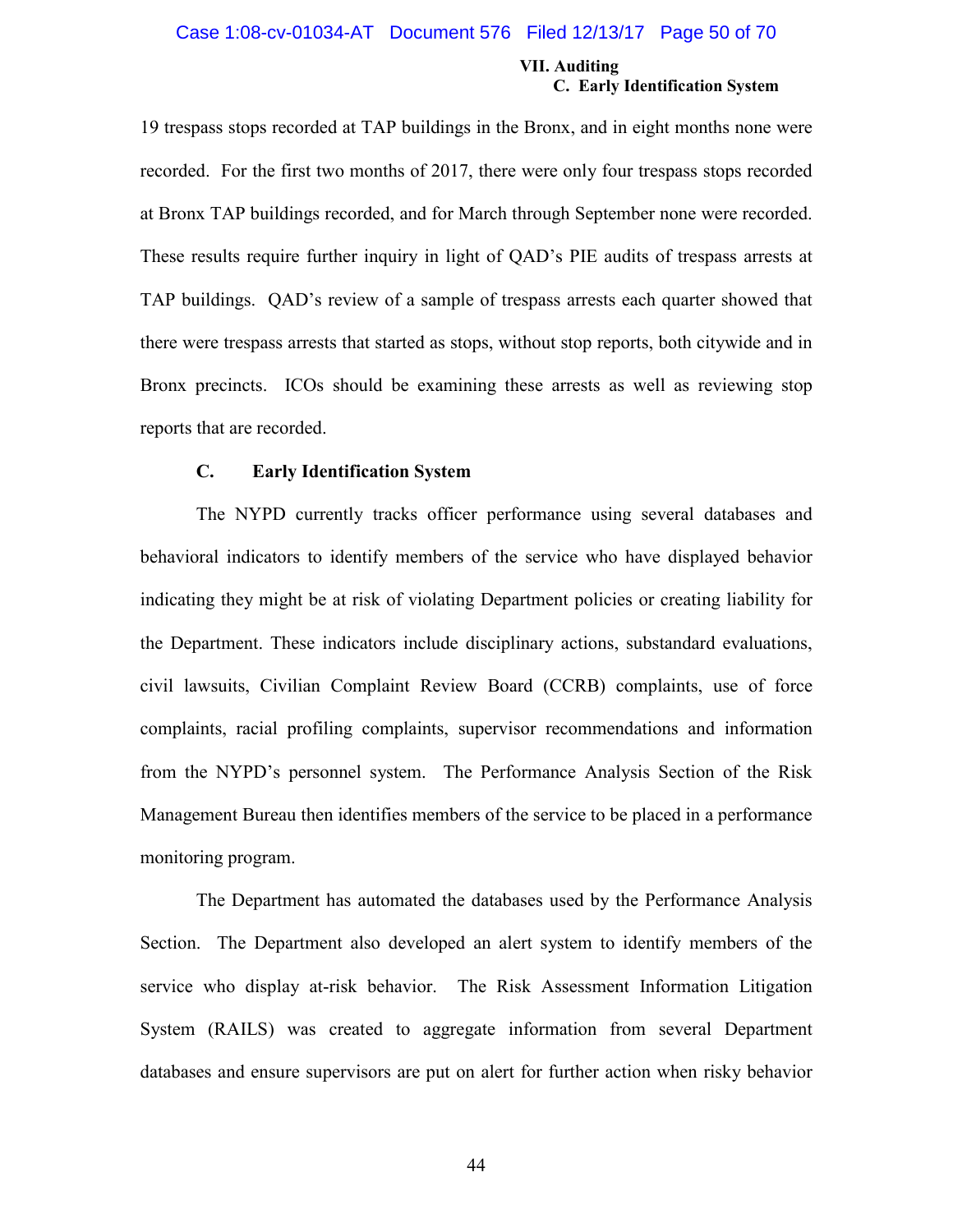#### Case 1:08-cv-01034-AT Document 576 Filed 12/13/17 Page 51 of 70

#### **VIII. Complaints and Discipline A. Investigations of Profiling Allegations**

or key performance indicators are detected. The new system was recently piloted for two months in 12 commands to test the capabilities of the system and determine whether there should be additional risk factors that would trigger alerts. RAILS delivered alerts to the commanding officer when a member of the service exceeded a threshold regarding at-risk behavior and required the command to acknowledge and respond to the alert.

In November, after the completion of the pilot, the NYPD issued an interim order and a new Administrative Guide applying the RAILS system to all commands citywide. *See* Appendix 1. The system now generates 17 different alerts regarding significant performance indicators related to members of the service.

#### **VIII. Complaints and Discipline**

#### **A. Investigations of Profiling Allegations**

The court orders and the parties' agreements require the NYPD to begin tracking and investigating civilian complaints related to racial profiling and other allegations of bias. As a result, the NYPD has changed the way allegations of racial profiling and biasbased policing are categorized, processed, tracked and investigated. All profiling allegations, no matter how they are made to the NYPD (e.g., in writing, in a 311 or 911 call, by a call or visit to a precinct or directly to the Internal Affairs Bureau (IAB)), are now referred to IAB. Profiling allegations made to the CCRB also are referred to IAB. The complaints are logged into the IAB's case management system and then assigned for investigation. Since January 2015, these investigations have been assigned to investigative units attached to the borough (not precinct) command or to the relevant bureau command (e.g., the Transit Bureau command). If a complaint also includes an allegation of corruption, IAB investigators will conduct the investigation.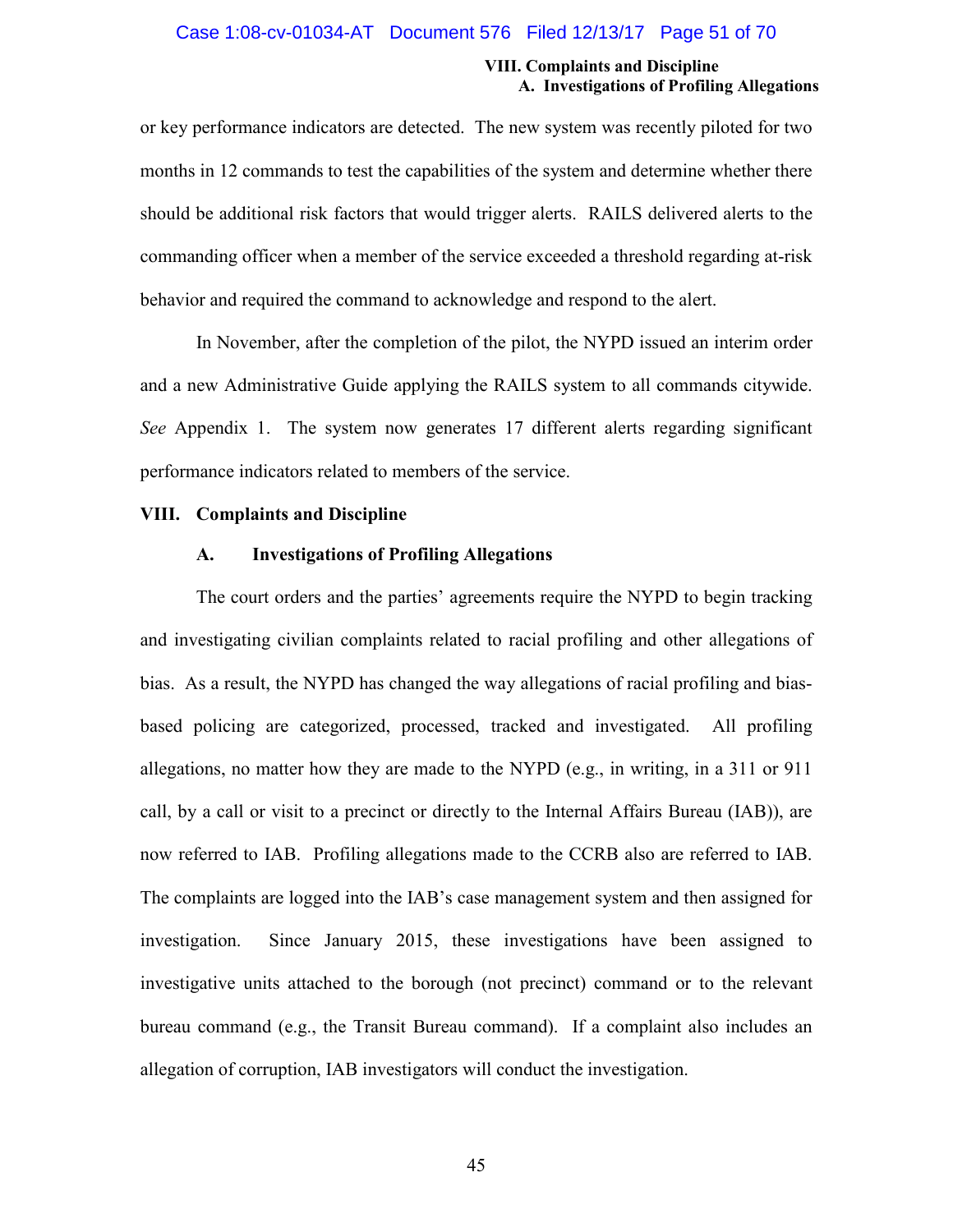#### Case 1:08-cv-01034-AT Document 576 Filed 12/13/17 Page 52 of 70

#### **VIII. Complaints and Discipline A. Investigations of Profiling Allegations**

The IAB has circulated to the monitor and the parties draft guidelines for profiling investigations and training for its Command Center, IAB investigators and the borough investigative units. The material covers the new policies for racial profiling and biasbased policing and investigative techniques to be used for profiling complaints. The parties and the monitor will review the drafts together with the Department so that the training materials and investigative guidelines can be finalized.

The Department opened 339 investigations of profiling allegations made in 2015. The dispositions of those cases were as follows: 154 were unfounded, 11 were exonerated, 105 were unsubstantiated, 27 were partially substantiated, and 42 remain open and are still under investigation.<sup>4</sup>

There were 556 investigations of profiling allegations made in 2016, with the following dispositions: 156 were unfounded, 201 were unsubstantiated, 22 were partially substantiated, and 177 remain open and under investigation.

As of September 30, 2017, there were 641 investigations opened of profiling allegations made in 2017. Of those, 25 were unfounded, 31 were unsubstantiated and four were partially substantiated, while 581 remain open and under investigation.

|                                    | 2015 | 2016 | 2017 |
|------------------------------------|------|------|------|
| <b>Total Profiling Allegations</b> | 339  | 556  | 641  |
| Unfounded                          | 154  | 156  | 25   |
| Exonerated                         |      | 201  |      |
| Unsubstantiated                    | 105  |      | 31   |
| <b>Partially Substantiated</b>     | 27   | 22   |      |
| Open Investigation                 | 42   | 177  | 581  |

<sup>4</sup> "Unfounded" means there is sufficient credible evidence to believe that the officer did not commit the alleged act. "Unsubstantiated" means the available evidence is insufficient to determine whether the officer did or did not commit misconduct. "Exonerated" means the officer was found to have committed the act alleged, but the officer's actions were determined to be lawful.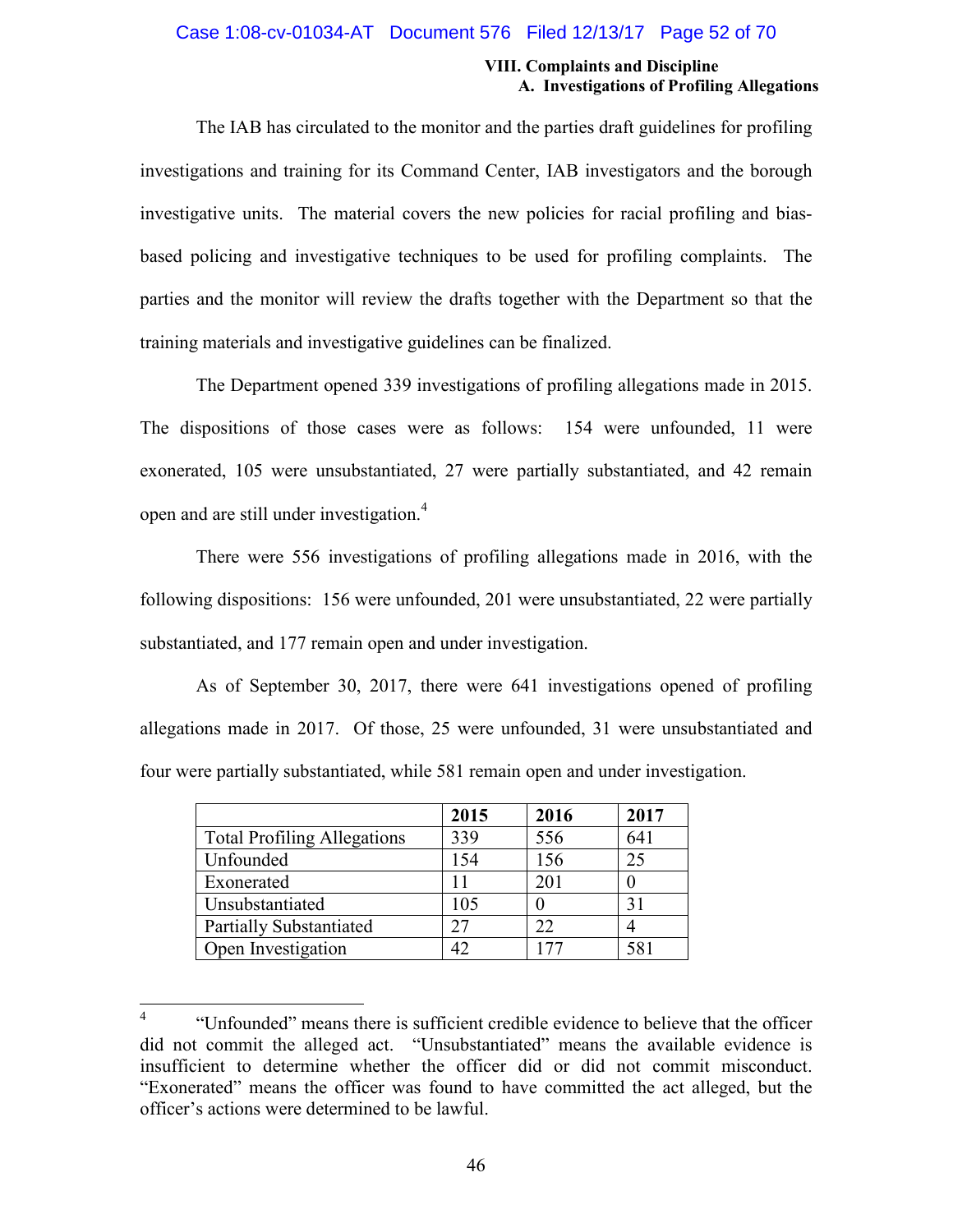#### Case 1:08-cv-01034-AT Document 576 Filed 12/13/17 Page 53 of 70

#### **VIII. Complaints and Discipline B. NYPD Handling of Substantiated CCRB Complaints**

Race (now combined with color, ethnicity and nationality) is the category with the most profiling allegations. Other categories included age, gender, religion, disability, gender identity, sexual orientation and housing status. To date, no allegation of profiling has been substantiated by the NYPD, although other violations have been identified in the investigations, such as failure to complete an activity log, and have been substantiated as part of the profiling investigations. Proving bias in individual enforcement actions is difficult. That is why it is important to get the investigative training and procedures right, and why the monitor team has reviewed and will continue to review samples of profiling investigations to evaluate their thoroughness. In addition, the monitor will explore how the NYPD analyzes data on its stops and frisks and other enforcement activities, and how it uses data on profiling allegations to analyze trends and patterns of complaints.

#### **B. NYPD Handling of Substantiated CCRB Complaints**

The court orders require the NYPD to improve its procedures for handling CCRB findings of substantiated misconduct during stops and trespass arrests. Specifically, the Department Advocate's Office (DAO) must provide increased deference to credibility determinations made by the CCRB, must use an evidentiary standard that is neutral between the claims of complainants and officers, and must not require that physical evidence corroborate the complaint. These requirements arise from the court's findings that the NYPD failed to impose meaningful discipline when the CCRB had determined that officers engaged in unconstitutional stops and frisks. The court cited the percentage of cases in which the DAO declined to pursue discipline in substantiated cases in the years 2007-2012, and noted that in cases in which discipline was pursued, DAO "consistently downgraded the discipline" recommended by CCRB and recommended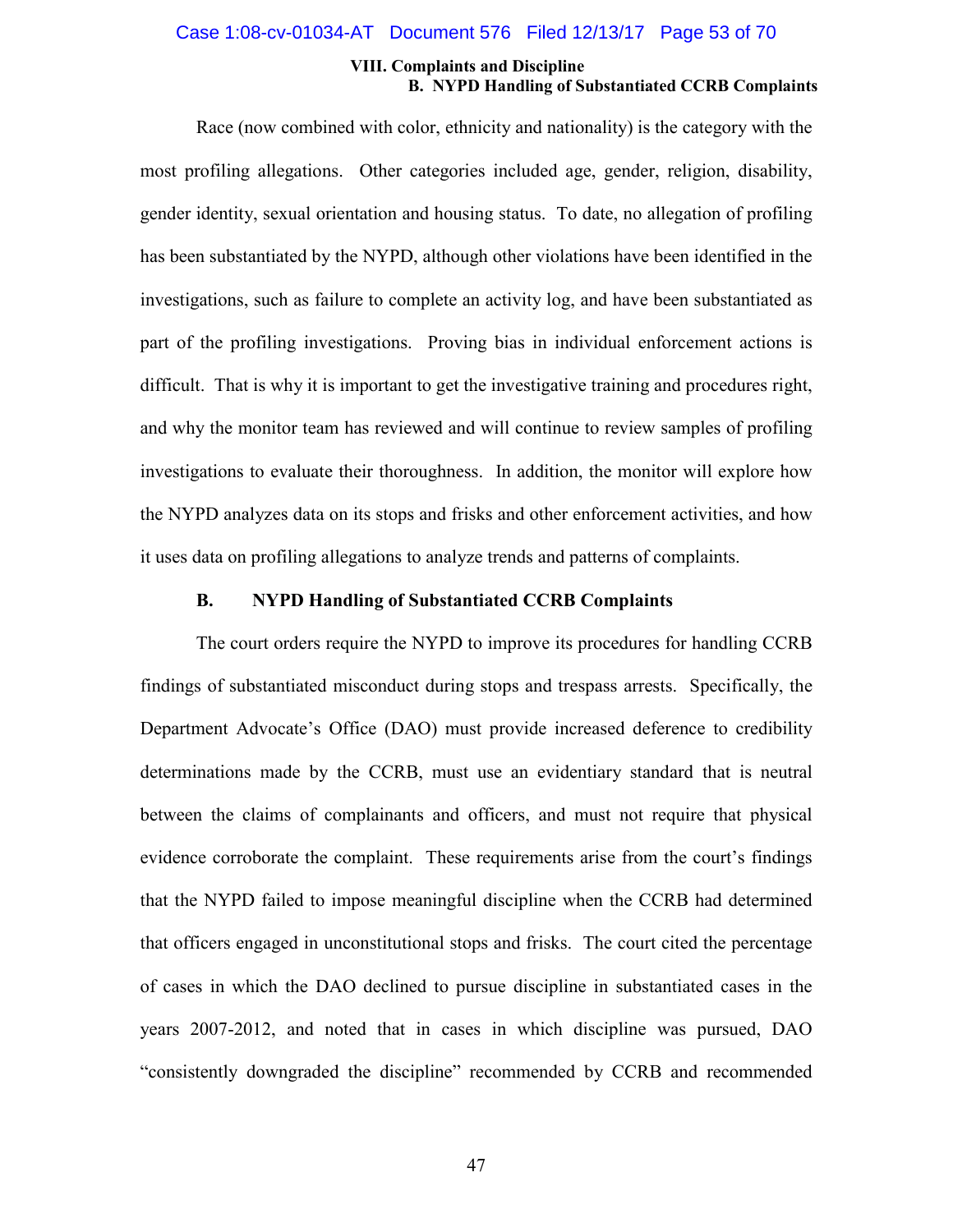#### Case 1:08-cv-01034-AT Document 576 Filed 12/13/17 Page 54 of 70

#### **VIII. Complaints and Discipline B. NYPD Handling of Substantiated CCRB Complaints**

instructions, the least severe form of discipline, in the majority of cases in most years. The NYPD has recently provided the monitor and parties with draft procedures for handling substantiated CCRB complaints.

By agreement with the CCRB, the NYPD has changed the way it handles cases substantiated by the CCRB. The CCRB, not the NYPD, now prosecutes the more serious cases—those in which charges and specifications are served. These cases are tried by the CCRB's Administrative Prosecutions Unit (APU) in the trial room of the NYPD in front of an administrative law judge. However, by statute the police commissioner has the final word on discipline, and the agreement with the CCRB provides that he can decide that the CCRB should not prosecute the case if he determines that it is in the public interest for the NYPD to retain the case and either prosecute the case itself, reduce the level of discipline so that charges and specifications are no longer served, or take no disciplinary action.

In addition, in 2014, the NYPD and the CCRB established a new "reconsideration process" applicable when the DAO disagrees with the CCRB's decision to substantiate an allegation or disagrees with the CCRB's recommended discipline. In such instances, the DAO requests in writing that the CCRB reconsider the case and states why. Then the CCRB can modify its substantiation decision or its recommendation for discipline, or it can decide that its original decision was correct. In either situation, the police commissioner makes the final decision on the disposition and penalty, after reviewing both the DAO's recommendations and the CCRB's recommendations.

The CCRB formally approved the reconsideration process in a December 2014 Board resolution. Many of the substantiated CCRB cases sent to the NYPD in 2014 were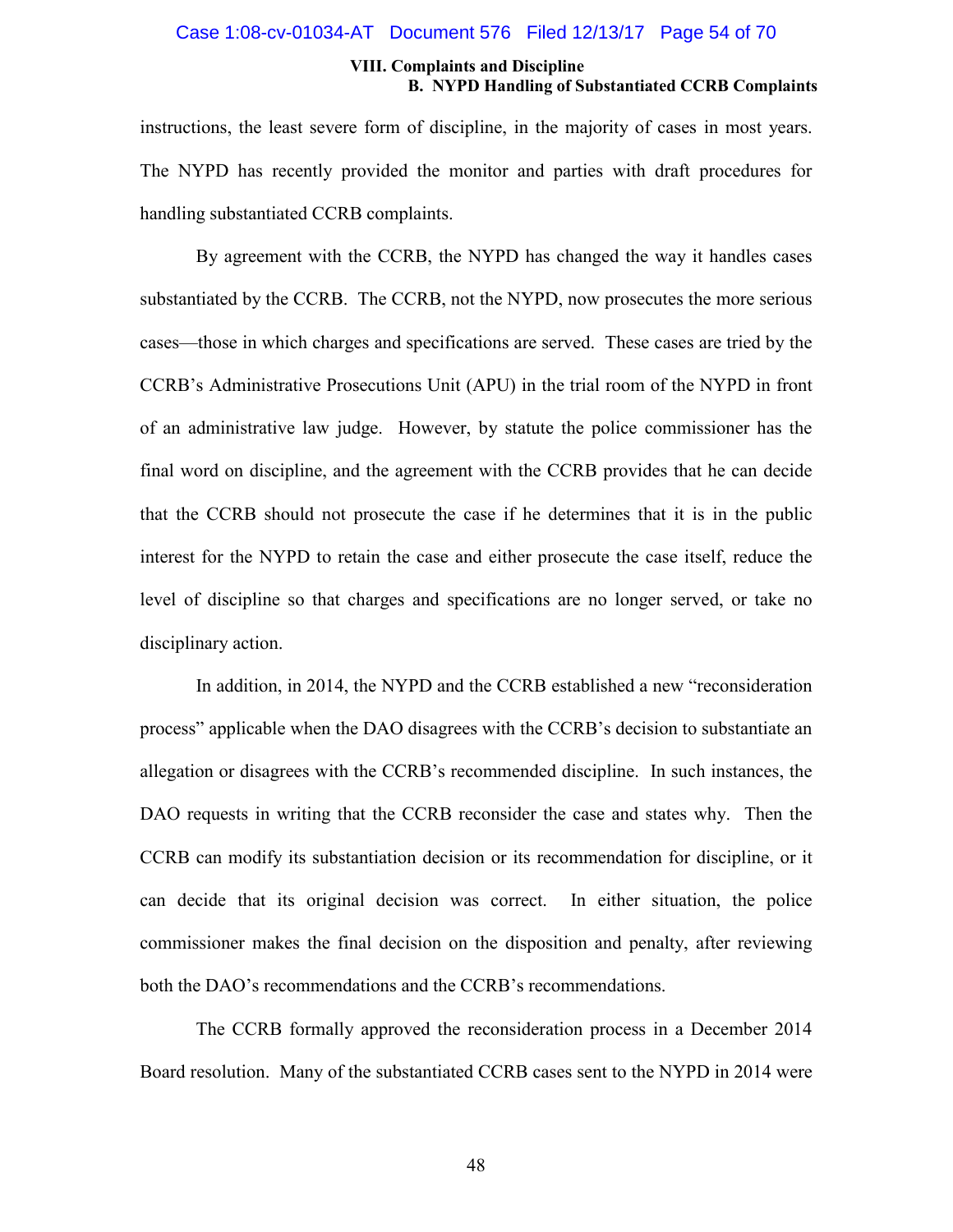#### Case 1:08-cv-01034-AT Document 576 Filed 12/13/17 Page 55 of 70

#### **VIII. Complaints and Discipline B. NYPD Handling of Substantiated CCRB Complaints**

closed before the reconsideration process was put in place, but a large number of them were still being reviewed by the NYPD in 2015, after the reconsideration process was in place. For a small number of 2014 cases decided before the reconsideration process was officially adopted by the CCRB, the DAO emailed an informal request for reconsideration that the CCRB considered.

The DAO has provided the monitor team with data regarding complaints in which allegations relating to stops, questions, frisks, searches or trespass arrests were substantiated by the CCRB and sent to the NYPD in 2014, 2015, 2016 and 2017. Subsections 1 and 2 below report on several issues raised by the data.

#### **1. Discipline and Penalties**

Charges and specifications lead to a proceeding in the trial room, which, depending on the outcome, may lead to serious penalties. If the trial results in a not guilty decision, there will be no discipline. If, however, the officer is found guilty or there is a negotiated plea, the penalty could be serious—most often a loss of vacation days or, in the most serious cases, termination. Another level of discipline is known as command discipline. When command discipline is ordered, the final decision regarding a penalty is made by the commanding officer (CO) in the precinct. For Command Discipline A, a CO can impose up to five days loss of vacation, impose training or instructions, or "warn and admonish" the member. For Command Discipline B, the CO can impose up to 10 days loss of vacation, impose training or instructions, or "warn and admonish" the member. When training is imposed as discipline, the required training will depend on the circumstances of the violation and the history of the officer. It could involve a session with the Department's Legal Bureau, command level training, such as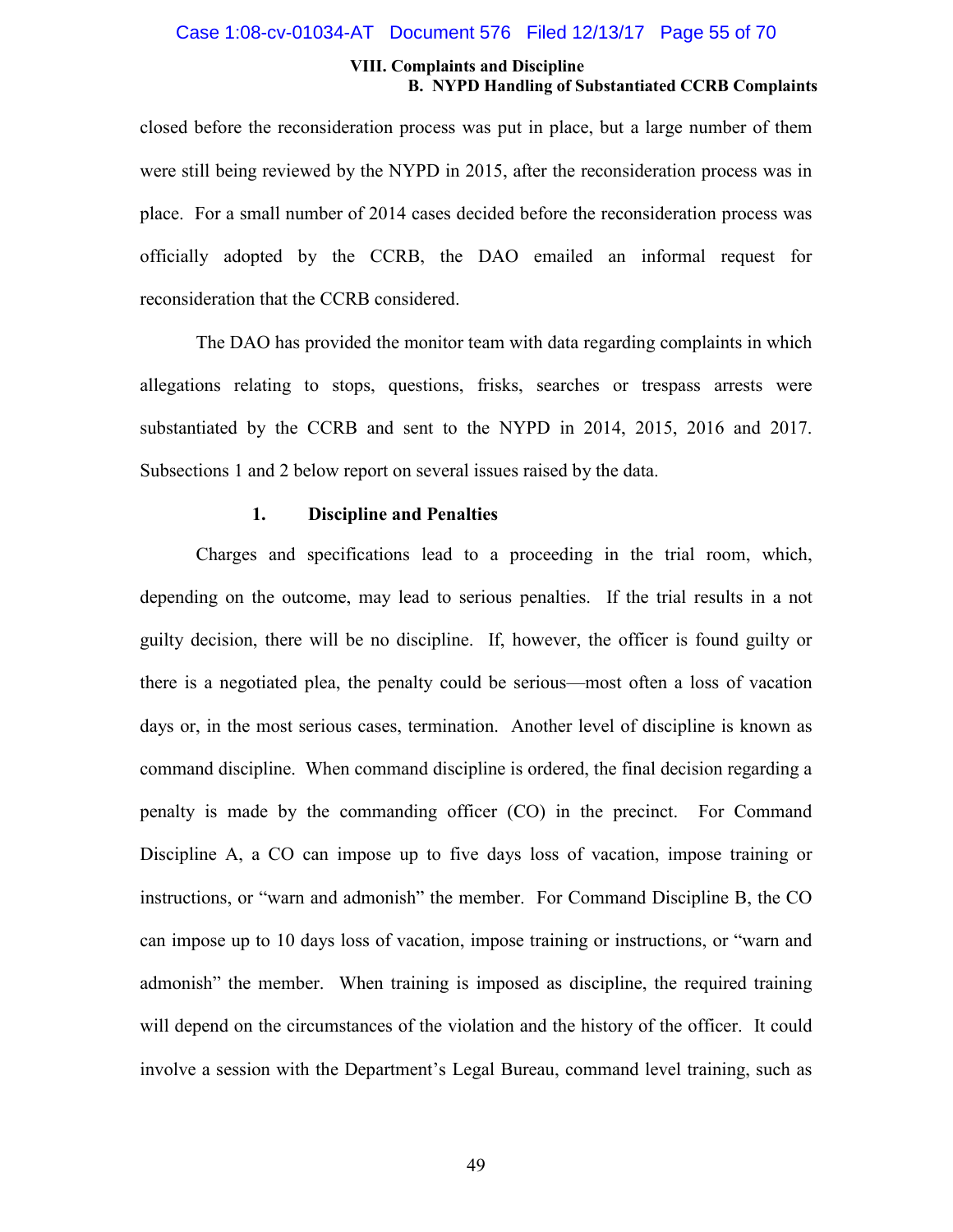#### Case 1:08-cv-01034-AT Document 576 Filed 12/13/17 Page 56 of 70

#### **VIII. Complaints and Discipline B. NYPD Handling of Substantiated CCRB Complaints**

with the precinct training sergeant, or having the officer attend Police Academy training such as the stop and frisk training now being conducted for supervisors, if the officer has not received that training before.

In practice, the CCRB's recommendation on the level of discipline usually is the ceiling of what the police commissioner imposes. The CCRB has noted that it "move[d] away from severe punishment to less severe discipline, and most importantly, to formalized training" in part to acknowledge the pressure officers were under to make stops and frisks, and to acknowledge "the lack of adequate and clear training and the complexities of the law."<sup>5</sup> In addition, the court-approved stop and frisk policy in P.G. 212-11 notes that "[m]inor or inadvertent mistakes in documentation or isolated cases of erroneous but good-faith stops or frisks by members of the service should ordinarily be addressed through instruction and training."

 $5$  CCRB 2014 Annual Report, p. 46,

http://www1.nyc.gov/assets/ccrb/downloads/pdf/policy\_pdf/annual\_biannual/2014\_annual.pdf. *See also*, CCRB 2015 Annual Report, p. 32, http://www1.nyc.gov/assets/ccrb/downloads/pdf/policy\_pdf/annual\_biannual/2015\_annual.pdf and CCRB 2016 Annual Report, p. 32, http://www1.nyc.gov/assets/ccrb/downloads/pdf/policy\_pdf/annual\_biannual/2016\_annual.pdf.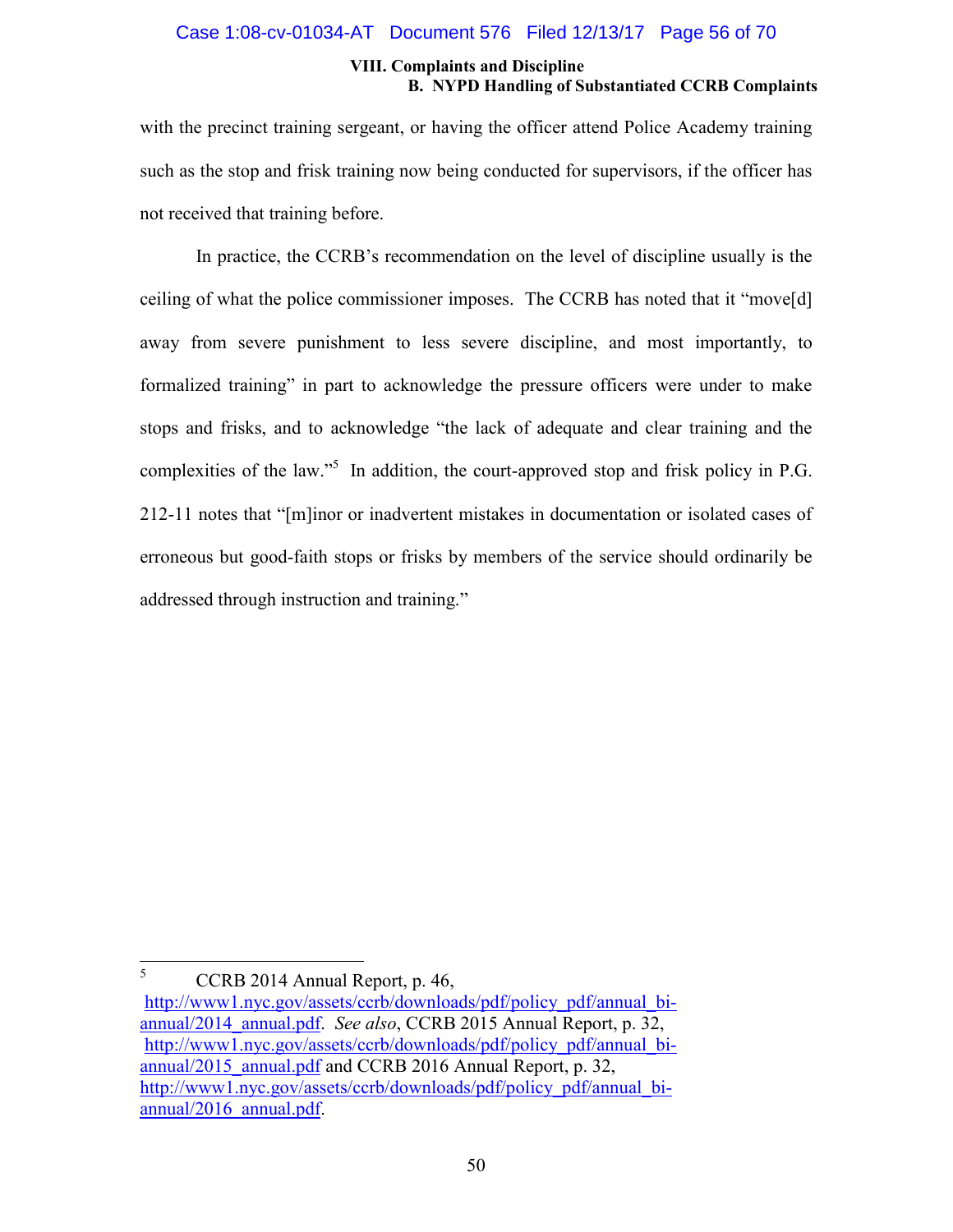#### Case 1:08-cv-01034-AT Document 576 Filed 12/13/17 Page 57 of 70

#### **VIII. Complaints and Discipline B. NYPD Handling of Substantiated CCRB Complaints**



#### **Discipline and Penalties for Substantiated Cases Sent to NYPD in 2014**

| <b>Discipline</b>                   | <b>Number of Cases (Days Lost)</b> |
|-------------------------------------|------------------------------------|
| Losing Vacation Days After Trial Or | 47 (247 Days Lost)                 |
| Through Negotiated Plea             |                                    |
| Command Discipline B                | $17(25$ Days Lost)                 |
| Command Discipline A                | $17(1$ Day Lost)                   |
| <b>Training Only</b>                | 32                                 |
| <b>Instructions Only</b>            | 31                                 |
| Training and Instructions           | $\overline{4}$                     |
| Member Found Not Guilty             | 12                                 |
| No Disciplinary Action              | 12                                 |
| Case Closed Administratively        | 10                                 |
| <b>Total Closed Cases</b>           | 172                                |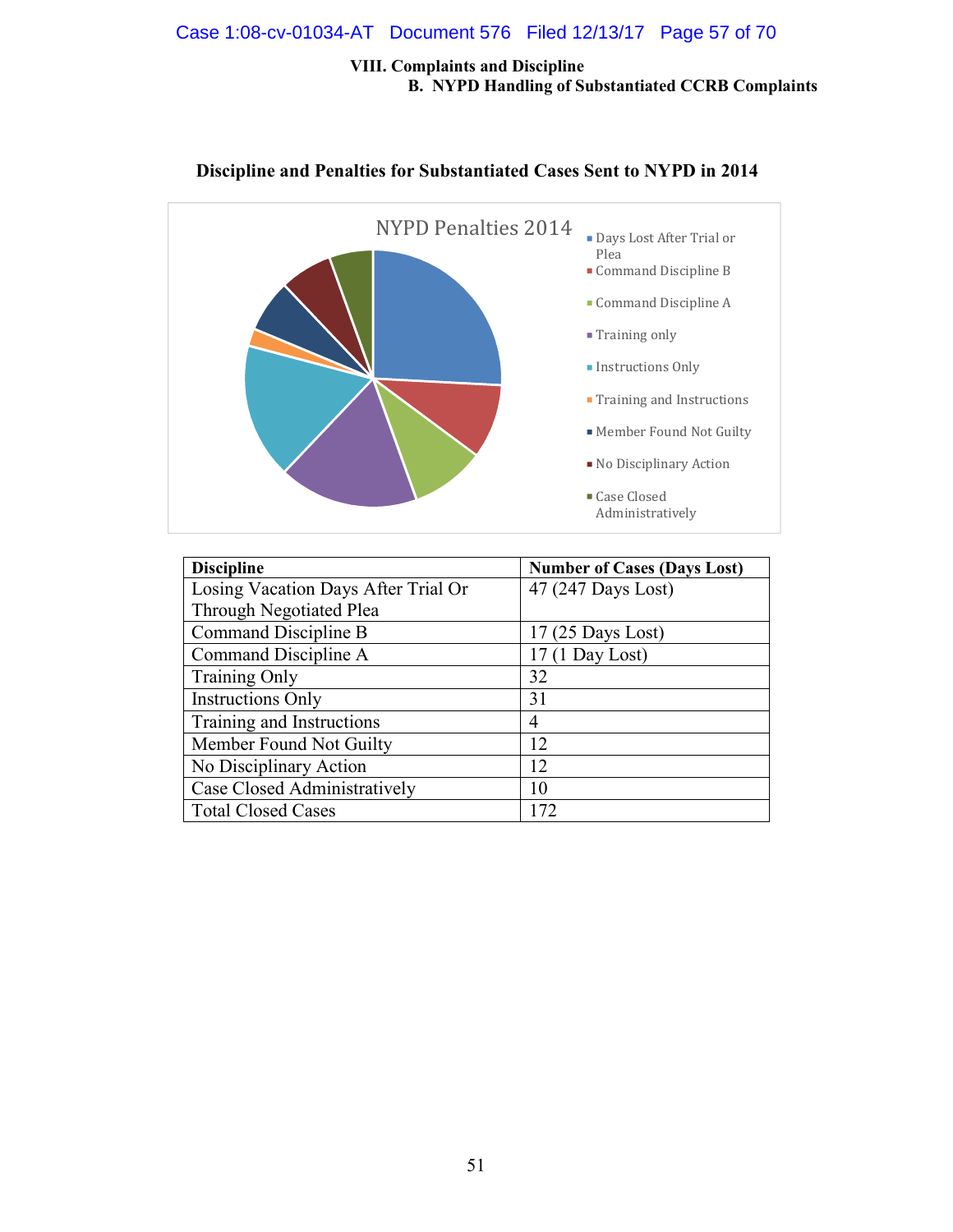#### Case 1:08-cv-01034-AT Document 576 Filed 12/13/17 Page 58 of 70

#### **VIII. Complaints and Discipline B. NYPD Handling of Substantiated CCRB Complaints**



#### **Discipline and Penalties for Substantiated Cases Sent to NYPD in 2015**

| <b>Discipline</b>                   | <b>Number of Cases (Days/Hours)</b> |
|-------------------------------------|-------------------------------------|
|                                     | Lost)                               |
| Losing Vacation Days After Trial Or | 24 (172 Days Lost)                  |
| Through Negotiated Plea             |                                     |
| Command Discipline B                | $15(6$ Days Lost)                   |
| Command Discipline A                | 66 (19 Hours Deducted)              |
| <b>Training Only</b>                | 70                                  |
| <b>Instructions Only</b>            | 23                                  |
| Training and Instructions           | 27                                  |
| Member Found Not Guilty             | 9                                   |
| No Disciplinary Action              | 10                                  |
| Case Closed Administratively        | 11                                  |
| <b>Total Closed Cases</b>           | 255                                 |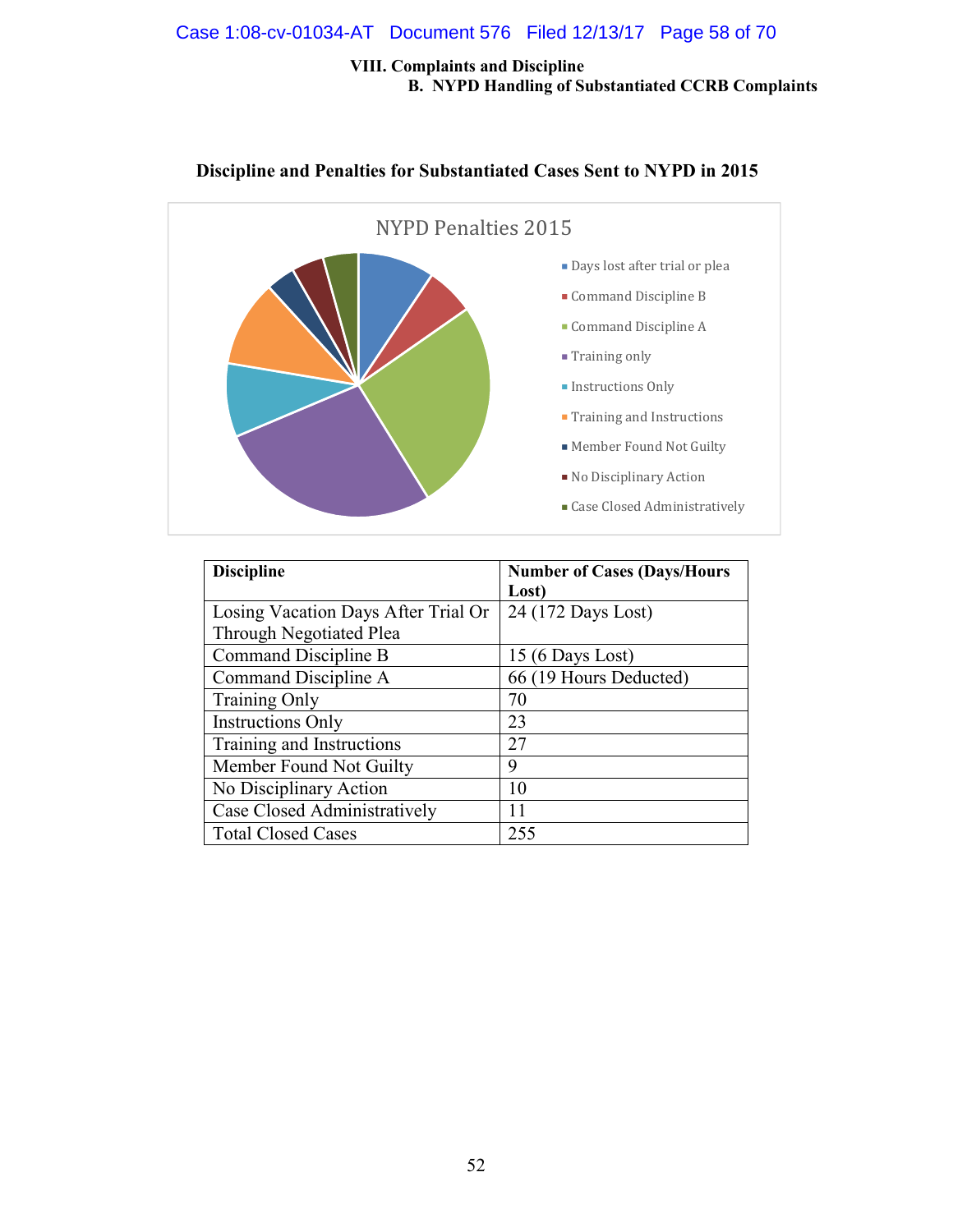#### Case 1:08-cv-01034-AT Document 576 Filed 12/13/17 Page 59 of 70

#### **VIII. Complaints and Discipline B. NYPD Handling of Substantiated CCRB Complaints**



#### **Discipline and Penalties for Substantiated Cases sent to NYPD in 2016**

| <b>Discipline</b>                   | <b>Number of Cases (Days/Hours)</b> |
|-------------------------------------|-------------------------------------|
|                                     | Lost)                               |
| Losing Vacation Days After Trial Or | $\theta$                            |
| Through Negotiated Plea             |                                     |
| Command Discipline B                | 3 (3 Days Lost; 4 Hours Lost)       |
| Command Discipline A                | 32 (3 Days Lost; 5 Hours            |
|                                     | Deducted)                           |
| <b>Training Only</b>                | 50                                  |
| <b>Instructions Only</b>            |                                     |
| Training and Instructions           | 14                                  |
| Member Found Not Guilty             | 0                                   |
| No Disciplinary Action              | 9                                   |
| Case Closed Administratively        | 8                                   |
| <b>Total Closed Cases</b>           | 120                                 |

**Penalties for Substantiated Cases Sent to NYPD in 2017.** Through September 2017, the NYPD received from the CCRB substantiated allegations involving 55 members of the service. Of those, 53 remain active and only two cases have been closed, both because the member of the service resigned.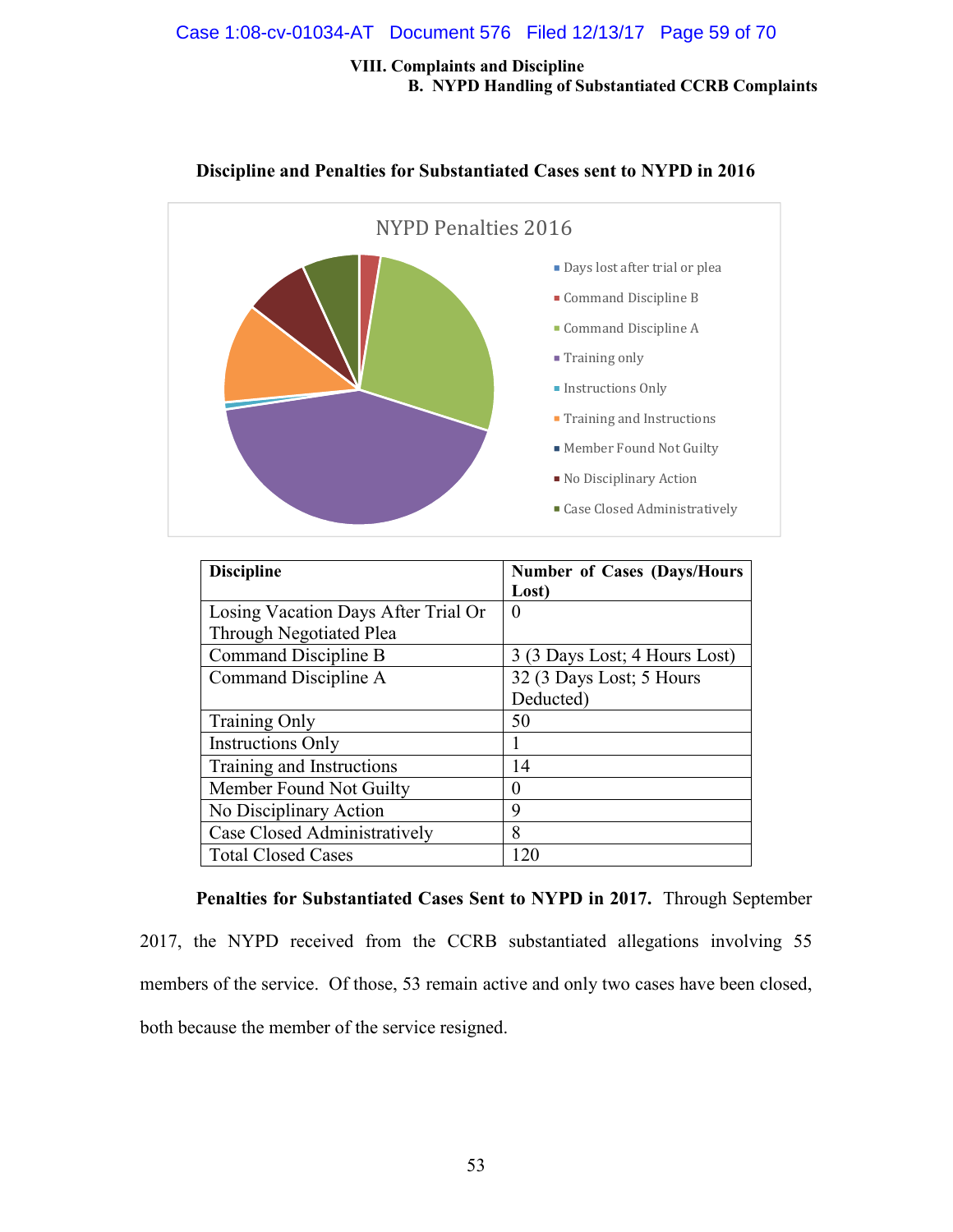#### Case 1:08-cv-01034-AT Document 576 Filed 12/13/17 Page 60 of 70

#### **VIII. Complaints and Discipline B. NYPD Handling of Substantiated CCRB Complaints**

#### **2. Reconsideration**

As noted above, the CCRB and the NYPD agreed on a "reconsideration" process for cases in which the DAO disagreed with the CCRB's substantiation of a complaint or the CCRB's recommended discipline. Under the court's order, the DAO must (1) give increased deference to the credibility determinations made by the CCRB, (2) use an evidentiary standard that is neutral between the claims of complainants and officers, and (3) not require that physical evidence corroborate the complaint.

The monitor team undertook a review of 2014, 2015 and 2016 cases within its jurisdiction (street stops and trespass enforcement) to determine whether these requirements were being met. This work involved several inquiries and reviews.

1. The monitor sent a list of cases within his jurisdiction to the CCRB and asked whether it believed the reconsideration requests did not adhere to the court's mandate. There were 63 such cases involving 99 officers on the list. The CCRB identified five cases (involving eight officers) as being problematic.

2. The monitor independently reviewed the reconsideration memos and the CCRB's response in all 63 cases. In some, it was clear on the face of the memos that the DAO's request did not violate the court order, e.g., when the facts as stated by the complainant were taken as true but the DAO differed with the CCRB as to whether those facts amounted to a violation of law or policy, or where the DAO's reconsideration request asked the CCRB to reduce the recommended penalty based only on a member's disciplinary history.

3. There were, however, ten cases involving 19 officers in which either the monitor team could not make a judgment or the reconsideration memos themselves

54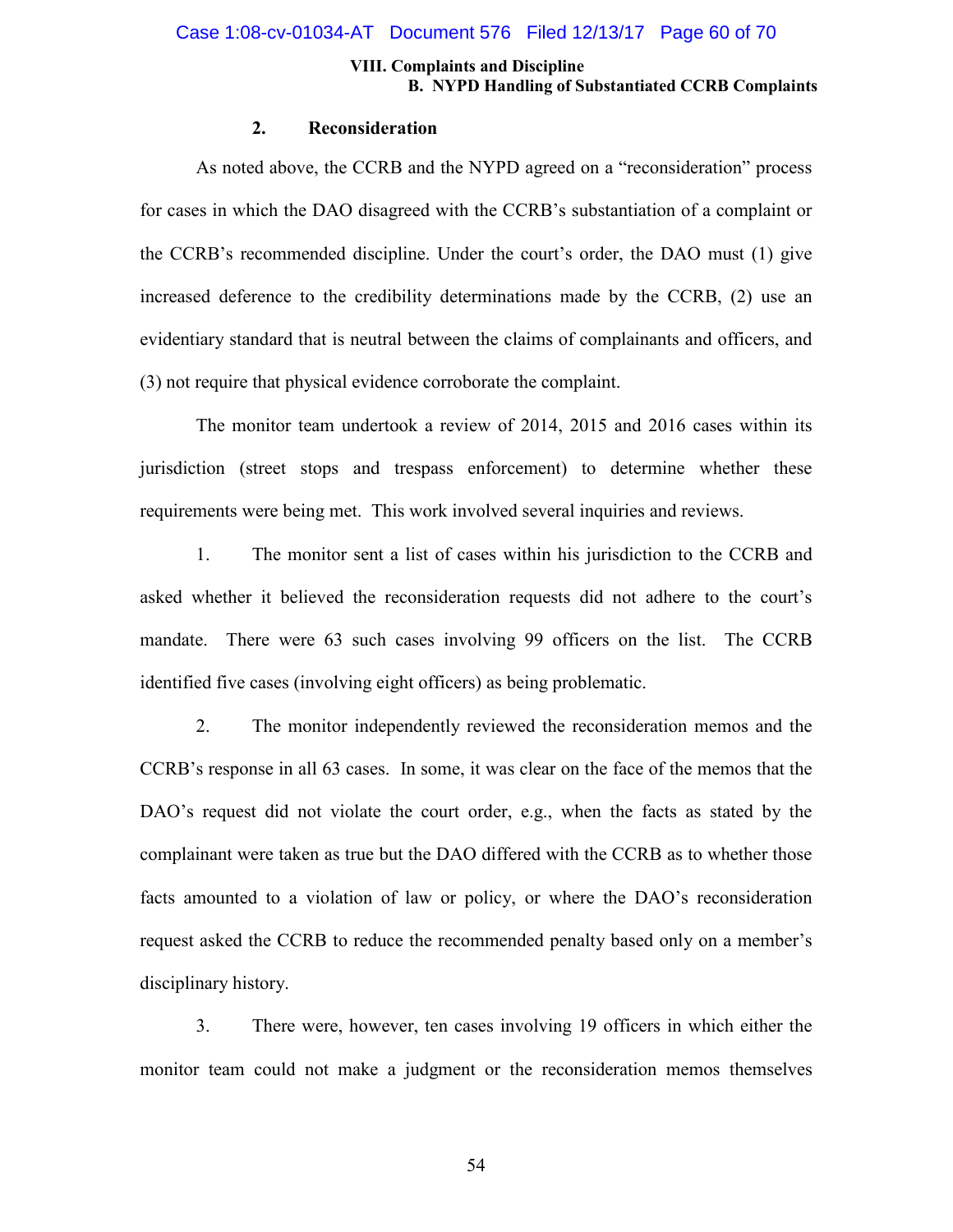#### Case 1:08-cv-01034-AT Document 576 Filed 12/13/17 Page 61 of 70

#### **VIII. Complaints and Discipline B. NYPD Handling of Substantiated CCRB Complaints**

suggested that the DAO did not provide sufficient deference to the CCRB's determinations. In those cases, the monitor asked for and reviewed the underlying investigative files. This was a time-consuming task because the files often consisted of hundreds of pages of witness statements or summaries, NYPD documents (such as radio runs, stop reports and memo books), and multiple video and audio recordings that needed to be reviewed. After reviewing all these files, the monitor team's view was that the DAO did not give sufficient deference to the CCRB's credibility determinations in five cases (involving eight officers). The monitor will be meeting with the NYPD to discuss these cases and get the Department's views.

4. Finally, there are three additional cases (involving four officers) identified by CCRB as problematic for which the monitor team will be requesting the full investigative files in order to complete its review.

5. In sum, of the 63 cases (involving 99 officers) reviewed by the monitor team, there were five cases (involving eight officers) in which the monitor's view was that the DAO did not give sufficient deference to CCRB's credibility determinations. Three case reviews are not yet complete. The NYPD has recently provided the monitor with memos for an additional 40 reconsideration requests, involving 56 officers, made in 2017, which the monitor will be reviewing.

Both the CCRB and the DAO have noted that the Department is now concurring with the CCRB's recommendations for disposition and discipline more than in prior years. There appear to be two reasons for this increase in agreement. The first is the reconsideration process; the second is a shift in the CCRB's recommendations towards command discipline, training and instructions, and away from charges and specifications

55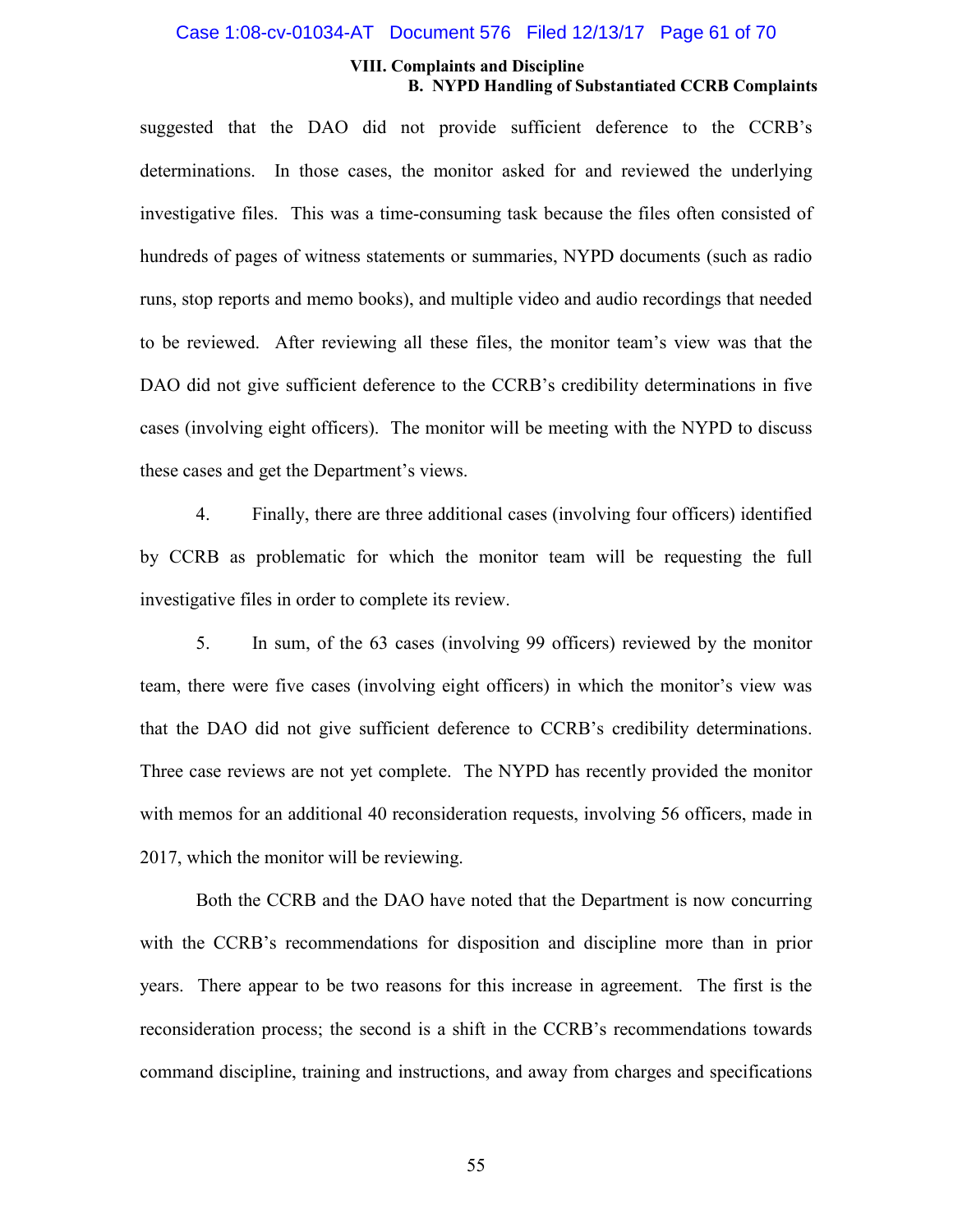#### Case 1:08-cv-01034-AT Document 576 Filed 12/13/17 Page 62 of 70

#### **VIII. Complaints and Discipline B. NYPD Handling of Substantiated CCRB Complaints**

for stop and frisk cases. The NYPD agreed with the CCRB's substantiation recommendation and discipline recommendation, without a request for reconsideration in 65 percent of the CCRB cases received by NYPD in 2014, 72 percent of the cases received in 2015 and 61 percent of the cases received in 2016.

By 2016, there were almost no cases in which the NYPD took action contrary to the CCRB recommendation without first engaging in the reconsideration process. In 2014, there were some cases in which the NYPD changed the disposition or penalty before the reconsideration process had been put in place. In 2015, even after the reconsideration process had been put in place, there were 12 cases in which the NYPD changed the disposition or reduced the discipline imposed without a reconsideration request. By 2016, there was only one CCRB case in which the NYPD changed the disposition or reduced the discipline imposed without a reconsideration request. In that case, the CCRB recommended a command discipline B, but the police commissioner determined that no discipline should be imposed.

The monitor has also reviewed whether the DAO requested reconsideration of the CCRB's substantiated disposition or the CCRB's penalty recommendation, and the outcomes of the cases for the last three years. Two things can be noted in the tables below. First, for the 2015 and 2016 cases, the DAO challenged the CCRB's finding that the complaint was substantiated in as many cases as the DAO requested reconsideration of the CCRB's recommended penalties.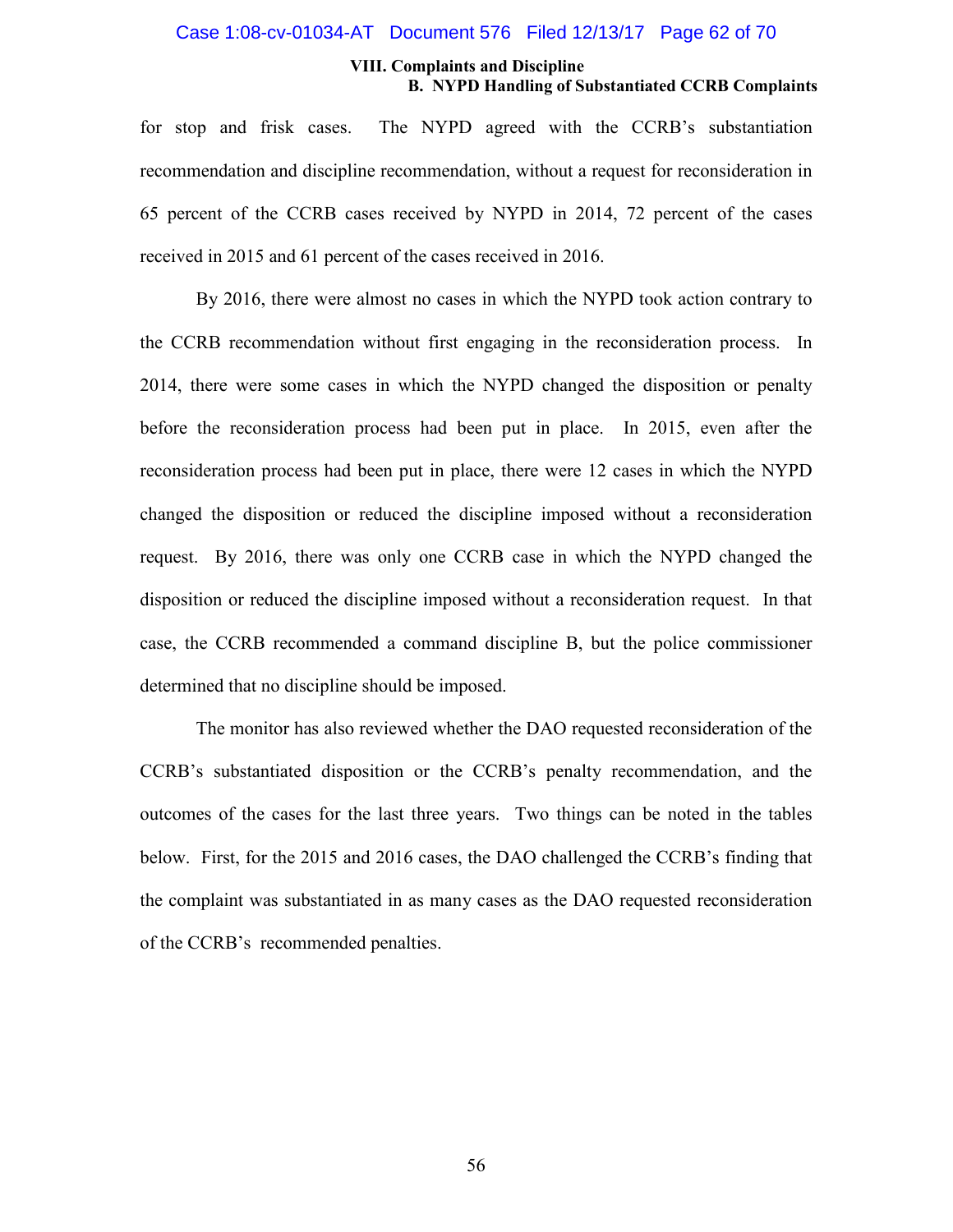#### Case 1:08-cv-01034-AT Document 576 Filed 12/13/17 Page 63 of 70

#### **VIII. Complaints and Discipline B. NYPD Handling of Substantiated CCRB Complaints**

| Year | <b>Total Number Of</b><br>Reconsideration<br>Cases | <b>Number Of Cases</b><br><b>Seeking</b><br><b>Reconsideration Of</b><br><b>Disposition</b> | <b>Number Of Cases</b><br><b>Seeking Reconsideration</b><br><b>Of Penalty</b> |
|------|----------------------------------------------------|---------------------------------------------------------------------------------------------|-------------------------------------------------------------------------------|
| 2014 | 22                                                 | −                                                                                           |                                                                               |
| 2015 | 48                                                 | 24                                                                                          | 24                                                                            |
| 2016 | 42                                                 |                                                                                             | າາ                                                                            |

#### **Reconsideration of Disposition or Penalty, 2014-2016**

Second, in 2016, the CCRB maintained its recommendations (and thus disagreed with the DAO's reconsideration request) in a greater proportion of reconsideration requests than in the prior years. However, even when the DAO and the CCRB disagreed after a reconsideration request, the police commissioner sided with the CCRB in some cases and in others imposed discipline at a level that was less than recommended by the CCRB, but more than recommended by the DAO.

#### **Outcome of Reconsideration Requests**

| 2014                                                        |  |  |
|-------------------------------------------------------------|--|--|
| <b>Reconsideration Outcome (Total)</b>                      |  |  |
| CCRB agrees with DAO reconsideration request                |  |  |
| CCRB reduces penalty recommendation, but not as far as      |  |  |
| the DAO suggests                                            |  |  |
| CCRB disagrees with the DAO reconsideration request,        |  |  |
| and the Police Commissioner agrees with the CCRB            |  |  |
| recommendation                                              |  |  |
| CCRB disagrees with the DAO reconsideration request and     |  |  |
| the Police Commissioner agrees with the DAO                 |  |  |
| recommendation                                              |  |  |
| CCRB disagrees with the DAO reconsideration request and the |  |  |
| Police Commissioner imposes discipline between the DAO and  |  |  |
| <b>CCRB</b> recommendations                                 |  |  |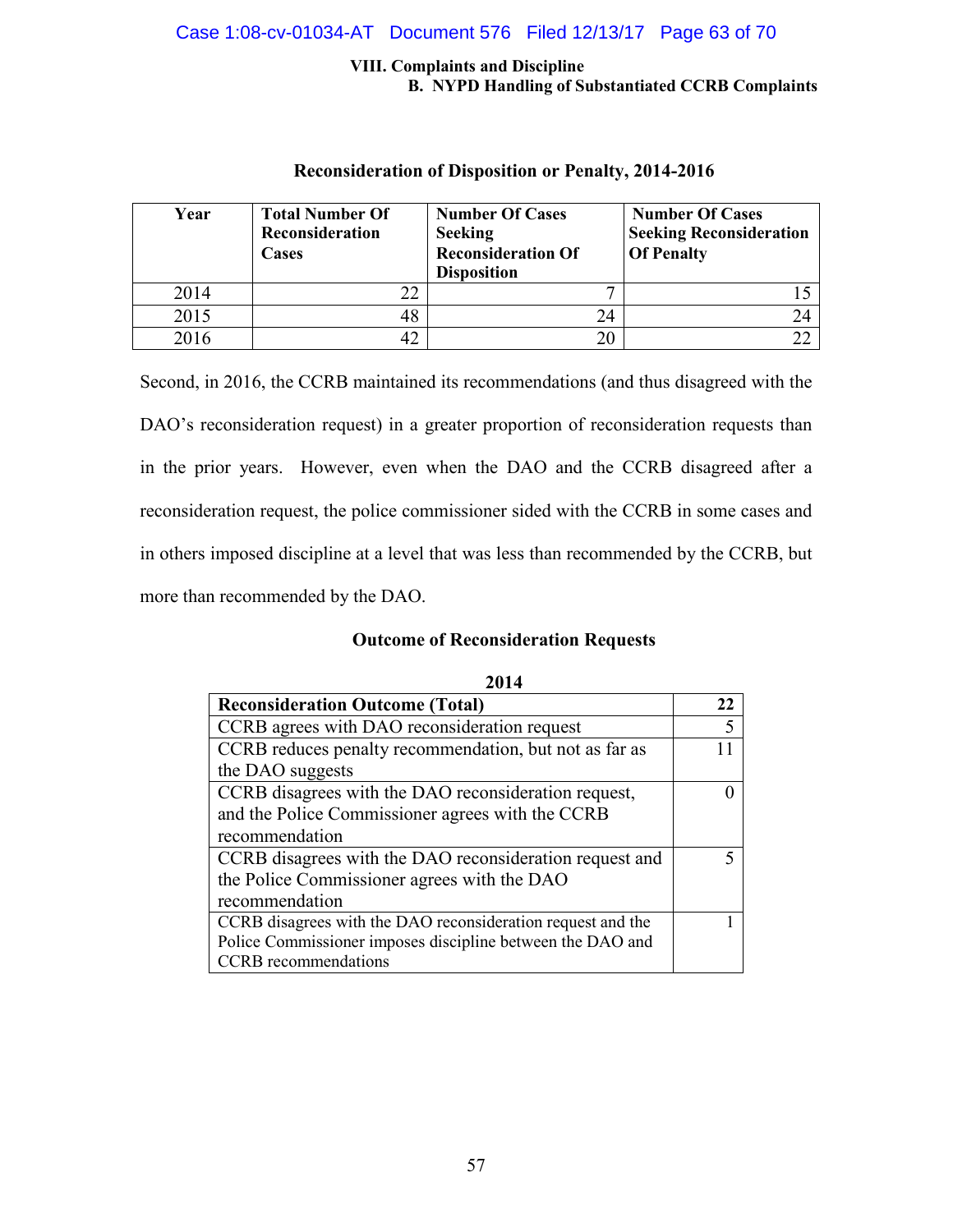#### Case 1:08-cv-01034-AT Document 576 Filed 12/13/17 Page 64 of 70

#### **VIII. Complaints and Discipline B. NYPD Handling of Substantiated CCRB Complaints**

| 2015                                                        |   |
|-------------------------------------------------------------|---|
| <b>Reconsideration Outcome (Total)</b>                      |   |
| CCRB agrees with DAO reconsideration request                |   |
| CCRB reduces penalty recommendation, but not as far as      |   |
| the DAO suggests                                            |   |
| CCRB disagrees with the DAO reconsideration request,        |   |
| and the Police Commissioner agrees with the CCRB            |   |
| recommendation                                              |   |
| CCRB disagrees with the DAO reconsideration request and     |   |
| the Police Commissioner agrees with the DAO                 |   |
| recommendation                                              |   |
| CCRB disagrees with the DAO reconsideration request and the | 4 |
| Police Commissioner imposes discipline between the DAO and  |   |
| <b>CCRB</b> recommendations                                 |   |

| 2016                                                        |   |  |
|-------------------------------------------------------------|---|--|
| <b>Reconsideration Outcome (Total)</b>                      |   |  |
|                                                             |   |  |
| CCRB agrees with DAO reconsideration request                |   |  |
|                                                             |   |  |
| CCRB reduces penalty recommendation, but not as far as      |   |  |
| the DAO suggests                                            |   |  |
| CCRB disagrees with the DAO reconsideration request,        | 8 |  |
| and the Police Commissioner agrees with the CCRB            |   |  |
| recommendation                                              |   |  |
| CCRB disagrees with the DAO reconsideration request and     |   |  |
| the Police Commissioner agrees with the DAO                 |   |  |
| recommendation                                              |   |  |
| CCRB disagrees with the DAO reconsideration request and the |   |  |
| Police Commissioner imposes discipline between the DAO and  |   |  |
| <b>CCRB</b> recommendations                                 |   |  |

One aspect of the reconsideration process that the CCRB has raised as problematic is the time it now takes for the DAO to decide whether to reconsider a substantiated case. When the CCRB formalized the reconsideration agreement, it did so in a board resolution stating that the DAO would make its reconsideration request within 90 days of receiving the case. In its 2016 Annual Report, the CCRB noted that the time it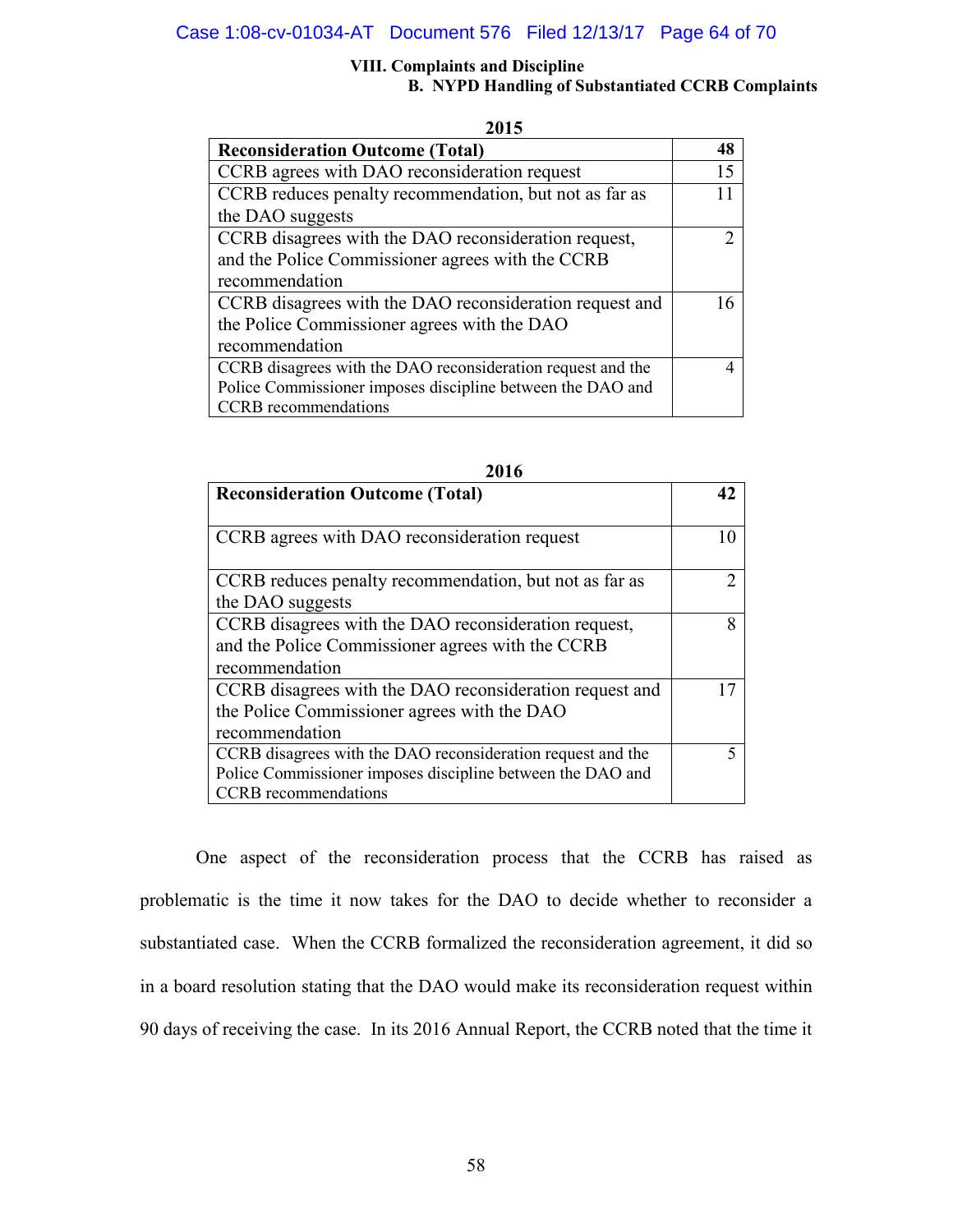#### Case 1:08-cv-01034-AT Document 576 Filed 12/13/17 Page 65 of 70

#### **VIII. Complaints and Discipline B. NYPD Handling of Substantiated CCRB Complaints**

takes for the DAO to review cases and decide whether to request reconsideration had

been increasing:

One of the most significant difficulties facing the CCRB with respect to the reconsideration process is the time it takes for the DAO to review newly substantiated allegations and decide whether or not to request reconsideration by the Board. As illustrated in the following figure, there has been a consistent increase in the amount of time it takes the DAO to request reconsideration following the Board's decision to substantiate an allegation. In the second half of 2016, the DAO took an average of 264 days to request reconsideration following the Board's decision.



CCRB 2016 Annual Report, p.  $57<sup>6</sup>$  In the CCRB's 2017 Semi-Annual Report, the CCRB states that the average time between the CCRB's decision and the DAO request for reconsideration has increased to 280 days for the first six months of  $2017$ .<sup>7</sup>

<sup>&</sup>lt;sup>6</sup> On October 11, 2017 the CCRB adopted a rule requiring the NYPD, absent good cause, to make its reconsideration requests within 30 days of when it receives the CCRB's initial recommendation. That new rule will become effective 30 days after it is officially published.

<sup>7</sup> CCRB 2017 Semi-Annual Report, p. 41, https://www1.nyc.gov/assets/ccrb/downloads/pdf/policy\_pdf/annual\_biannual/20171206\_semi-annual.pdf.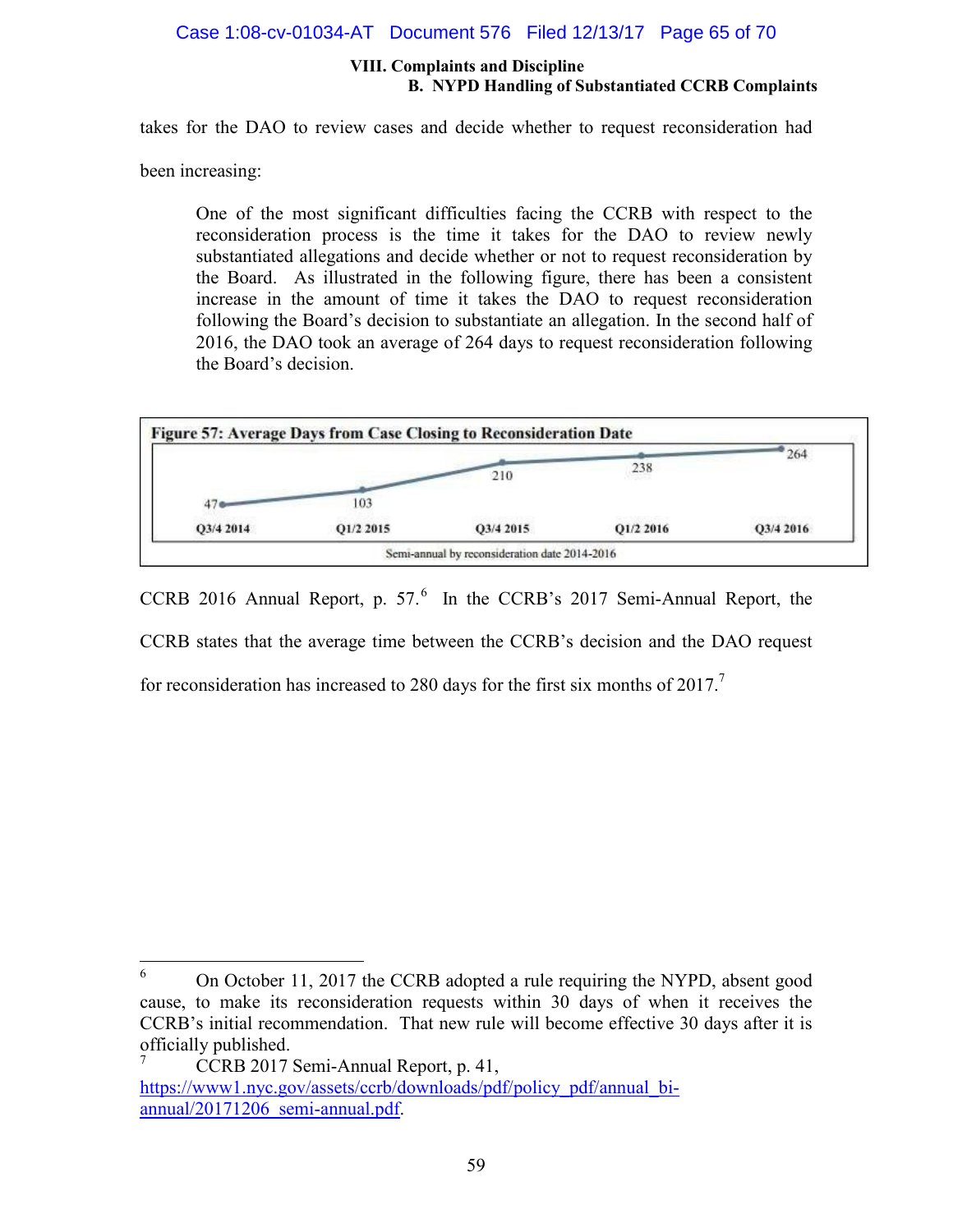#### **IX. Joint Remedial Process**

#### **IX. Joint Remedial Process**

A "Joint Remedial Process" was ordered by the court and agreed to by the parties. This is a process guided by the court-appointed facilitator, Hon. Ariel Belen (Ret.), to solicit input from stakeholders and affected communities on possible additional reforms regarding stop and frisk and trespass enforcement beyond those already required by the court. Judge Belen and his facilitation team completed their community engagement through numerous focus groups, community forums, and meetings with policy and thought leaders in criminal justice, policing and police reform. Judge Belen canvassed a wide array of stakeholders and received their ideas for potential additional reforms. Judge Belen and his team also met with police officers, supervisors, police union officials and minority affinity group representatives, and multiple senior NYPD representatives.

Consistent with the remedial order, Judge Belen will issue a final report, which will include his findings and recommendations. Under the court order, proposed additional remedial measures must be no broader than necessary to bring the NYPD's use of stop and frisk and trespass arrests into compliance with the Fourth and Fourteenth Amendments.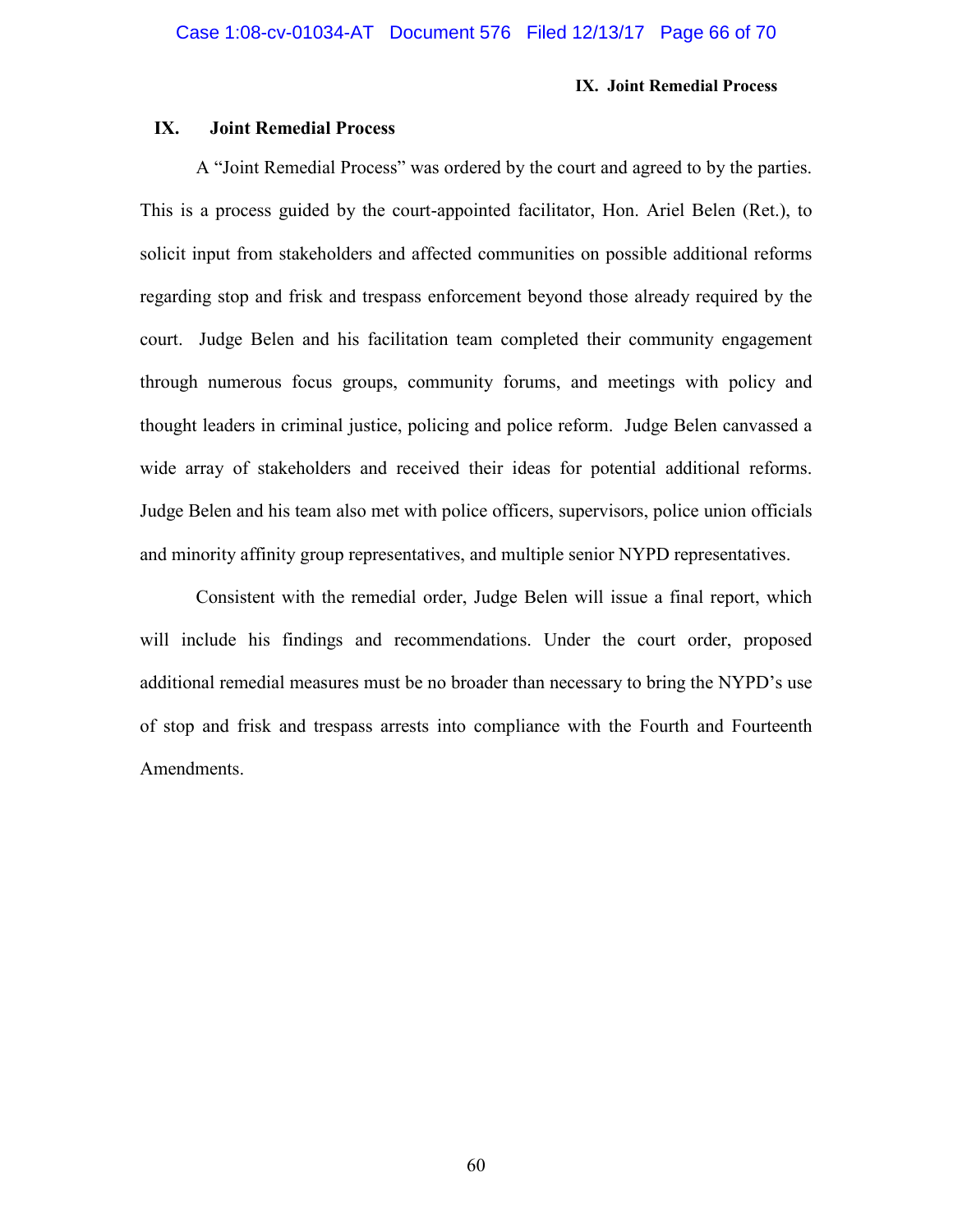## **Appendix 1**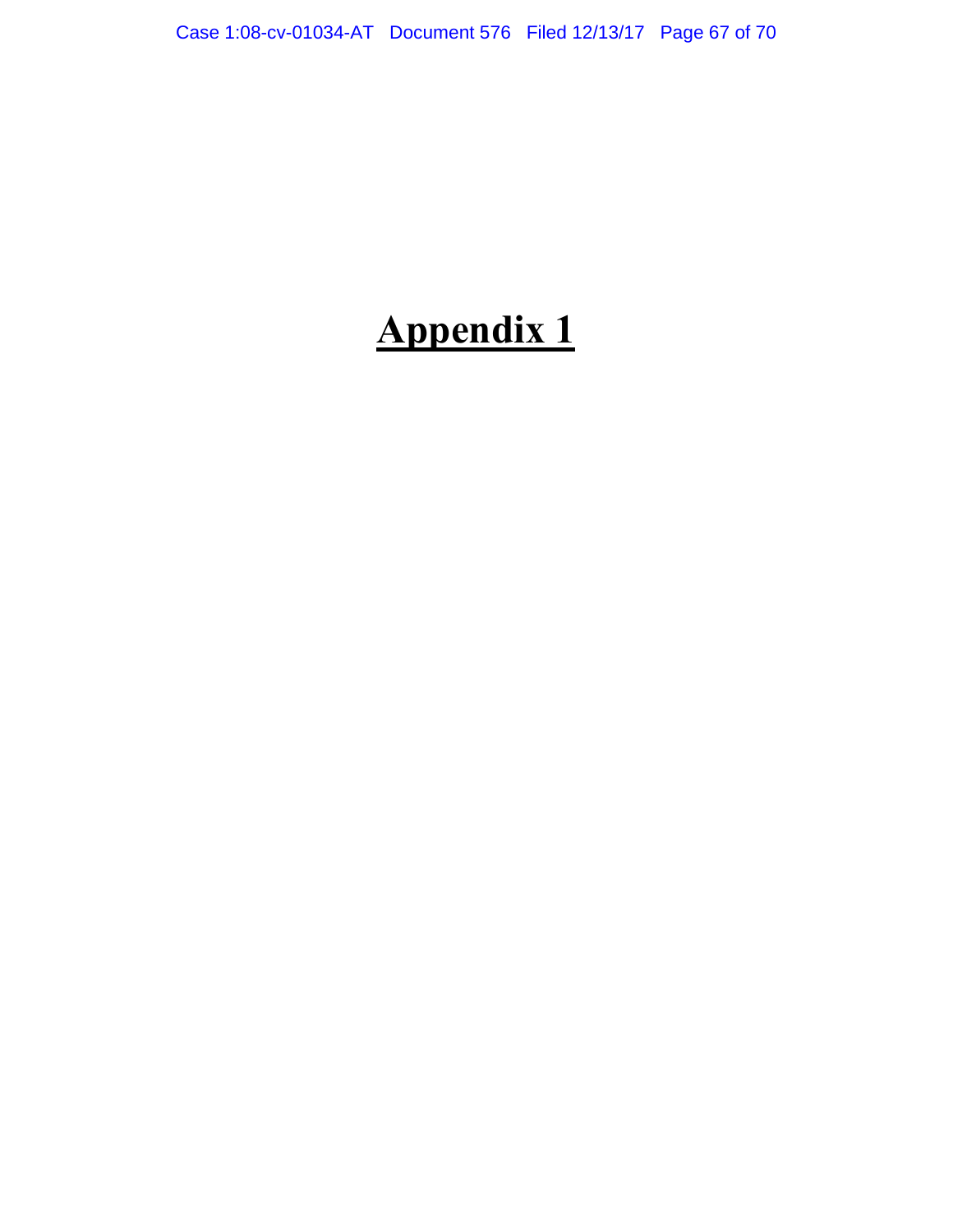

## **INTERIM ORDER**

| (RAILS)      | SUBJECT: RISK ASSESSMENT INFORMATION LITIGATION SYSTEM |         |
|--------------|--------------------------------------------------------|---------|
| DATE ISSUED: | REFERENCE:                                             | NUMBER: |
| $11-06-17$   | <b>**A.G. 320 SERIES</b>                               |         |

1. The Department has created the Risk Assessment Information Litigation System (RAILS), which is a network tool that allows Department executives to enhance personnel management by more effectively tracking the behavior and performance of uniformed and civilian members of the service over extended periods of time. Information is gathered from a multitude of Department resources and presented in a user-friendly fashion. RAILS also enables the ability to receive real-time alerts for triggering events.

2. Phase I of RAILS generates seventeen different alerts regarding significant performance indicators related to members of the service:

#### ADMINISTRATIVE

- a. Finalized administrative transfer
- b. Member of the service is suspended
- c. Member of the service is modified

#### **CCRB**

- a. Three or more CCRB complaints in twelve months
- b. Six or more CCRB complaints in five years
- c. Four or more CCRB complaints for force in two years
- d. Five or more CCRB complaints for force in four years

#### DISCIPLINE

- a. Penalty of ten or more days
- b. Guilty charges and specifications for unnecessary use of force
- c. Two or more guilty charges and specifications for unnecessary use of force, abuse of authority, discourtesy or offensive language in four years
- d. Dismissal probation
- e. Substantiated allegation of bias-based policing

#### FORCE

a. **THREAT, RESISTANCE OR INJURY (T.R.I.) INCIDENT WORKSHEET (PD370-154)** indicating shots fired

#### PERFORMANCE

- a. Performance Evaluation with overall rating of a 2.5 or below
- b. Performance Evaluation that has below competent in "Police Ethics/Integrity"
- c. Performance Evaluation that has below competent in "Drive and Initiative"
- d. Two or more below competent ratings in a Performance Evaluation.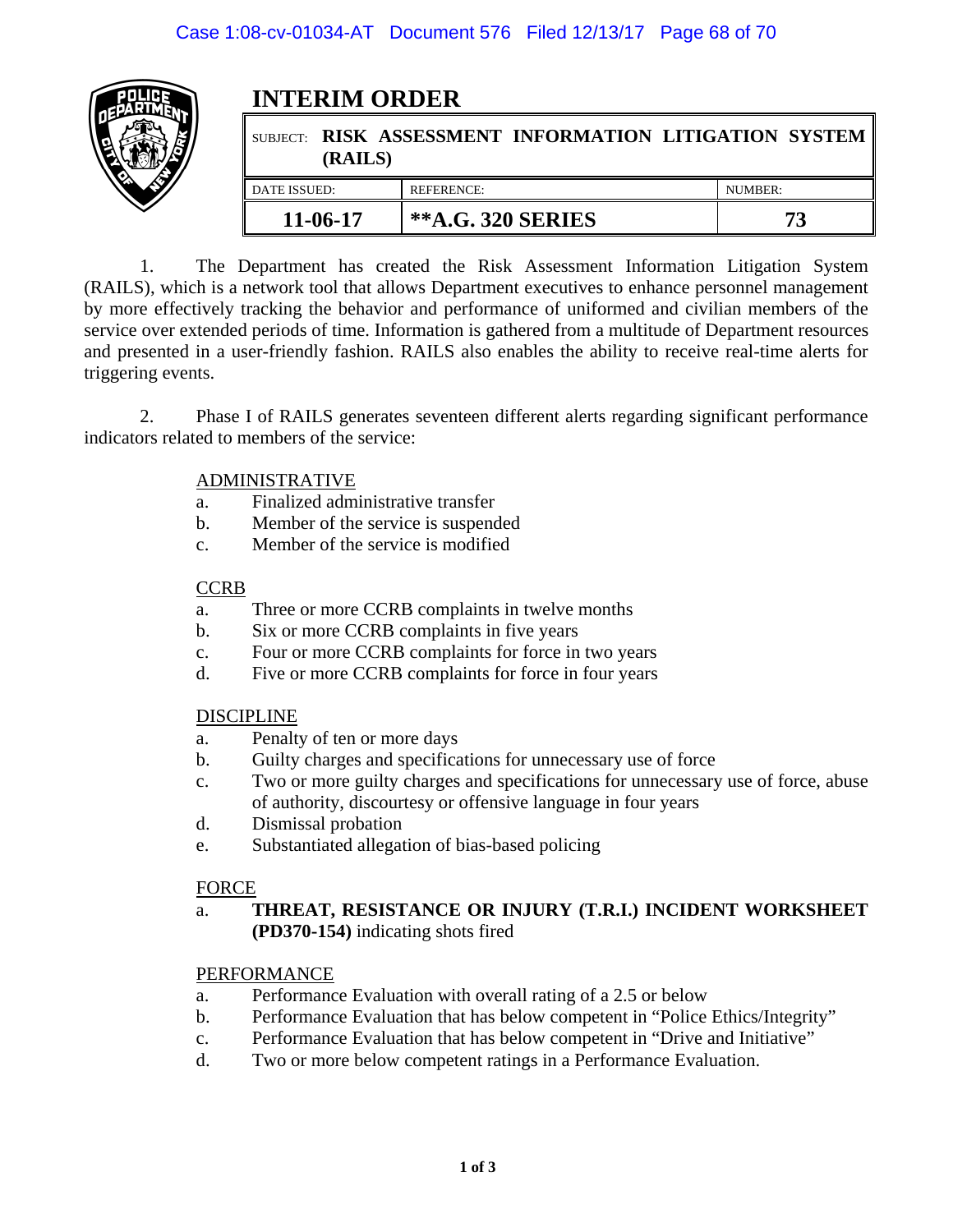#### Case 1:08-cv-01034-AT Document 576 Filed 12/13/17 Page 69 of 70

3. Therefore, effective immediately, when a commanding officer uses the Risk Assessment Information Litigation System (RAILS), the following new Administrative Guide procedure entitled, 320-49, "Risk Assessment Information Litigation System (RAILS)" will be complied with:

- **PURPOSE**  To provide commanding officers with an effective means to track the behavior and assess the performance of uniformed and civilian members of the service.
- **PROCEDURE**  When a commanding officer uses the Risk Assessment Information Litigation System (RAILS) to track and assess the performance of a uniformed or civilian member of the service:
- **COMMANDING**  1. Log into RAILS application on a regular basis.

**OFFICER** 

- 
- 2. Once signed into RAILS, acknowledge, all unacknowledged alerts.
	- a. Review the member of the service's profile report.
	- b. Verify the accuracy of the information regarding the member of the service, including their assignment.
	- c. Select the appropriate type of acknowledgement.
	- d. Enter details of the acknowledgement in the "Notes" section, if applicable.
- 3. Complete plan of action within 30 days of acknowledgement for the member of the service, if appropriate.
	- a. Describe all relevant actions taken, and plan to take, regarding the member of the service.
	- b. Provide further details, where appropriate (e.g., training referred for member of the service to attend, etc.).
	- c. Recommend, whether or not the member of the service should be reassigned.
	- d. Recommend, whether or not the member of the service should be placed on performance monitoring.
- 4. Forward plan of action to the Commanding Officer, Performance Analysis Section.
- 5. Confer with the Performance Analysis Section for the following alerts:
	- a. Uniformed member of the service is placed on modified assignment
		- b. Finalized administrative transfer
	- c. Performance Evaluation with overall rating of 2.5 or below
	- d. Guilty charges and specifications for unnecessary use of force
	- e. Substantiated allegation of bias-based policing
	- f. Dismissal probation.

**COMMANDING OFFICER, PERFORMANCE ANALYSIS SECTION** 

Approve submitted plans of action or reply with revised plan within 10 business days of submission.